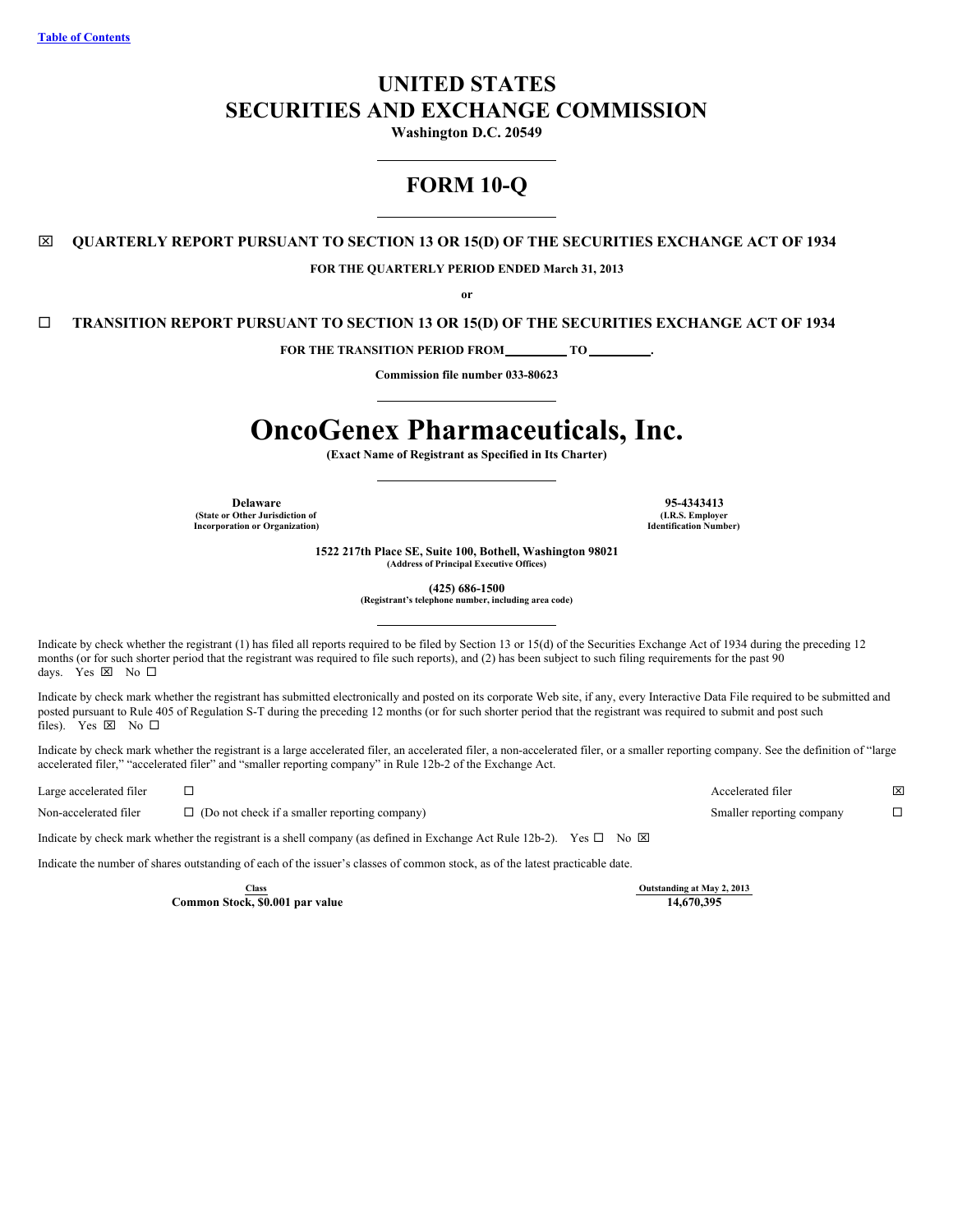#### <span id="page-1-0"></span>**OncoGenex Pharmaceuticals, Inc. Index to Form 10-Q**

|                      |                                                                                                                                 | Page<br>Number |
|----------------------|---------------------------------------------------------------------------------------------------------------------------------|----------------|
|                      | <b>Part I. Financial Information</b>                                                                                            |                |
| Item 1.              | <b>Financial Statements (unaudited)</b>                                                                                         | 3              |
|                      | Consolidated Balance Sheets as of March 31, 2013 (unaudited) and December 31, 2012                                              | 3              |
|                      | Consolidated Statements of Loss and Comprehensive Loss (unaudited) for the three months ended March 31, 2013 and March 31, 2012 | 4              |
|                      | Consolidated Statements of Cash Flows (unaudited) for the three months ended March 31, 2013 and March 31, 2012                  | 5              |
|                      | Notes to Consolidated Financial Statements (unaudited)                                                                          | 6              |
| Item 2.              | Management's Discussion and Analysis of Financial Condition and Results of Operations                                           | 18             |
| Item 3.              | <b>Quantitative and Qualitative Disclosures About Market Risk</b>                                                               | 27             |
| Item 4.              | <b>Controls and Procedures</b>                                                                                                  | 28             |
|                      | <b>Part II. Other Information</b>                                                                                               |                |
| Item 1A.             | <b>Risk Factors</b>                                                                                                             | 30             |
| Item 6.              | <b>Exhibits</b>                                                                                                                 | 49             |
|                      | Items 1, 2, 3, 4 and 5 are not applicable and therefore have been omitted.                                                      |                |
| <b>Signatures</b>    |                                                                                                                                 | 50             |
| <b>Exhibit Index</b> |                                                                                                                                 | 51             |
|                      |                                                                                                                                 |                |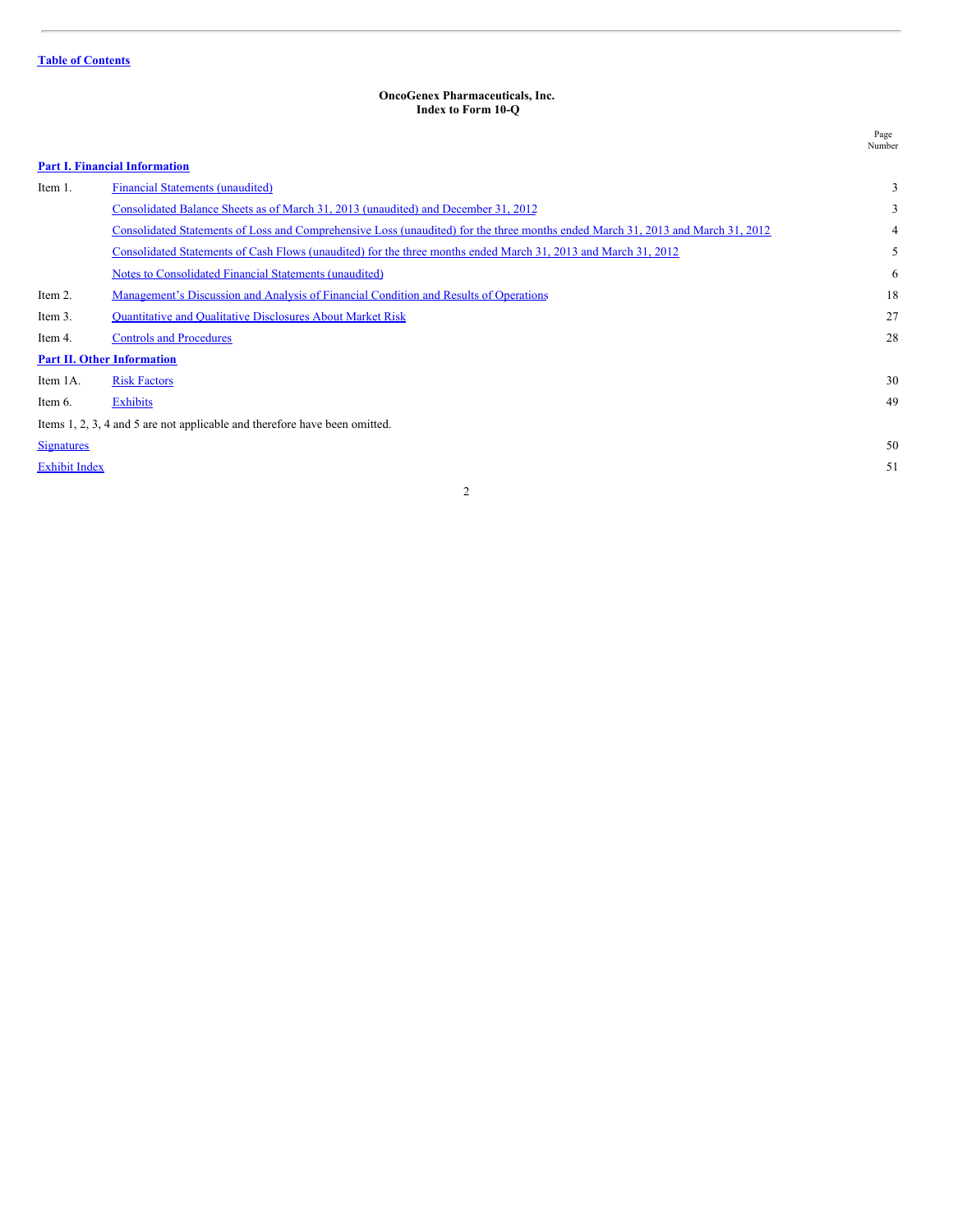# <span id="page-2-0"></span>**PART I. FINANCIAL INFORMATION**

<span id="page-2-1"></span>**Item 1. Consolidated Financial Statements**

# <span id="page-2-2"></span>**OncoGenex Pharmaceuticals, Inc.**

#### **Consolidated Balance Sheets**

(In thousands of U.S. dollars, except per share and share amounts)

|                                                                                                                                        | March 31,<br>2013 | December 31,<br>2012 |
|----------------------------------------------------------------------------------------------------------------------------------------|-------------------|----------------------|
|                                                                                                                                        | (Unaudited)       |                      |
|                                                                                                                                        | s                 | s                    |
| <b>ASSETS</b>                                                                                                                          |                   |                      |
| Current                                                                                                                                |                   |                      |
| Cash and cash equivalents [note 4]                                                                                                     | 18,628            | 18,075               |
| Short-term investments [note 4]                                                                                                        | 45,961            | 57,308               |
| Interest receivable                                                                                                                    | 321               | 327                  |
| Amounts receivable                                                                                                                     | 5,156             | 714                  |
| Prepaid expenses                                                                                                                       | 3,385             | 3,755                |
| <b>Total current assets</b>                                                                                                            | 73,451            | 80,179               |
| Restricted cash [note 4]                                                                                                               | 314               | 314                  |
| Property and equipment, net                                                                                                            | 437               | 371                  |
| Other assets                                                                                                                           | 1,152             | 1,152                |
| <b>Total assets</b>                                                                                                                    | 75,354            | 82,016               |
| <b>LIABILITIES AND STOCKHOLDERS' EQUITY</b>                                                                                            |                   |                      |
| Current                                                                                                                                |                   |                      |
| Accounts payable and accrued liabilities                                                                                               | 7,925             | 7,050                |
| Current portion of long-term obligations [note 6]                                                                                      | 1,088             | 1,084                |
| Warrant liability <i>[note 4 and note 5]</i>                                                                                           | 1,988             | 3,422                |
| <b>Total current liabilities</b>                                                                                                       | 11,001            | 11,556               |
| Long-term obligations, less current portion <i>[note 6]</i>                                                                            | 4,088             | 4,253                |
| <b>Total liabilities</b>                                                                                                               | 15,089            | 15,809               |
| Commitments and contingencies [note 7]                                                                                                 |                   |                      |
| Stockholders' equity:                                                                                                                  |                   |                      |
| Common shares [note 5]:                                                                                                                |                   |                      |
| \$0.001 par value 25,000,000 shares authorized and 14,670,020 and 14,656,916 issued and outstanding at March 31, 2013 and December 31, |                   |                      |
| 2012, respectively                                                                                                                     | 15                | 15                   |
| Additional paid-in capital                                                                                                             | 166,156           | 165,395              |
| Accumulated deficit                                                                                                                    | (108, 537)        | (101, 840)           |
| Accumulated other comprehensive income                                                                                                 | 2,631             | 2,637                |
| Total stockholders' equity                                                                                                             | 60,265            | 66,207               |
| Total liabilities and stockholders' equity                                                                                             | 75,354            | 82,016               |

*Subsequent events [note 8]*

See accompanying notes.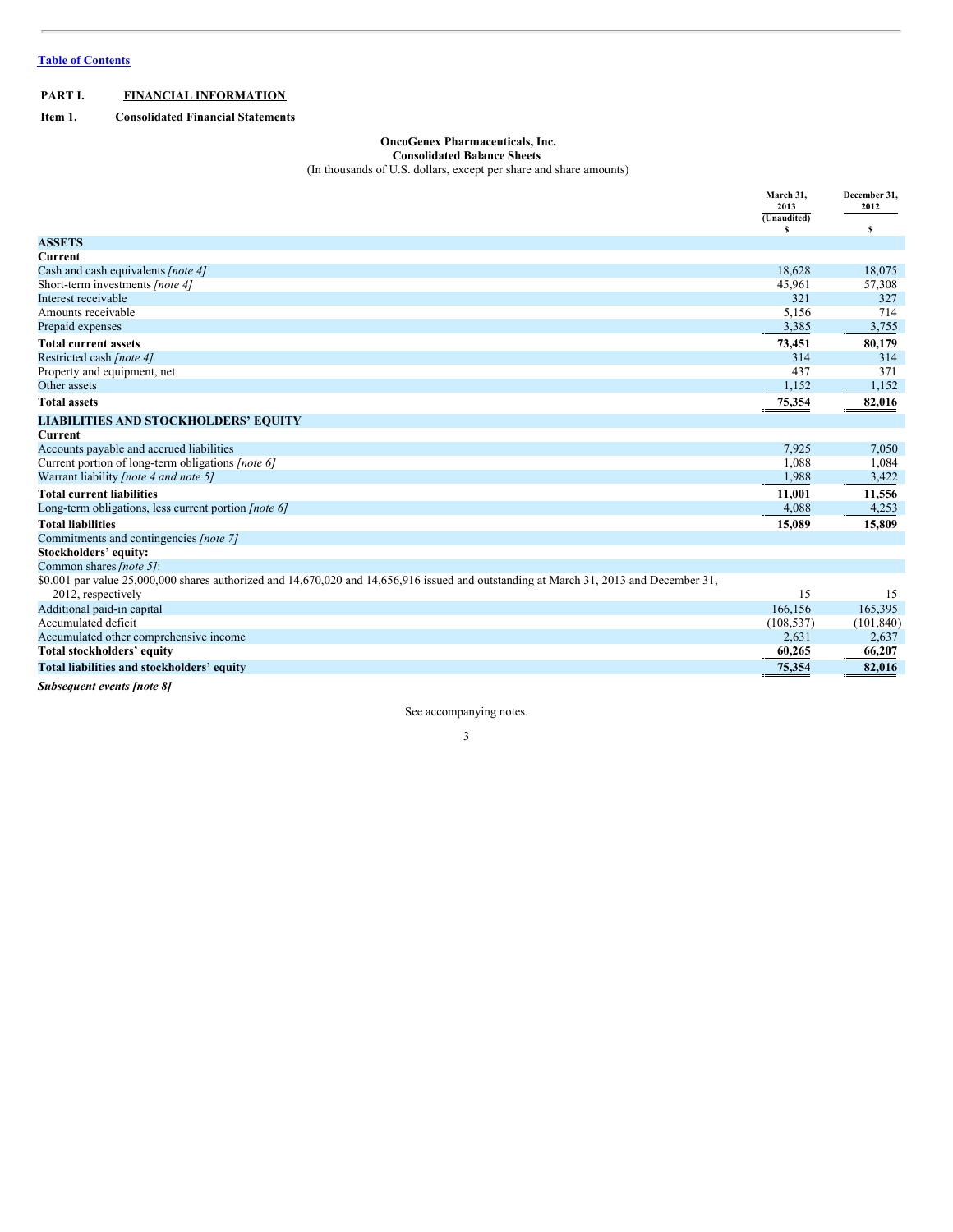<span id="page-3-0"></span>**OncoGenex Pharmaceuticals, Inc. Consolidated Statements of Loss and Comprehensive Loss (Unaudited)** (In thousands of U.S. dollars, except per share and share amounts)

|                                                      | <b>Three Months Ended</b><br>March 31. |            |
|------------------------------------------------------|----------------------------------------|------------|
|                                                      | 2013                                   | 2012       |
|                                                      | S                                      | s          |
| <b>COLLABORATION REVENUE</b> [note 3]                | 5,076                                  | 1,316      |
| <b>EXPENSES</b>                                      |                                        |            |
| Research and development                             | 10,855                                 | 5,082      |
| General and administrative                           | 2,500                                  | 1,737      |
| Total operating expenses                             | 13,355                                 | 6,819      |
| <b>OTHER INCOME (EXPENSE)</b>                        |                                        |            |
| Interest income                                      | 52                                     | 50         |
| Other                                                | 96                                     | 23         |
| Gain (loss) on warrants                              | 1,434                                  | (1,430)    |
| Total other income (expense)                         | 1,582                                  | (1,357)    |
| <b>Net loss</b>                                      | (6,697)                                | (6, 860)   |
| <b>OTHER COMPREHENSIVE LOSS</b>                      |                                        |            |
| Net unrealized loss on securities                    | (6)                                    | (5)        |
| <b>Comprehensive loss</b>                            | (6,703)                                | (6, 865)   |
| Basic and diluted net loss per common share [note 5] | (0.46)                                 | (0.67)     |
| Weighted average number of common shares [note 5]    | 14,660,643                             | 10,235,237 |

See accompanying notes.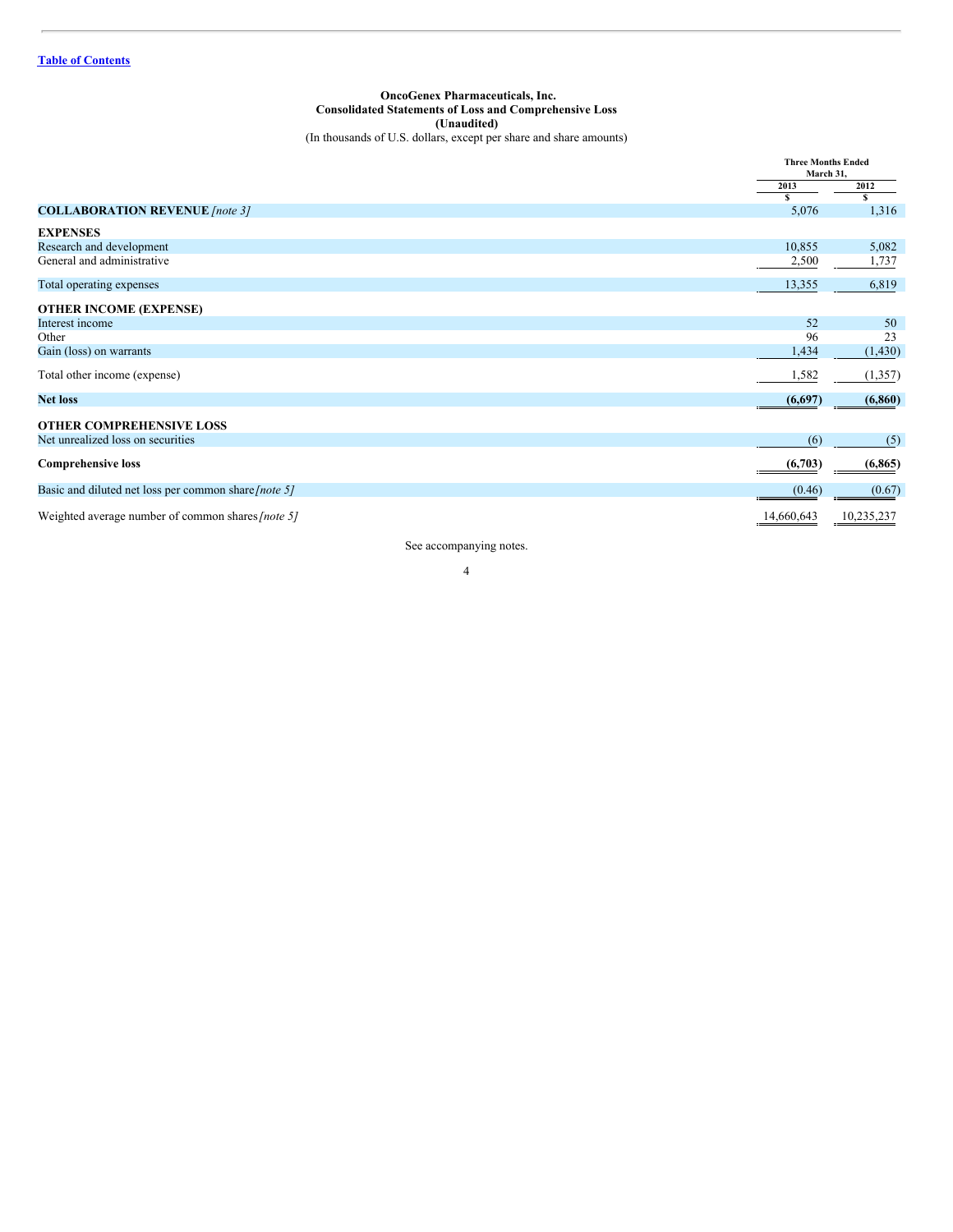#### <span id="page-4-0"></span>**OncoGenex Pharmaceuticals, Inc. Consolidated Statements of Cash Flows (Unaudited)** (In thousands of U.S. dollars)

|                                                                                              | <b>Three months ended</b><br>March 31, |                                 |
|----------------------------------------------------------------------------------------------|----------------------------------------|---------------------------------|
|                                                                                              | 2013<br>$\mathbf{s}$                   | 2012<br>$\overline{\mathbf{s}}$ |
| <b>OPERATING ACTIVITIES</b>                                                                  |                                        |                                 |
| Net loss                                                                                     | (6,697)                                | (6,860)                         |
| Adjustments to reconcile net loss to net cash used in operating activities:                  |                                        |                                 |
| (Gain) loss on warrants                                                                      | (1, 434)                               | 1,430                           |
| Depreciation                                                                                 | 44                                     | 19                              |
| Stock-based compensation [note 5[c]]                                                         | 748                                    | 320                             |
| Changes in operating assets and liabilities:                                                 |                                        |                                 |
| Interest receivable                                                                          | 6                                      | (9)                             |
| Amounts receivable                                                                           | (4, 442)                               | 47                              |
| Prepaid expenses                                                                             | 370                                    | (869)                           |
| Accounts payable and accrued liabilities                                                     | 875                                    | (340)                           |
| Excess lease liability [note 6]                                                              | (161)                                  | (185)                           |
| Deferred collaboration revenue                                                               |                                        | (936)                           |
| Cash used in operating activities                                                            | (10,691)                               | (7, 383)                        |
| <b>FINANCING ACTIVITIES</b>                                                                  |                                        |                                 |
| Proceeds from exercise of stock options                                                      | 10                                     | 2                               |
| Issuance of common shares, net of share issue costs                                          |                                        | 53,777                          |
| Cash provided by financing activities                                                        | 10                                     | 53,779                          |
| <b>INVESTING ACTIVITIES</b>                                                                  |                                        |                                 |
| Purchase of investments                                                                      | (14,215)                               | (41,710)                        |
| Proceeds from maturities of investments                                                      | 25,562                                 | 23,651                          |
| Purchase of property and equipment                                                           | (110)                                  | $\hspace{0.1mm}-\hspace{0.1mm}$ |
| Cash provided by (used in) investing activities                                              | 11,237                                 | (18,059)                        |
| Effect of exchange rate changes on cash                                                      | (3)                                    | (2)                             |
| Increase in cash and cash equivalents during the period                                      | 553                                    | 28,335                          |
| Cash and cash equivalents, beginning of the period                                           | 18,075                                 | 28,517                          |
| Cash and cash equivalents, end of the period                                                 | 18,628                                 | 56,852                          |
|                                                                                              |                                        |                                 |
| Supplemental cash flow information<br>Property and equipment acquired under lease obligation | 24                                     |                                 |
|                                                                                              |                                        |                                 |

See accompanying notes.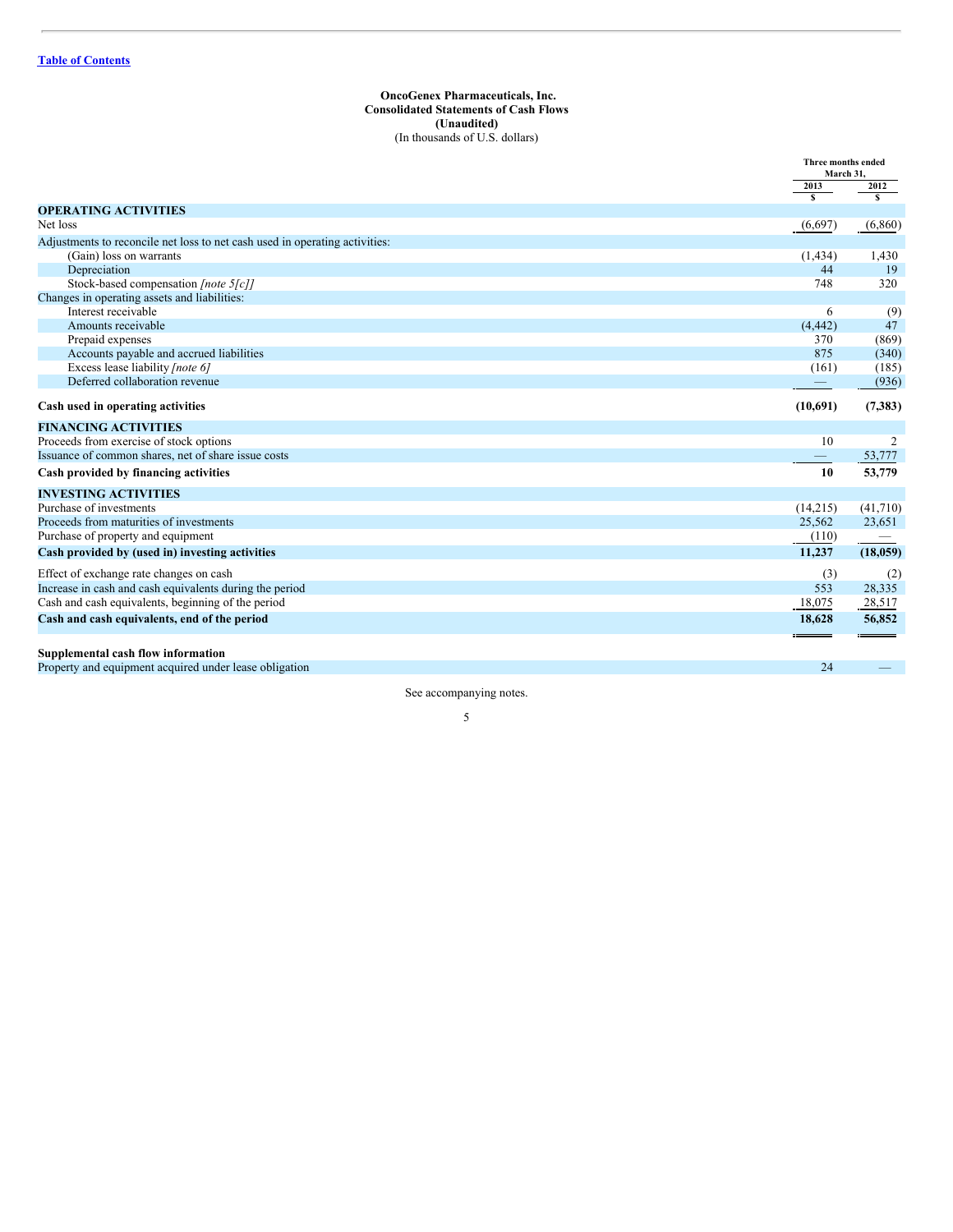## <span id="page-5-0"></span>**OncoGenex Pharmaceuticals, Inc. Notes to Consolidated Financial Statements (Unaudited)**

# **1. NATURE OF BUSINESS AND BASIS OF PRESENTATION**

OncoGenex Pharmaceuticals, Inc. (referred to as "OncoGenex," "we," "us," or "our") is a biopharmaceutical company committed to the development and commercialization of new therapies that address treatment resistance in cancer patients. We were incorporated in the state of Delaware and are headquartered in Bothell, Washington and have a subsidiary in Vancouver, British Columbia.

The unaudited consolidated financial statements have been prepared in accordance with generally accepted accounting principles in the United States for interim financial information and with the instructions to Form 10-Q. Accordingly, they do not include all of the information and footnotes required to be presented for complete financial statements. The accompanying unaudited consolidated financial statements reflect all adjustments (consisting only of normal recurring items) which are, in the opinion of management, necessary for a fair presentation of the results for the interim periods presented. The accompanying consolidated Balance Sheet at December 31, 2012 has been derived from the audited consolidated financial statements included in our Annual Report on Form 10-K for the year then ended. The unaudited consolidated financial statements and related disclosures have been prepared with the assumption that users of the interim financial information have read or have access to the audited consolidated financial statements for the preceding fiscal year. Accordingly, these financial statements should be read in conjunction with the audited consolidated financial statements and the related notes thereto included in the Annual Report on Form 10-K for the year ended December 31, 2012 and filed with the United States Securities and Exchange Commission ("SEC") on March 7, 2013.

The consolidated financial statements include the accounts of OncoGenex and our wholly owned subsidiary, OncoGenex Technologies Inc., or OncoGenex Technologies. All intercompany balances and transactions have been eliminated.

# **2. ACCOUNTING POLICIES**

# **Recently Adopted Accounting Policies**

In February 2013, the FASB issued ASU No. 2013-02, "Other Comprehensive Income." This ASU requires an entity to provide information about the amounts reclassified out of accumulated other comprehensive income by component. In addition, an entity is required to present, either on the face of the statement where net income is presented or in the notes, significant amounts reclassified out of accumulated other comprehensive income by the respective line items of net income but only if the amount reclassified is required under U.S. GAAP to be reclassified to net income in its entirety in the same reporting period. For other amounts that are not required under U.S. GAAP to be reclassified in their entirety to net income, an entity is required to cross-reference to other disclosures required under U.S. GAAP that provide additional detail about those amounts. The adoption of this standard did not have a significant impact on our financial position or results of operations.

In December 2011, the FASB issued ASU No. 2011-12, "Comprehensive Income." This ASU defers the effective date for amendments to the presentation of reclassification of items out of accumulated other comprehensive income in ASU No. 2011-05. The amendments are being made to allow the FASB time to redeliberate whether to present on the face of the financial statements the effects of reclassifications out of accumulated other comprehensive income on the components of net income and other comprehensive income for all periods presented. While the FASB is considering the operational concerns about the presentation requirements for reclassification adjustments and the needs of financial statement users for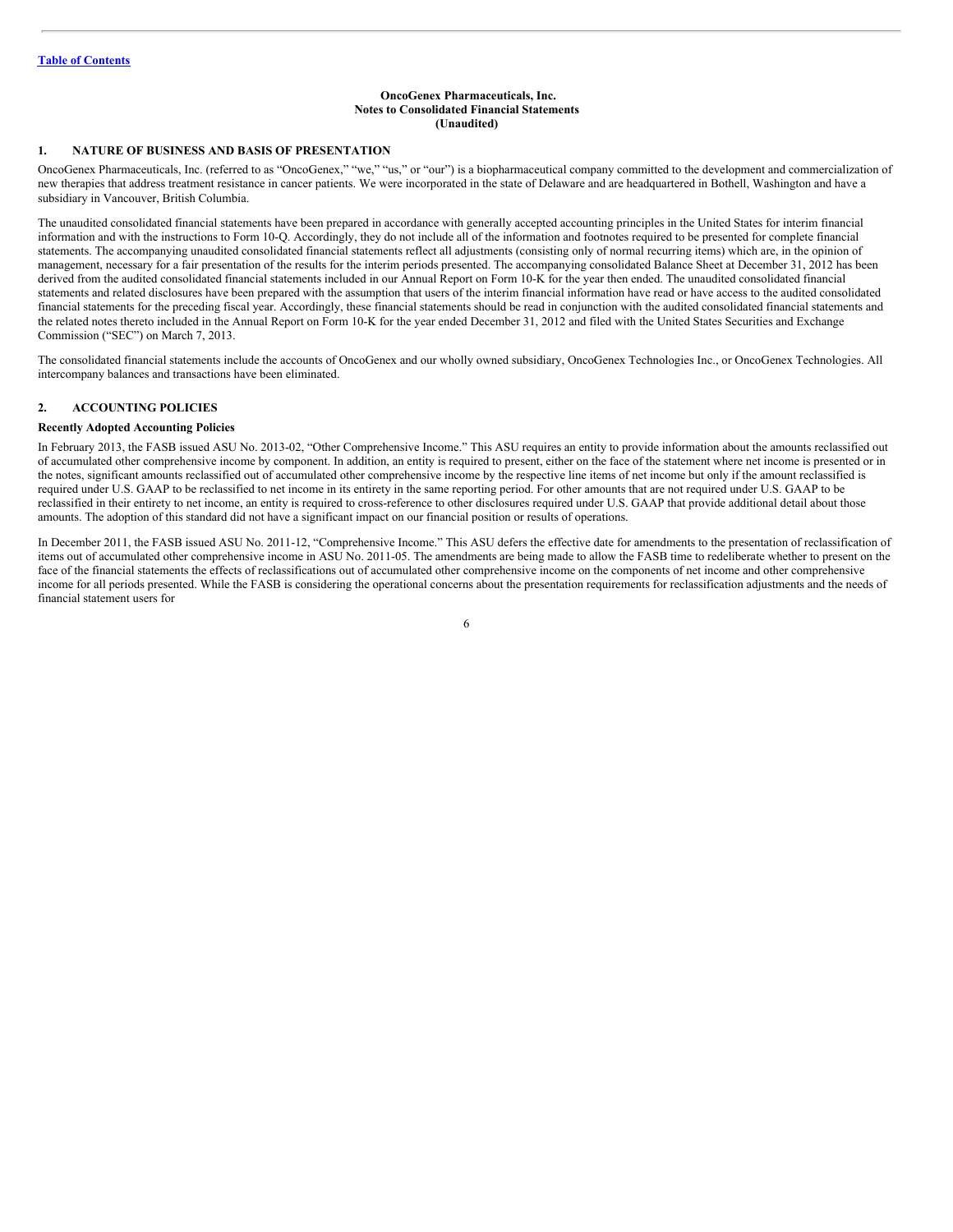additional information about reclassification adjustments, entities should continue to report reclassifications out of accumulated other comprehensive income consistent with the presentation requirements in effect before Update 2011-05.

All other requirements in ASU 2011-05 are not affected by this ASU, including the requirement to report comprehensive income either in a single continuous financial statement or in two separate but consecutive financial statements. Public entities are required to apply these requirements for fiscal years, and interim periods within those years, beginning after December 15, 2011. We adopted this standard on a prospective basis beginning in the quarter ended March 31, 2012.

In May 2011, the FASB issued ASU No. 2011-04, "Fair Value Measurement." This ASU clarifies the concepts related to highest and best use and valuation premise, blockage factors and other premiums and discounts, the fair value measurement of financial instruments held in a portfolio and of those instruments classified as a component of shareowners' equity. The guidance includes enhanced disclosure requirements about recurring Level 3 fair value measurements, the use of nonfinancial assets, and the level in the fair value hierarchy of assets and liabilities not recorded at fair value. The provisions of this ASU are effective prospectively for interim and annual periods beginning on or after December 15, 2011. We adopted this standard on a prospective basis beginning in the quarter ended March 31, 2012.

# **3. COLLABORATION AGREEMENT**

On December 20, 2009, we, through our wholly-owned subsidiary, OncoGenex Technologies, entered into a Collaboration Agreement with Teva Pharmaceutical Industries Ltd., or Teva, for the development and global commercialization of custirsen (and related compounds), a pharmaceutical compound designed to inhibit the production of clusterin, a protein we believe is associated with cancer treatment resistance, or the Licensed Product. Under the Collaboration Agreement, Teva paid us upfront payments in the aggregate amount of \$50 million, acquired \$10 million of our common stock at a premium under a separate Stock Purchase Agreement and agreed to pay up to \$370 million upon the achievement of developmental and commercial milestones and royalties at percentage rates ranging from the mid-teens to mid-twenties on net sales, depending on aggregate annual net sales of the Licensed Product. We do not expect to receive any payments from Teva resulting from the achievement of developmental or commercial milestones or royalties in 2013.

Under the Stock Purchase Agreement, Teva's \$10 million equity investment in us was made at a 20% premium to a thirty-day average closing price, resulting in the issuance of 267,531 of our common shares purchased at a price of \$37.38 per share. The 20% share premium was included as consideration for the custirsen license and was included in Collaboration Revenue in 2009.

In connection with the Collaboration Agreement and pursuant to the terms of agreements between us and Isis Pharmaceuticals, Inc., or Isis, relating to custirsen, we paid Isis \$10 million which was recorded as research and development expense in 2009. We also paid approximately \$0.3 million to the University of British Columbia, or UBC, pursuant to the terms of their license agreement relating to custirsen, which has been recorded as research and development expense in 2009. Pursuant to the terms of the agreements, we anticipate that we would be required to pay third parties 31% of any milestone payments that are not based on a percentage of net sales of the Licensed Product. Pursuant to the terms of these agreements, we anticipate we will pay royalties to third-parties of 4.88% to 8.00% of net sales, unless our royalties are adjusted for competition from generic compounds, in which case royalties to third parties will also be subject to adjustment on a country-by-country basis. Certain third-party royalties are tiered based on the royalty rate received by us. Minimum royalty rates payable by us assume certain third-party royalties are not paid at the time that the Licensed Product is marketed due to the expiration of patents held by such third parties. Maximum royalty rates assume all third-party royalty rates currently in effect continue in effect at the time the Licensed Product is marketed. We do not expect to make any royalty payments to Isis in 2013**.** Teva has the exclusive worldwide right and license to develop and commercialize products containing custirsen and related compounds. We have an option to co-promote any Licensed Product in the United States and Canada.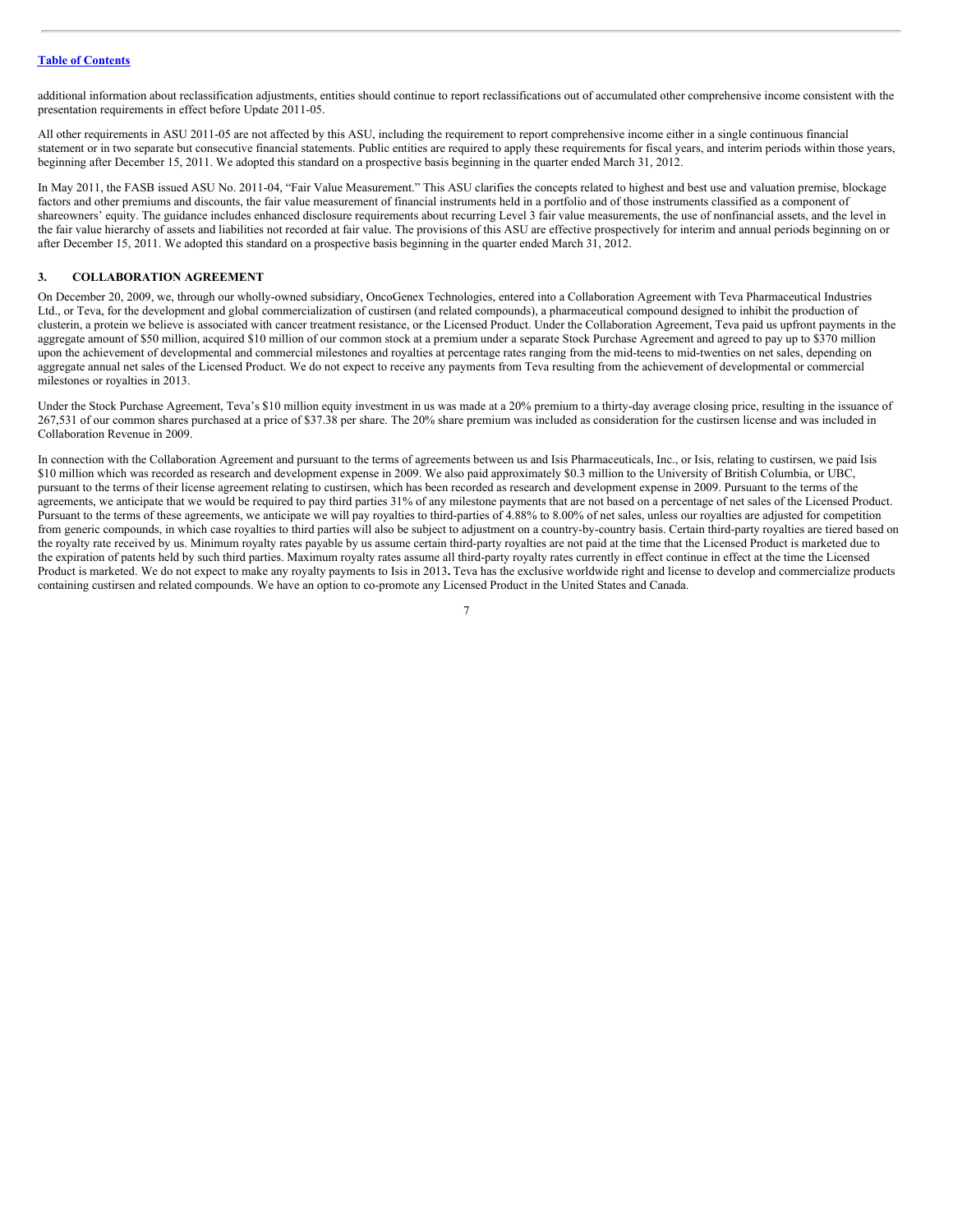Teva is responsible for all costs relating to product commercialization including costs incurred in relation to our co-promotion option, except for start-up costs in advance of commercialization.

On March 6, 2012, OncoGenex Technologies and Teva entered into an amendment to the Collaboration Agreement, or the Collaboration Agreement Amendment. Under the Collaboration Agreement Amendment, OncoGenex Technologies and Teva revised the clinical development plan, or Amended Clinical Development Plan, under which the following three Phase 3 clinical trials have been initiated:

- The SYNERGY Trial: The Phase 3 clinical trial to evaluate a survival benefit for custirsen in combination with first-line docetaxel treatment in patients with castrate resistant prostate cancer, or CRPC.
- The AFFINITY Trial: The Phase 3 clinical trial to evaluate a survival benefit for custirsen in combination with cabazitaxel treatment as second-line chemotherapy in patients with CRPC.
- The ENSPIRIT Trial: The Phase 3 clinical trial to evaluate a survival benefit for custirsen in combination with docetaxel treatment as second-line chemotherapy in patients with non-small cell lung cancer, or NSCLC.

Teva will be responsible for conducting any other trials and development work necessary to obtain required regulatory approvals. We may assume some of these activities if assigned by the joint steering committee. Teva will be responsible for all such costs. The joint steering committee will oversee the development and regulatory approval of any Licensed Product. We may terminate our participation in the joint steering committee at any time.

Funding responsibilities for the Clinical Development Plan are allocated as follows:

- We were required to spend \$30 million in direct and indirect development costs such as full-time equivalent, or FTE, reimbursement for time incurred by OncoGenex personnel for the benefit of the custirsen development plan, such contribution to be funded by the upfront payment provided by Teva as an advanced reimbursement for our Development Expenses. As of December 31, 2012, we had spent the entire \$30 million related to the development of custirsen, and
- Teva will fund all other expenses under the Clinical Development Plan.

The Collaboration Agreement will remain in effect, on a country-by-country basis, until the expiration of the obligation of Teva to pay royalties on sales of the Licensed Product in such country (or earlier termination under its terms). After the completion of all three Phase 3 clinical trials set forth in the Clinical Development Plan, or upon early termination due to a material adverse change in our patent rights related to custirsen or safety issues or "futility" as defined in the Collaboration Agreement, Teva may terminate the Collaboration Agreement at its sole discretion upon three months' notice if notice is given prior to regulatory approval of a Licensed Product and upon six months' notice if notice is given after such regulatory approval. If Teva terminates the Collaboration Agreement for any reasons other than an adverse change in custirsen patent rights, safety issues or "futility" determination as previously described, it will remain responsible for paying for any remaining costs of all three Phase 3 clinical trials, except for specified development expenses that are our responsibility. Either party may terminate the Collaboration Agreement for an uncured material breach by the other party, unless such breach is not curable, in which case the agreement may not be terminated unless the other party fails to use commercially reasonable efforts to prevent a similar subsequent breach. Either party also may terminate the Collaboration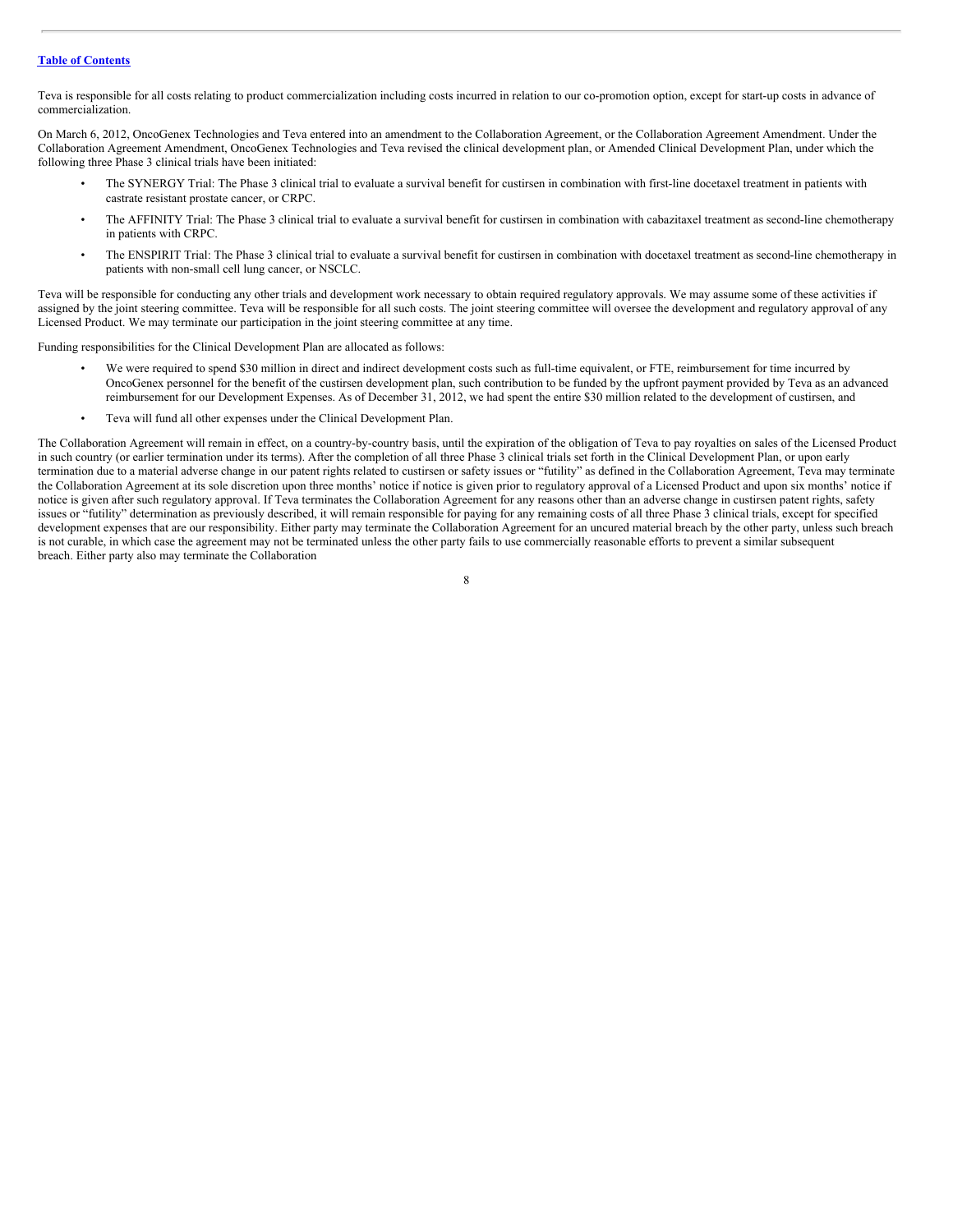Agreement upon the bankruptcy of either party. If the Collaboration Agreement is terminated by us for other than an uncured material breach by Teva, we will pay Teva a royalty on sales of Licensed Products. The percentage rates of such royalties (which are in the single digits) vary depending on whether termination occurs prior to the first regulatory approval in the United States or a primary European Market or after one of these approvals. These royalties would expire on a country-by-country basis on the earlier of ten years after the first commercial sale of a Licensed Product or certain thresholds related to generic competition.

In the event of a change of control of OncoGenex, within 90 days of the change of control, Teva may terminate the joint steering committee at its sole discretion, terminate the co-promotion option at its sole discretion if the option has not been exercised by us or, if exercised, but not yet executed by us, or terminate the co-promotion option if in its commercially reasonable opinion co-promotion with our successor would be materially detrimental to Teva's interests.

Revenue under the Teva agreement for the three months ended March 31, 2013 and 2012 was \$5.1 million and \$1.3 million, respectively. The entire amount receivable at March 31, 2013 of \$5.1 million represents unbilled expense reimbursements from Teva. Consequently, we are exposed to a significant concentration of credit risk. Per the Collaboration Agreement with Teva, the first quarter unbilled expense reimbursements were invoiced in April 2013.

# **4. FAIR VALUE MEASUREMENTS**

With the adoption of ASC 820 "Fair Value Measurements and Disclosures," beginning January 1, 2008, assets and liabilities recorded at fair value in the balance sheets are categorized based upon the level of judgment associated with the inputs used to measure their fair value. For certain of our financial instruments including amounts receivable, interest receivable and accounts payable, the carrying values approximate fair value due to their short-term nature.

ASC 820 specifies a hierarchy of valuation techniques based on whether the inputs to those valuation techniques are observable or unobservable. In accordance with ASC 820, these inputs are summarized in the three broad levels listed below:

- Level 1 Quoted prices in active markets for identical securities.
- Level 2 Other significant inputs that are observable through corroboration with market data (including quoted prices in active markets for similar securities).
- Level 3 Significant unobservable inputs that reflect management's best estimate of what market participants would use in pricing the asset or liability.

As quoted prices in active markets are not readily available for certain financial instruments, we obtain estimates for the fair value of financial instruments through third-party pricing service providers.

In determining the appropriate levels, we performed a detailed analysis of the assets and liabilities that are subject to ASC 820.

We invest our excess cash in accordance with investment guidelines that limit the credit exposure to any one financial institution other than securities issued by the U.S. Government. These securities are not collateralized and mature within one year or less.

A description of the valuation techniques applied to our financial instruments measured at fair value on a recurring basis follows.

 $\overline{Q}$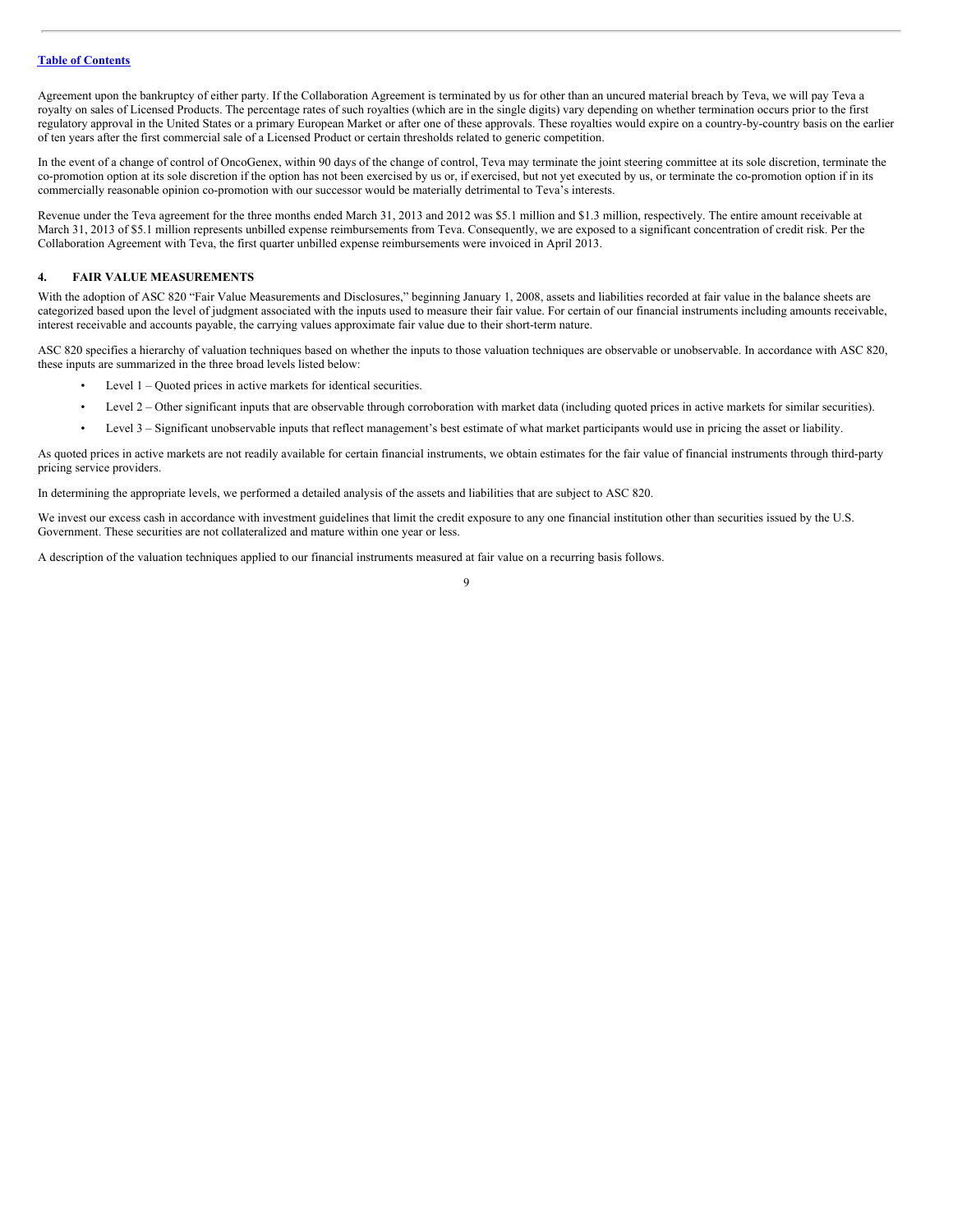#### *Financial Instruments*

# *Cash*

Significant amounts of cash and cash equivalents are held on deposit with large well established U.S. and Canadian financial institutions.

# *U.S. Government and Agency Securities*

U.S. Government Securities U.S. government securities are valued using quoted market prices. Valuation adjustments are not applied. Accordingly, U.S. government securities are categorized in Level 1 of the fair value hierarchy.

U.S. Agency Securities U.S. agency securities are comprised of two main categories consisting of callable and non-callable agency issued debt securities. Non-callable agency issued debt securities are generally valued using quoted market prices. Callable agency issued debt securities are valued by benchmarking model-derived prices to quoted market prices and trade data for identical or comparable securities. Actively traded non-callable agency issued debt securities are categorized in Level 1 of the fair value hierarchy. Callable agency issued debt securities are categorized in Level 2 of the fair value hierarchy.

# *Corporate and Other Debt*

Corporate Bonds and Commercial Paper The fair value of corporate bonds and commercial paper is estimated using recently executed transactions, market price quotations (where observable), bond spreads or credit default swap spreads adjusted for any basis difference between cash and derivative instruments. The spread data used are for the same maturity as the bond. If the spread data does not reference the issuer, then data that reference a comparable issuer are used. When observable price quotations are not available, fair value is determined based on cash flow models with yield curves, bond or single name credit default swap spreads and recovery rates based on collateral values as significant inputs. Corporate bonds and commercial paper are generally categorized in Level 2 of the fair value hierarchy; in instances where prices, spreads or any of the other aforementioned key inputs are unobservable, they are categorized in Level 3 of the hierarchy.

#### *Warrants*

As of March 31, 2013, we recorded a \$2.0 million warrant liability. We reassess the fair value of the common stock warrants at each reporting date utilizing a Black-Scholes pricing model. Inputs used in the pricing model include estimates of stock price volatility, expected warrant life and risk-free interest rate. The computation of expected volatility was based on the historical volatility of shares of our common stock for a period that coincides with the expected life of the warrants. Warrants are categorized in Level 3 of the fair value hierarchy.

The following table presents information about our assets and liabilities that are measured at fair value on a recurring basis, and indicates the fair value hierarchy of the valuation techniques we utilized to determine such fair value (in thousands):

| March 31, 2013                       | Level 1                  | Level 2                  | Level 3                         | <b>Total</b> |
|--------------------------------------|--------------------------|--------------------------|---------------------------------|--------------|
| <b>Assets</b>                        |                          |                          |                                 |              |
| Cash                                 | \$2,612                  |                          | $\overline{\phantom{a}}$        | \$2,612      |
| Money market securities              | 16,330                   |                          | $\overline{\phantom{a}}$        | 16,330       |
| Government securities                | $\overline{\phantom{a}}$ |                          |                                 |              |
| Corporate bonds and commercial paper |                          | 45,961                   | $\qquad \qquad - \qquad \qquad$ | 45,961       |
| <b>Total assets</b>                  | \$18,942                 | \$45,961                 | $s -$                           | \$64,903     |
| <b>Liabilities</b>                   |                          |                          |                                 |              |
| Warrants                             | $\sim$                   | $\overline{\phantom{m}}$ | \$1,988                         | \$1,988      |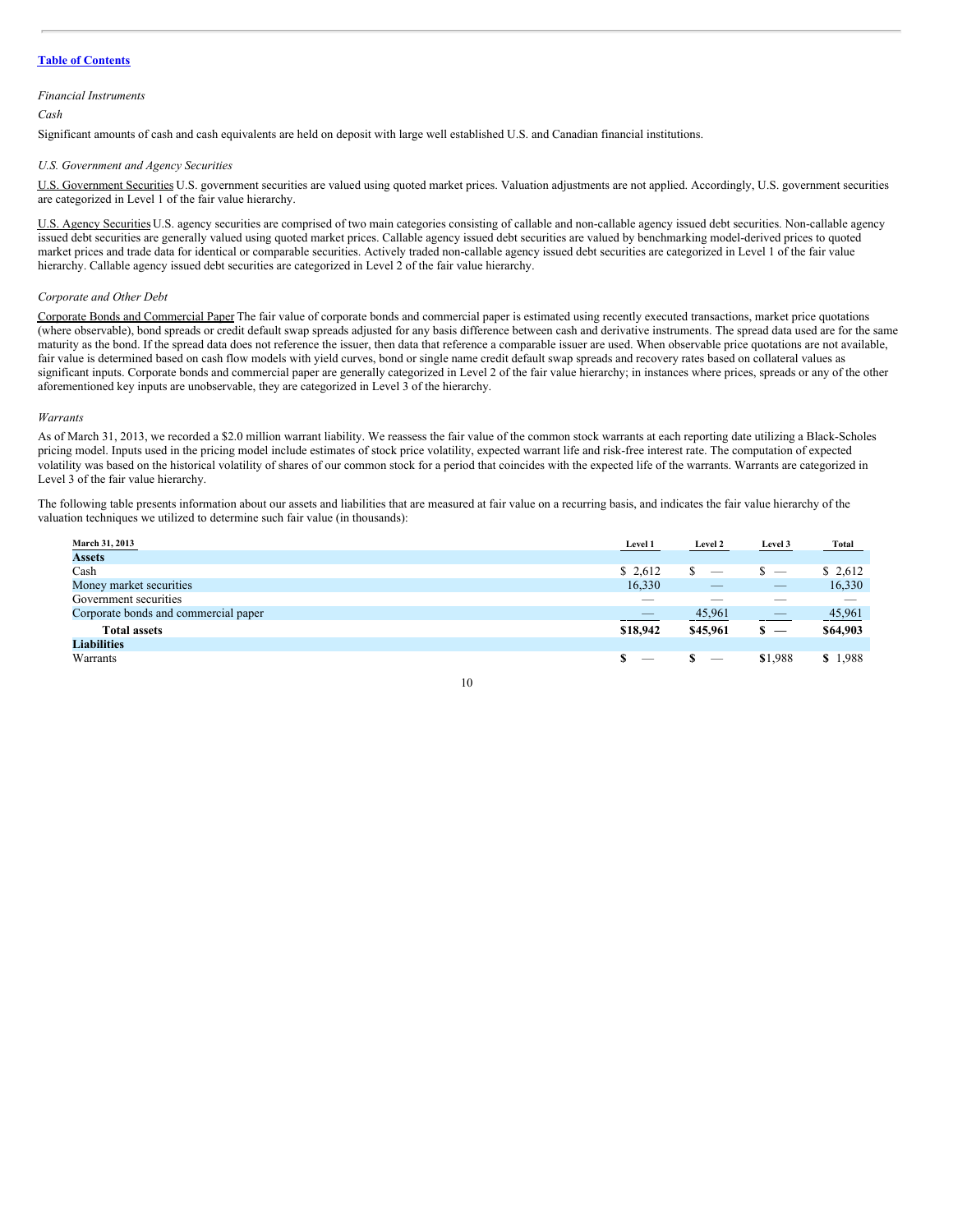The following table presents the changes in fair value of our total Level 3 financial liabilities for the three months ended March 31, 2013. There have been no transfers of assets or liabilities to or from level 3 (in thousands):

|                   | Liability at           |                            | Liability at     |
|-------------------|------------------------|----------------------------|------------------|
|                   | December<br>2012       | Gain (loss) on<br>warrants | March 31<br>2013 |
| √arrant liabilitv | $\Delta$<br>$-122$<br> | 121<br>- ⊤~                | 1.988            |

Marketable securities consist of the following (in thousands):

|                                      | Amortized<br>Cost | Gross<br><b>Unrealized</b><br>Gains | Gross<br><b>Unrealized</b><br>Losses | <b>Estimated</b><br><b>Fair Value</b> |
|--------------------------------------|-------------------|-------------------------------------|--------------------------------------|---------------------------------------|
| <b>March 31, 2013</b>                |                   |                                     |                                      |                                       |
| Cash                                 | \$2,612           | ¢<br>_                              | _                                    | \$2,612                               |
| Money market securities              | 16,016            |                                     |                                      | 16,016                                |
| Total cash and cash equivalents      | \$18,628          | S<br>$\overline{\phantom{m}}$       |                                      | \$18,628                              |
| Money market securities              | 314               |                                     |                                      | 314                                   |
| <b>Total restricted cash</b>         | 314<br>\$         | $\overbrace{\hspace{25mm}}^{}$      |                                      | 314<br>S                              |
| Corporate bonds and commercial paper | 45,971            |                                     | (11)                                 | 45,961                                |
| <b>Total short-term investments</b>  | \$45,971          |                                     | (11)<br>\$                           | \$45,961                              |

Our gross realized gains and losses on sales of available-for-sale securities were not material for the three months ended March 31, 2013 and 2012.

All securities included in cash and cash equivalents had maturities of 90 days or less at the time of purchase. All securities included in short-term investments have maturities of within one year of the balance sheet date. The cost of securities sold is based on the specific identification method.

We only invest in A (or equivalent) rated securities. We do not believe that there are any other than temporary impairments related to our investment in marketable securities at March 31, 2013, given the quality of the investment portfolio and subsequent proceeds collected on sale of securities that reached maturity.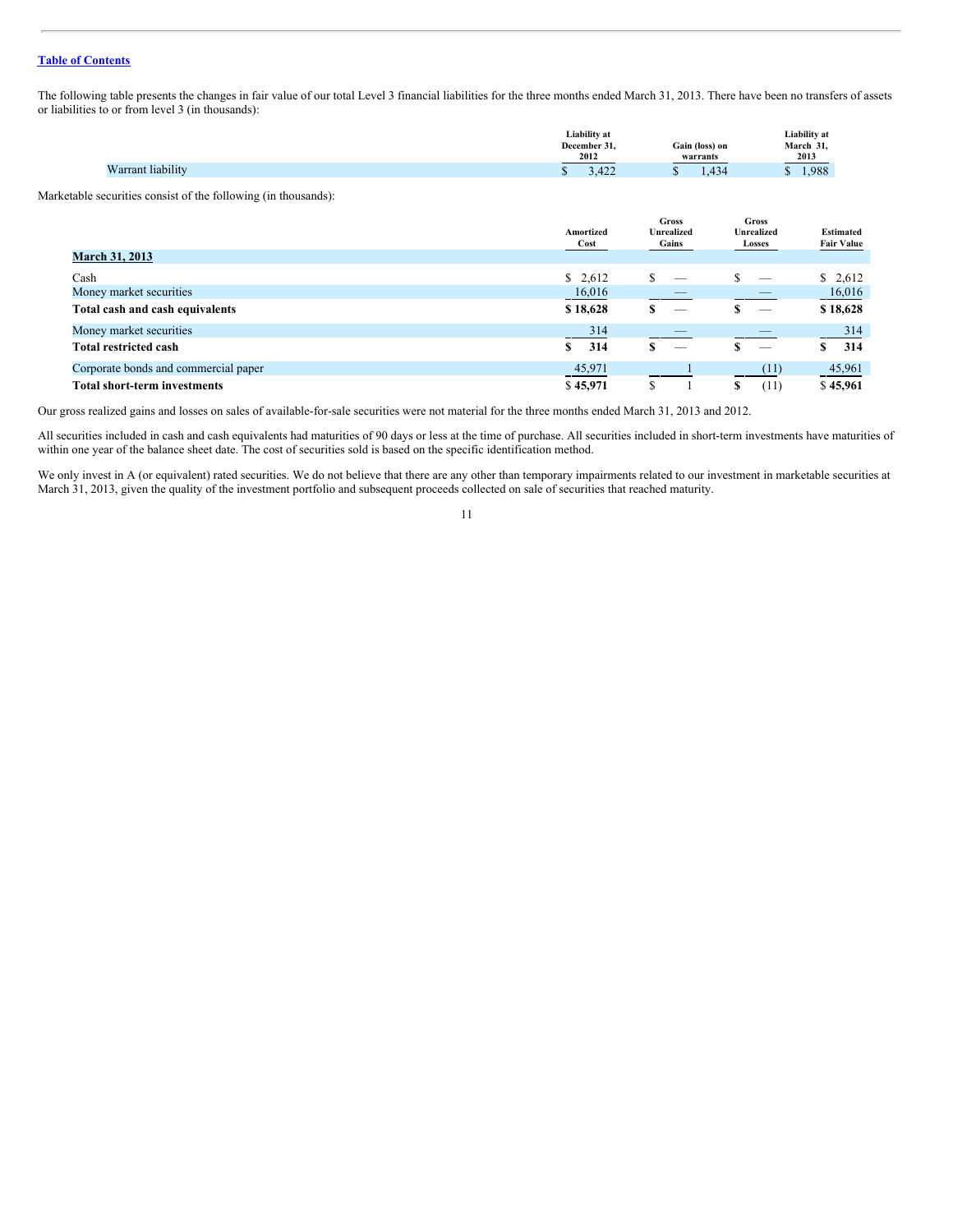# **5. COMMON STOCK**

# **[a] Authorized**

25,000,000 authorized common shares, par value of \$0.001, and 5,000,000 preferred shares, par value of \$0.001.

#### **[b] Issued and outstanding shares**

During the three month period ended March 31, 2013, we issued 3,100 and 10,004 common shares to satisfy stock option exercises and restricted stock unit settlements, respectively, compared with the issuance of 300 common shares to satisfy stock option exercises during the three month period ended March 31, 2012. There were no restricted stock unit settlements in 2012.

# **[c] Stock options**

### *2010 Performance Incentive Plan*

As of March 31, 2013 we had reserved, pursuant to various plans, 1,417,507 common shares for issuance upon exercise of stock options and settlement of restricted stock units by employees, directors, officers and consultants of ours, of which 980,227 are reserved for options currently outstanding, 382,919 are reserved for restricted stock units currently outstanding and 54,361 are available for future equity grants.

# *Stock Option Summary*

Options vest in accordance with terms as determined by our Board of Directors, or the Board, which terms are typically four years for employee grants and one to three years for Board option grants. The expiry date for each option is set by the Board, which is typically seven to ten years. The exercise price of the options is determined by the Board, but generally will be at least equal to the fair value of the share at the grant date.

Stock option transactions and the number of stock options outstanding are summarized below:

|                                   | <b>Number</b> |                 |
|-----------------------------------|---------------|-----------------|
|                                   | of            | Weighted        |
|                                   | Optioned      | Average         |
|                                   | Common        | <b>Exercise</b> |
|                                   | <b>Shares</b> | Price           |
|                                   | #             |                 |
| <b>Balance, December 31, 2012</b> | 804,781       | 11.34           |
| Option grants                     | 182.182       | 11.97           |
| Option expirations                | (3,061)       | 4.11            |
| Option exercises                  | (3, 475)      | 3.00            |
| <b>Option forfeitures</b>         | (200)         | 14.49           |
| <b>Balance, March 31, 2013</b>    | 980,227       | 11.51           |

The fair value of each stock award is estimated on the grant date using the Black-Scholes option-pricing model based on the weighted-average assumptions noted in the following table:

|                          | Three months ended<br>March 31, |                          |
|--------------------------|---------------------------------|--------------------------|
|                          | 2013                            | 2012                     |
| Risk-free interest rates | $1.12\%$                        | $\overline{\phantom{a}}$ |
| Expected dividend yield  | $0\%$                           |                          |
| Expected life            | 5.9 years                       | $\qquad \qquad - \qquad$ |
| Expected volatility      | 88%                             |                          |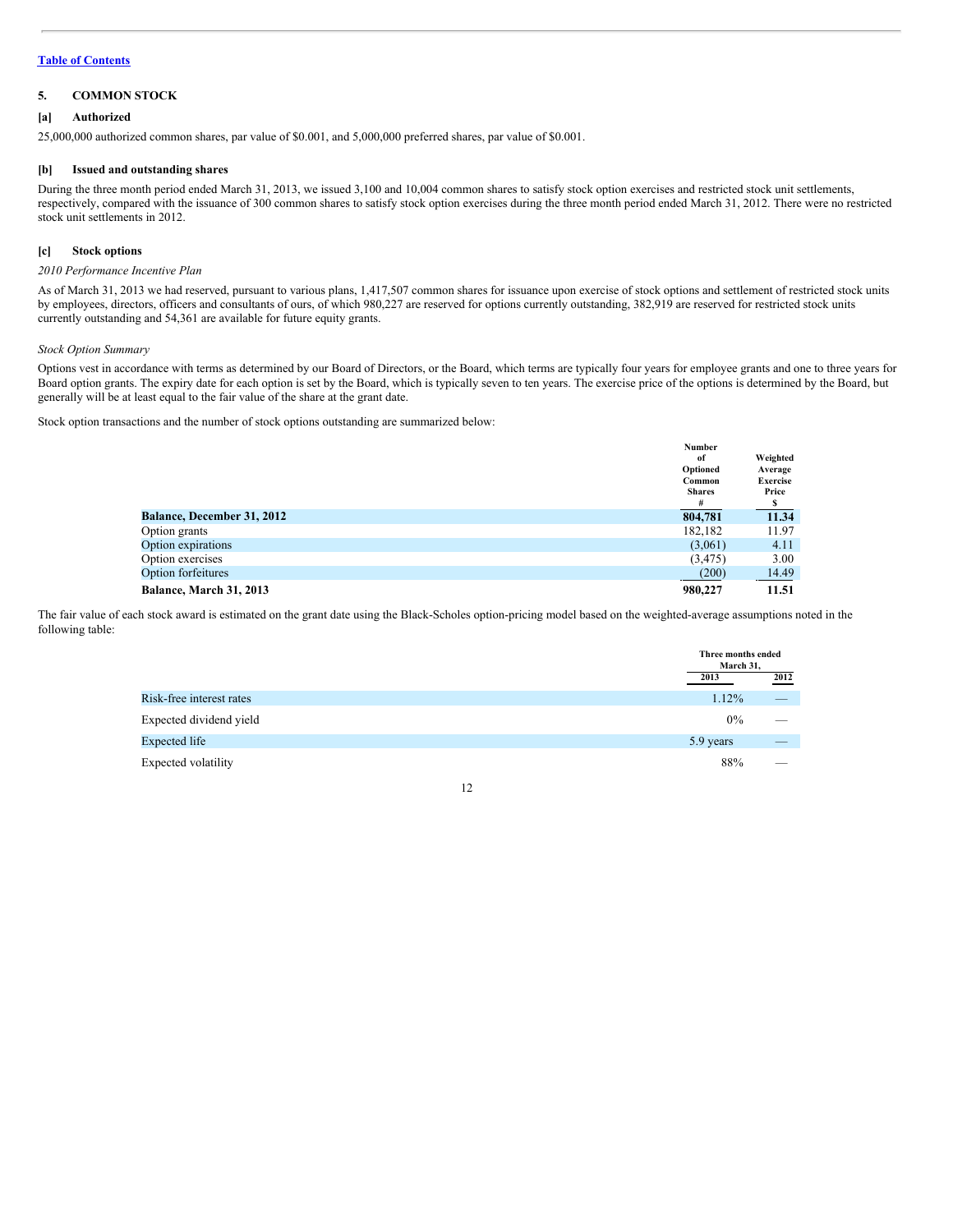The expected life was calculated based on the simplified method as permitted by the SEC's Staff Accounting Bulletin 110, Share-Based Payment. The expected volatility of options granted in 2012 and 2013 was calculated based on the historical volatility of the shares of our common stock. The computation of expected volatility of options granted prior to 2012 was based on the historical volatility of comparable companies from a representative peer group selected based on industry and market capitalization. The risk-free interest rate is based on a U.S. Treasury instrument whose term is consistent with the expected life of the stock options. In addition to the assumptions above, as required under ASC 718, management made an estimate of expected forfeitures and is recognizing compensation costs only for those equity awards expected to vest.

The results for the periods set forth below included share-based compensation expense for stock options and restricted stock in the following expense categories of the consolidated statements of loss (in thousands):

|                                       |      | <b>Three Months Ended</b> |  |
|---------------------------------------|------|---------------------------|--|
|                                       |      | March 31.                 |  |
|                                       | 2013 | $\frac{2012}{s}$          |  |
|                                       |      |                           |  |
| Research and development              | 312  | 135                       |  |
| General and administrative            | 436  | 185                       |  |
| <b>Total share-based compensation</b> | 748  | 320                       |  |

As of March 31, 2013 and December 31, 2012, the total unrecognized compensation expense related to stock options granted was \$3.8 million and \$2.7 million respectively, which is expected to be recognized as expense over a period of approximately four years.

As of March 31, 2013 and December 31, 2012, a total of 3.0 million and 2.6 million, respectively, of options, restricted stock units and warrants that have not been included in the calculation of potential common shares in the loss per share computation as their effect on diluted per share amounts would have been anti-dilutive.

#### **[d] Restricted Stock Unit Awards**

We grant restricted stock unit awards that generally vest and are expensed over a four year period. In 2013, we also granted restricted stock unit awards that vest in conjunction with certain performance conditions to certain executive officers and key employees. At each reporting date, we are required to evaluate whether achievement of the performance conditions is probable. Compensation expense is recorded over the appropriate service period based upon our assessment of accomplishing each performance provision. For the three months ended March 31, 2013, \$0.3 million of compensation expense was recognized related to these awards. No restricted stock unit awards were granted during the three months ended March 31, 2012.

<sup>13</sup>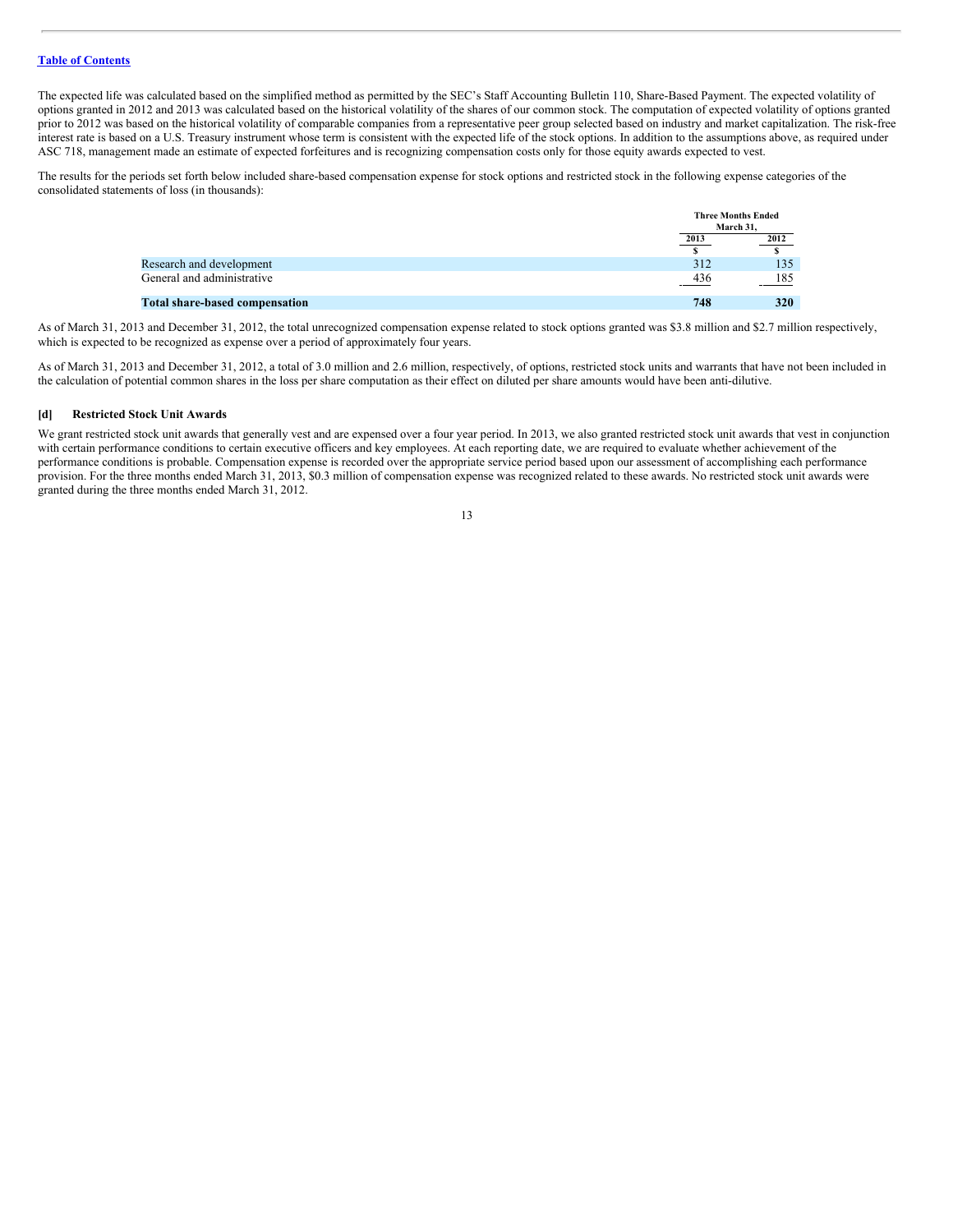The following table summarizes our restricted stock unit award activity during the three months ended March 31, 2013 and 2012:

|                              | 2013                        |                                                     | 2012                        |                                                     |
|------------------------------|-----------------------------|-----------------------------------------------------|-----------------------------|-----------------------------------------------------|
|                              | <b>Stock</b><br>Awards<br># | Weighted-<br>Average<br>Grant<br>Date Fair<br>Value | <b>Stock</b><br>Awards<br># | Weighted-<br>Average<br>Grant<br>Date Fair<br>Value |
| <b>Outstanding January 1</b> | 172,035                     | 13.01                                               | _                           |                                                     |
| Granted                      | 225,345                     | 11.96                                               | __                          | ___                                                 |
| Vested                       | (13,899)                    | 13.00                                               | _                           |                                                     |
| Forfeited or expired         | (562)                       | 13.00                                               |                             |                                                     |
| <b>Outstanding March 31</b>  | 382,919                     | 12.39                                               | _                           |                                                     |

As of March 31, 2013, we had approximately \$3.6 million in total unrecognized compensation expense related to our restricted stock unit awards that is to be recognized over a weighted-average period of approximately 3.4 years.

# **[e] Non-employee options and restricted stock units**

We recognize non-employee stock-based compensation expense over the period of expected service by the non-employee. As the service is performed, we are required to update our valuation assumptions, remeasure unvested options and restricted stock units and record the stock-based compensation using the valuation as of the vesting date. This differs from the accounting for employee awards where the fair value is determined at the grant date and is not subsequently adjusted. This remeasurement may result in higher or lower stock-based compensation expense in the statement of operations. As such, changes in the market price of our stock could materially change the value of an option or restricted stock unit and the resulting stock-based compensation expense.

#### **[f] Stock Warrants**

As of March 31, 2013, there were exercisable warrants outstanding to purchase 1,587,301 shares of common stock at an exercise price of \$20 per share, expiring in October 2015. No warrants were exercised during the three month periods ended March 31, 2013 or 2012.

The estimated fair value of warrants issued is reassessed at each balance sheet date using the Black-Scholes option pricing model. The following assumptions were used to value the warrants on the following balance sheet dates:

|                          |           | <b>Three Months Ended</b><br>March 31. |  |
|--------------------------|-----------|----------------------------------------|--|
|                          | 2013      | 2012                                   |  |
| Risk-free interest rates | $0.31\%$  | $0.66\%$                               |  |
| Expected dividend yield  | 0%        | $0\%$                                  |  |
| Expected life            | 2.6 years | 3.6 years                              |  |
| Expected volatility      | 44%       | 77%                                    |  |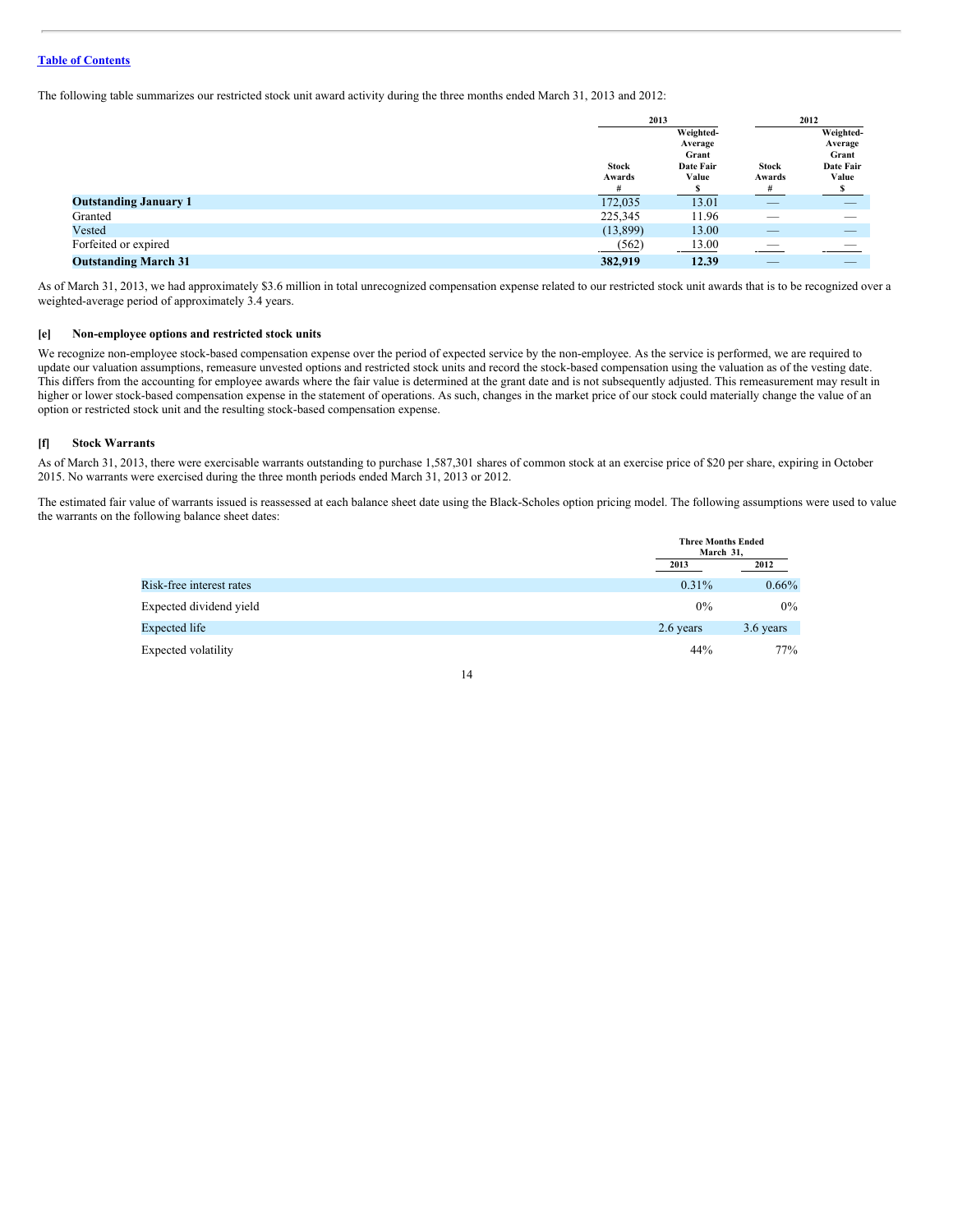# **6. EXCESS LEASE LIABILITY**

On August 21, 2008, Sonus Pharmaceuticals, Inc. ("Sonus") completed a transaction ("the Arrangement") with OncoGenex Technologies whereby Sonus acquired all of the outstanding preferred shares, common shares and convertible debentures of OncoGenex Technologies. Sonus then changed its name to OncoGenex Pharmaceuticals, Inc. Prior to the Arrangement, Sonus entered into a non-cancellable lease arrangement for office space located in Bothell, Washington, which is considered to be in excess of our current requirements. The estimated value of the liability remaining with respect to excess facilities was \$4.6 million as of December 31, 2012. In the three months ended March 31, 2013, with respect to excess facilities, \$0.2 million was amortized into income resulting in a remaining liability of \$4.4 million at March 31, 2013. The liability is computed as the present value of the difference between the remaining lease payments due less the estimate of net sublease income and expenses and has been accounted for in accordance with the then effective EITF No. 95-3, "Recognition of Liabilities in Connection with a Purchase Business Combination." This represents our best estimate of the liability. Subsequent changes in the liability due to changes in estimates of sublease and occupancy assumptions are recognized as adjustments to the related liability with an offset to restructuring (gain)/loss in future periods.

|                                            | Liability at<br>December 31. | Amortization<br>of excess | <b>Additional</b><br>liability | Liability at<br>March 31, |
|--------------------------------------------|------------------------------|---------------------------|--------------------------------|---------------------------|
| (In thousands)                             | 2012                         | lease facility            | recorded                       | 2013                      |
| Current portion of excess lease facility   | .050                         |                           | $\overline{\phantom{a}}$       | 1.057                     |
| Long-term portion of excess lease facility | 3.536                        |                           | $\overline{\phantom{a}}$       | 3.365                     |
| Total                                      | 4.586                        | (164)                     |                                | 4.422                     |

#### **7. COMMITMENTS AND CONTINGENCIES**

#### *Teva Pharmaceutical Industries Ltd.*

In December 2009, we, through our wholly-owned subsidiary, OncoGenex Technologies, entered into a Collaboration Agreement with Teva for the development and global commercialization of custirsen (and related compounds). Under the Collaboration Agreement, Teva made upfront payments in the aggregate amount of \$50 million, and may make additional payments up to \$370 million upon the achievement of developmental and commercial milestones and royalties at percentage rates ranging from the mid-teens to mid-twenties on net sales. Teva also acquired \$10 million of our common stock at a premium under a separate Stock Purchase Agreement. We were required to contribute \$30 million in direct and indirect costs towards the Clinical Development Plan. As of December 31, 2012, the full amount of the \$30 million in direct and indirect costs was incurred by us. Accordingly, Teva will fund all other expenses under the Clinical Development Plan, which represents all of the Company's revenues in the first quarter of 2013.

Pursuant to the Collaboration Agreement, we agreed to collaborate with Teva in the development and global commercialization of custirsen. Teva received the exclusive worldwide right and license to develop and commercialize products containing custirsen and related compounds (the "Licensed Products"). We have an option to co-promote custirsen in the United States and Canada.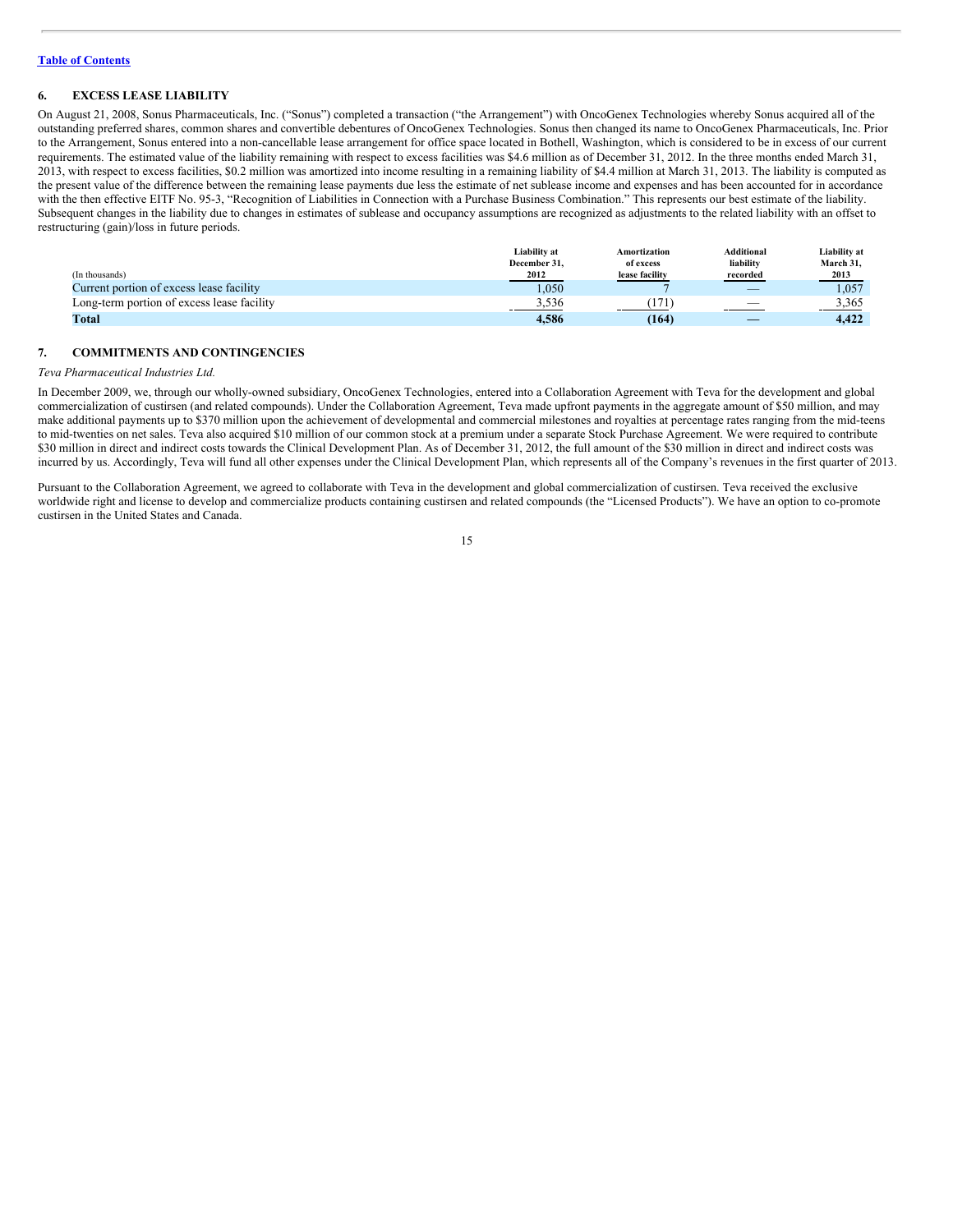In addition to the development costs noted above, Teva is also responsible for all costs relating to product commercialization including costs incurred in relation to our copromotion option, except for start-up costs in advance of commercialization.

#### *Isis Pharmaceuticals Inc. and University of British Columbia*

We are obligated to pay milestone payments of up to CAD \$1.6 million and \$7.75 million pursuant to license agreements with the UBC and Isis, respectively, upon the achievement of specified product development milestones related to OGX-427 and OGX-225 and low to mid-single digit royalties on future product sales.

In addition, we are required to pay to Isis 30% of all non-royalty revenue (defined to mean revenue not based on net sales of products) it receives. Isis has disclosed in its SEC filings that it is entitled to receive 30% of the up to \$370 million in milestone payments we may receive from Teva as part of the Collaboration Agreement; however, we believe that certain of the milestone payments related to sales targets may qualify as royalty revenue (defined to mean revenue based on net sales of products), and therefore be subject to the lesser payment obligations. No assurance can be provided that we will be entitled to receive these milestone payments or, if it is, that the applicable amount payable to Isis will be less than 30%. We are also obligated to pay to UBC certain patent costs and annual license maintenance fees for the extent of the patent life of CAD \$8,000 per year. We paid Isis and UBC USD \$0.8 million and CAD \$0.1 million, respectively, in 2010 upon the initiation of a Phase 2 clinical trial of OGX-427 in patients with CRPC. We do not anticipate making any royalty payments to Isis under the terms of the agreement in 2013. The UBC agreements have effective dates ranging from November 1, 2001 to April 5, 2005 and each agreement expires upon the later of 20 years from its effective date or the expiry of the last patent licensed thereunder, unless otherwise terminated.

Unless otherwise terminated, the Isis agreements for custirsen and OGX-427 will continue for each product until the later of 10 years after the date of the first commercial product sale, or the expiration of the last to expire of any patents required to be licensed in order to use or sell the product, unless OncoGenex Technologies abandons either custirsen or OGX-427 and Isis does not elect to unilaterally continue development. The Isis agreement for OGX-225 will continue into perpetuity unless OncoGenex Technologies abandons the product and Isis does not elect to unilaterally continue development.

To facilitate the execution and performance of the Collaboration Agreement with Teva, we and Isis agreed to amend the Isis License Agreement and us and UBC agreed to make a corresponding amendment to the UBC License Agreement, in each case, effective December 19, 2009 and December 20, 2009, respectively.

The amendment to the Isis License Agreement provides, among other things, that if we are subject to change of control with a third party, where the surviving company immediately following such change of control has the right to develop and sell the product, then (i) a milestone payment of \$20 million will be due and payable to Isis 21 days following the first commercial sale of the product in the United States; and (ii) unless such surviving entity had previously sublicensed the product and a royalty rate payable to Isis by us has been established, the applicable royalty rate payable to Isis will thereafter be the maximum amount payable under the Isis License Agreement. Any non-royalty milestone amounts previously paid will be credited toward the \$20 million milestone if not already paid. As a result of the \$10 million milestone payment payable to Isis in relation to the Collaboration Agreement, the remaining amount owing in the event of change of control discussed above is a maximum of \$10 million. Because we have now licensed the product to Teva and established a royalty rate payable to Isis, no royalty rate adjustments would apply if Teva were to acquire us and become the surviving company.

#### *Lease Arrangements*

We have an operating lease agreement for office space being used in Vancouver, Canada, which expires in September 2014.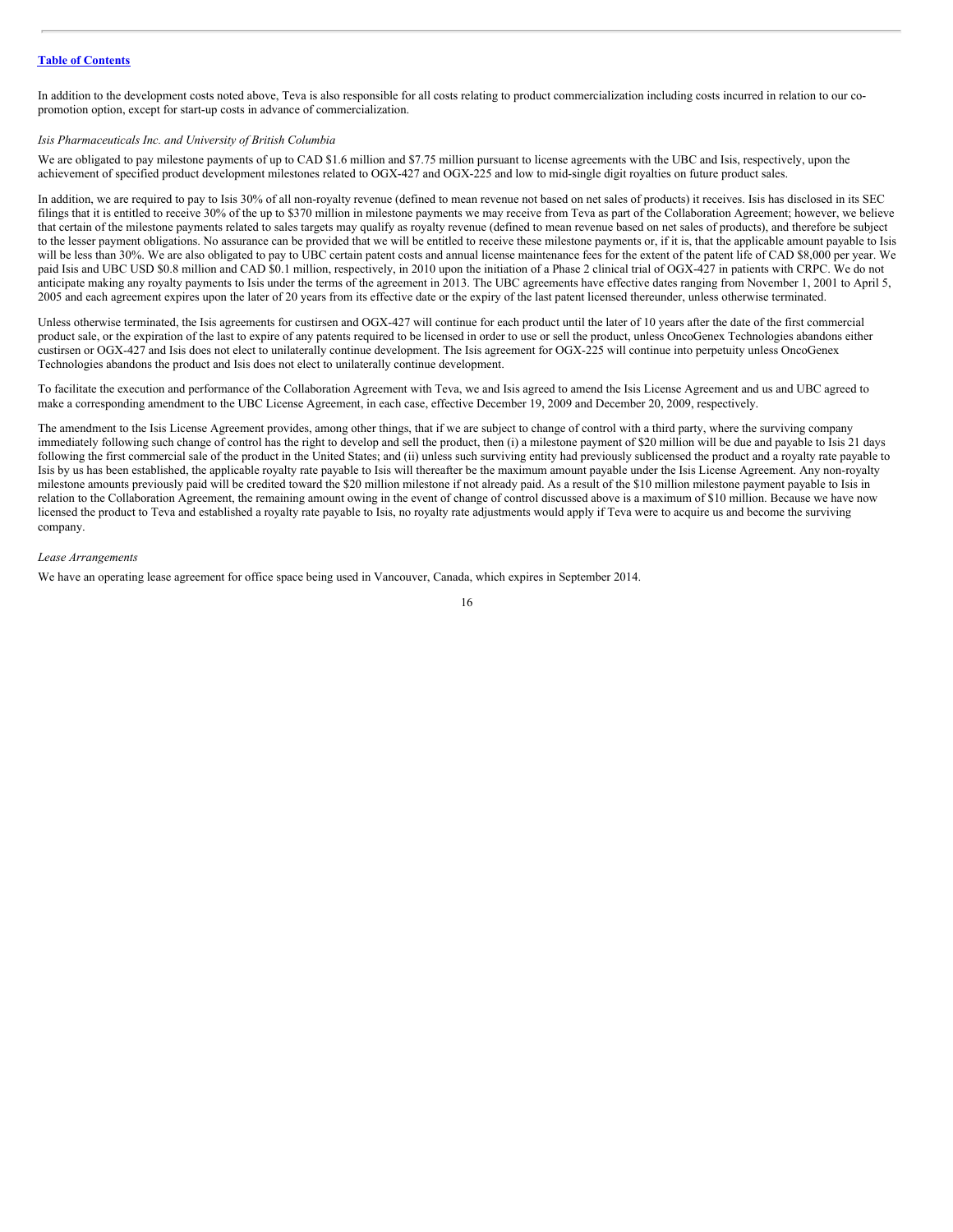Future minimum annual lease payments under the Vancouver lease are as follows (in thousands):

|              | CAD                 |
|--------------|---------------------|
| 2013         | 79<br>Ψ             |
| 2014         | $\underline{\$ 79}$ |
| <b>Total</b> | \$158               |

In November 2006, prior to the Arrangement, Sonus entered into a non-cancellable operating lease agreement for office space in Bothell, Washington, expiring in 2017 (note 6). In connection with the lease, Sonus was required to provide a cash security deposit of approximately \$0.5 million, which is included in Other Long Term Assets. In addition, a standby letter of credit for \$0.3 million is deposited in a restricted money market account as collateral. We have recorded a liability in the excess facilities lease charge of \$4.4 million as at March 31, 2013 (note 6).

If we are unable to exit or sublet portions of this leased space, the future minimum annual lease payments are as follows (in thousands):

| 2013         | \$1,635  |
|--------------|----------|
| 2014         | 2,246    |
| 2015         | 2,313    |
| Remainder    | 4,836    |
| <b>Total</b> | \$11,030 |

Consolidated rent expense related to both the Vancouver, Canada and Bothell, Washington offices in use periods ended March 31, 2013 and 2012 was \$0.7 million and \$0.7 million respectively.

#### *Guarantees and Indemnifications*

We indemnify our officers, directors and certain consultants for certain events or occurrences, subject to certain limits, while the officer or director is or was serving at our request in such capacity. The term of the indemnification period is equal to the officers', directors' and certain consultants' lifetime.

The maximum amount of potential future indemnification is unlimited; however, we have obtained director and officer insurance that limits our exposure and may enable us to recover a portion of any future amounts paid. We believe that the fair value of these indemnification obligations is minimal. Accordingly, we have not recognized any liabilities relating to these obligations as of March 31, 2013.

We have certain agreements with certain organizations with which we does business that contain indemnification provisions pursuant to which we typically agrees to indemnify the party against certain types of third-party claims. We accrue for known indemnification issues when a loss is probable and can be reasonably estimated. There were no accruals for or expenses related to indemnification issues for any period presented.

# **8. SUBSEQUENT EVENTS**

The Company has performed an evaluation of events occurring subsequent to March 31, 2013. Based on this evaluation, no material events have occurred requiring financial statement disclosure.

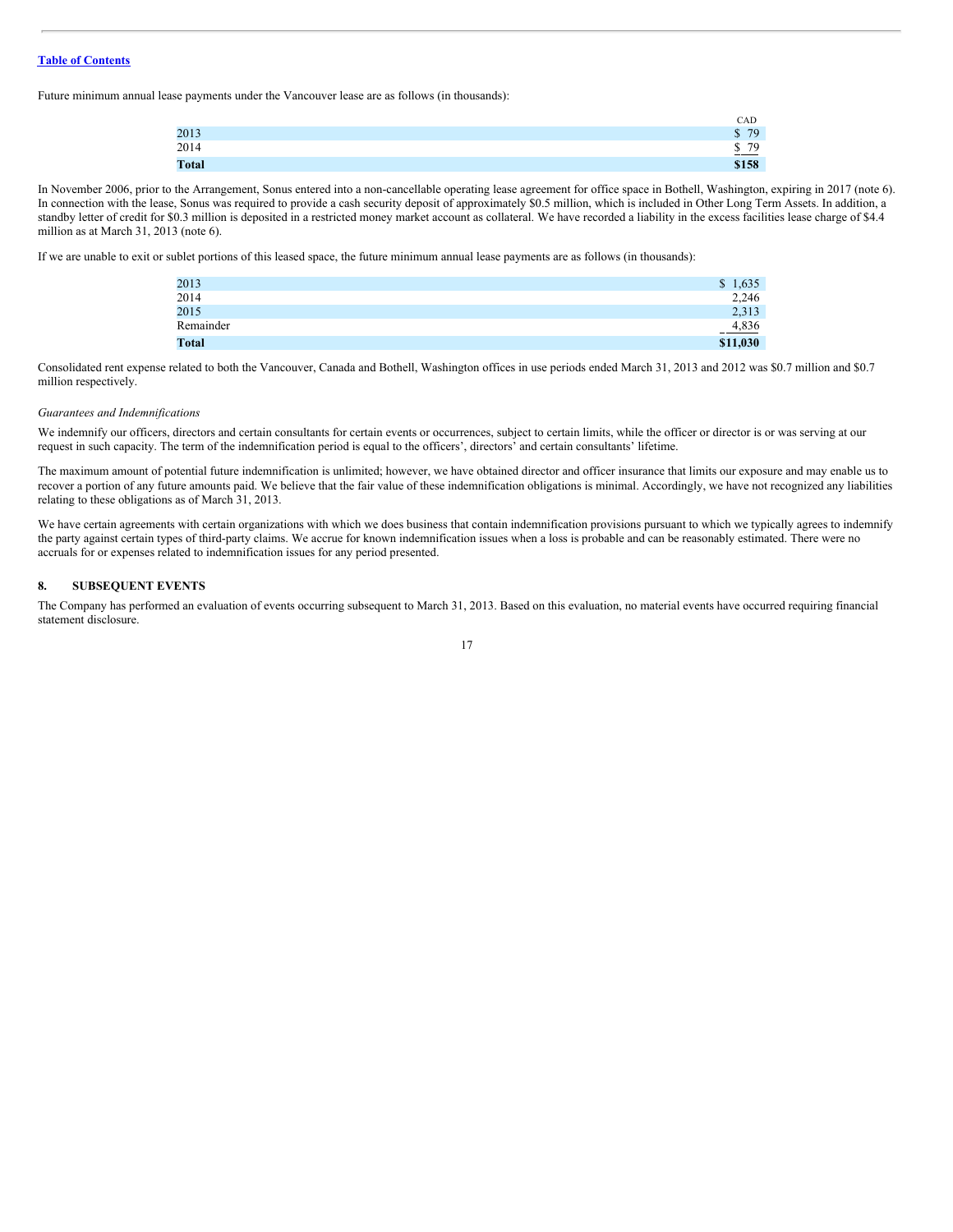# <span id="page-17-0"></span>**Item 2. Management's Discussion and Analysis of Financial Condition and Results of Operations**

# **INFORMATION REGARDING FORWARD LOOKING STATEMENTS**

This document contains "forward-looking statements" within the meaning of the Private Securities Litigation Reform Act of 1995. These forward-looking statements involve a number of risks and uncertainties. We caution readers that any forward-looking statement is not a guarantee of future performance and that actual results could differ materially from those contained in the forward-looking statement. These statements are based on current expectations of future events. Such statements include, but are not limited to, statements about future financial and operating results, plans, objectives, expectations and intentions, costs and expenses, interest rates, outcome of contingencies, financial condition, results of operations, liquidity, business strategies, cost savings, objectives of management and other statements that are not historical facts. You can find many of these statements by looking for words like "believes," "expects," "anticipates," "estimates," "may," "should," "will," "could," "plan," "intend," or similar expressions in this document or in documents incorporated by reference into this document. We intend that such forward-looking statements be subject to the safe harbors created thereby. Examples of these forward-looking statements include, but are not limited to:

- progress and preliminary and future results of clinical trials conducted by us or our collaborators;
- anticipated regulatory filings and requirements and future clinical trials conducted by us or our collaborators;
- timing and amount of future contractual payments, product revenue and operating expenses;
- market acceptance of our products and the estimated potential size of these markets; and
- our anticipated future capital requirements and the terms of any capital financing agreements.

These forward-looking statements are based on the current beliefs and expectations of our management and are subject to significant risks and uncertainties. If underlying assumptions prove inaccurate or unknown risks or uncertainties materialize, actual results may differ materially from current expectations and projections. Factors that might cause such a difference include those discussed in Item 1A "Risk Factors," as well as those discussed elsewhere in the Quarterly Report on Form 10-Q. You are cautioned not to place undue reliance on these forward-looking statements, which speak only as of the date of this document or, in the case of documents referred to or incorporated by reference, the date of those documents.

All subsequent written or oral forward-looking statements attributable to us or any person acting on our behalf are expressly qualified in their entirety by the cautionary statements contained or referred to in this section. We do not undertake any obligation to release publicly any revisions to these forward-looking statements to reflect events or circumstances after the date of this document or to reflect the occurrence of unanticipated events, except as may be required under applicable U.S. securities law. If we do update one or more forward-looking statements, no inference should be drawn that we will make additional updates with respect to those or other forward-looking statements.

#### **Overview**

We are a biopharmaceutical company committed to the development and commercialization of new therapies that address treatment resistance in cancer patients. We have three product candidates in our pipeline: custirsen, OGX-427 and OGX-225, each of which has a distinct mechanism of action and represents a unique opportunity for cancer drug development. Of the product candidates in our pipeline, custirsen and OGX-427 are clinical-stage assets.

Our product candidates focus on mechanisms of treatment resistance in cancer patients and are designed to block the production of specific proteins that we believe promote survival of tumor cells and are over-produced in response to a variety of cancer treatments. Our aim in targeting these particular proteins is to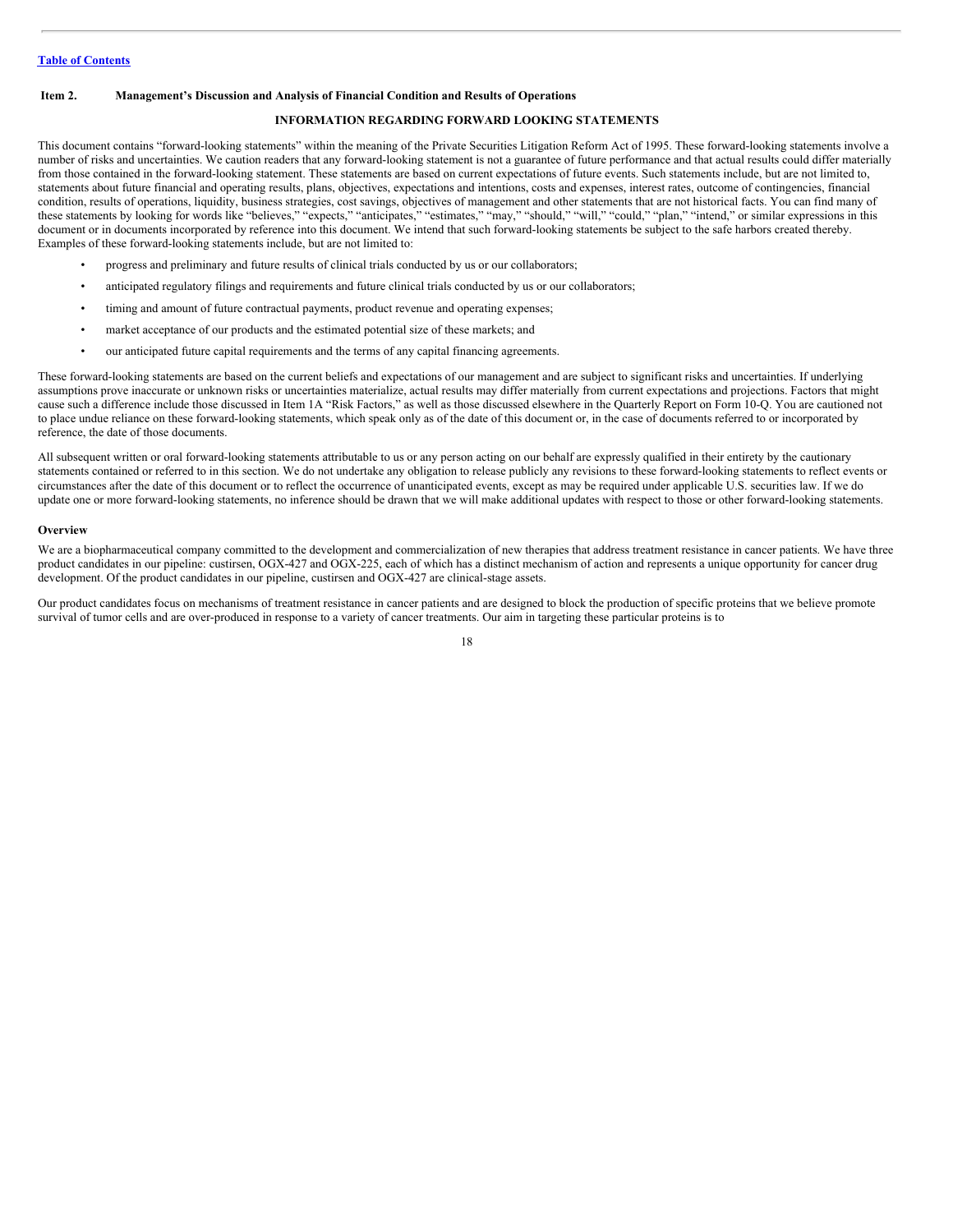disable the tumor cell's adaptive defenses, thereby rendering the tumor cells more susceptible to attack with a variety of cancer therapies. We believe this approach will increase survival time and improve the quality of life for cancer patients.

#### *Product Candidate Custirsen*

In December 2009, we announced our entry into the Collaboration Agreement with Teva for the development and global commercialization of custirsen (and related compounds targeting clusterin, excluding OGX-427 and OGX-225).

We and Teva have developed an Amended Clinical Development Plan under which the following three Phase 3 clinical trials have been initiated:

- The SYNERGY Trial: The Phase 3 clinical trial to evaluate a survival benefit for custirsen in combination with first-line docetaxel treatment in patients with castrate resistant prostate cancer, or CRPC. During discussions with the U.S. Food and Drug Administration, or FDA, the FDA informed us that an application supported primarily by the results of SYNERGY alone would be acceptable for submission for market approval. SYNERGY patient enrollment was completed in the fourth quarter of 2012. Over 1,000 men have now been enrolled in order to show a survival benefit with 90% power based on a hazard ratio of 0.75. The SYNERGY trial is continuing as planned per the recommendation of an independent Data Monitoring Committee (DMC), who have completed the second and last futility analyses per protocol. The planned efficacy interim analysis has not yet occurred. The expected timing of final results is based on a pre-specified number of death events that is projected to occur in the fourth quarter of 2013, with data results expected to be announced in the first half of 2014.
- The AFFINITY Trial: The Phase 3 clinical trial to evaluate a survival benefit for custirsen in combination with cabazitaxel treatment as second-line chemotherapy in patients with CRPC. We expect to enroll approximately 630 patients to show a survival benefit with 85% power based on a hazard ratio of 0.75. We initiated this Phase 3 clinical trial in August 2012.
- The ENSPIRIT Trial: The Phase 3 clinical trial to evaluate a survival benefit for custirsen in combination with docetaxel treatment as second-line chemotherapy in patients with non-small cell lung cancer, or NSCLC. We expect to enroll approximately 1,100 patients in order to show a survival benefit with 90% power based on a hazard ratio of 0.80. This trial was initiated by Teva in September 2012. Two formal interim analyses are planned, which may result in early termination of the trial if there is inadequate evidence of clinical benefit or futility. We expect to evaluate both progression-free survival, or PFS, and overall survival, or OS, during the interim analyses. If both endpoints meet the predefined criteria for inadequate PFS clinical benefit and OS futility the trial would be stopped. The trial will not be stopped early in order to claim efficacy.

Custirsen received Fast Track designation from the FDA for the treatment of progressive metastatic prostate cancer in combination with docetaxel. The FDA has also agreed on the design of the SYNERGY trial via the Special Protocol Assessment, or SPA, process including the increase in the accrual target to 1,000 patients. Custirsen has also received Fast Track designation from FDA for the second-line treatment of advanced NSCLC when combined with docetaxel in patients with disease progression following treatment with a first-line, platinum-based chemotherapy doublet regimen.

We have also received written, scientific advice from the European Medicines Agency, or EMA, on our development plan for custirsen for treating patients with CRPC in combination with docetaxel, which aligned with our development plan regarding our proposed preclinical studies, the SYNERGY trial design and analyses for the Phase 3 SYNERGY trial. In addition, the Committee for Medicinal Products for Human Use agreed that the intended safety database would enable a sufficient qualified risk-benefit assessment for market approval.

We and collaborating investigators have conducted five Phase 2 clinical trials to evaluate the ability of custirsen to enhance the effects of therapy in patients with prostate, nonsmall cell lung and breast cancers.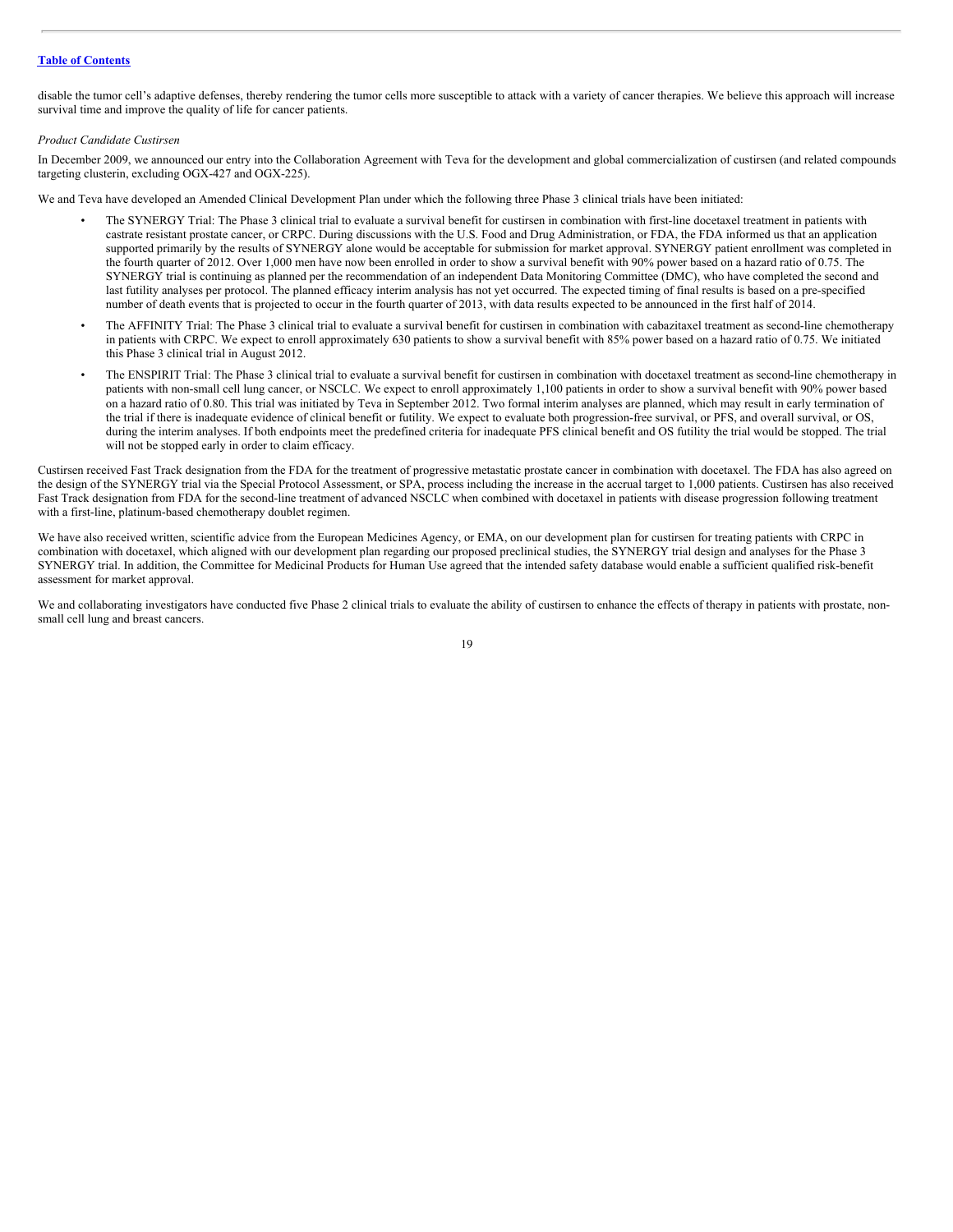Results have been presented for each of these Phase 2 trials. Our Phase 3 registration trials have been designed based on our Phase 2 clinical trials. Data from these Phase 2 trials demonstrate the potential benefit of adding custirsen, a second generation antisense molecule, to existing cancer therapies.

#### *Product Candidate OGX-427*

OGX-427 is our product candidate that is designed to inhibit production of heat shock protein 27, or Hsp27, a cell-survival protein expressed in many types of cancers including bladder, prostate, breast and non-small cell lung cancer. Hsp27 expression is stress-induced, including by many anti-cancer therapies. Overexpression of Hsp27 is thought to be an important factor leading to the development of treatment resistance and is associated with metastasis and negative clinical outcomes in patients with various tumor types.

In 2013, we initiated the "ORCA™" (On-going studies evaluating treatment Resistance in CAncer) program, which encompasses clinical trials designed to evaluate whether inhibition of Hsp27 can lead to improved prognosis and treatment outcomes for cancer patients. Our goal is to advance cancer treatment by conducting clinical trials for OGX-427 across multiple cancer indications including bladder, lung, pancreatic and prostate cancers. We are conducting parallel clinical trials to evaluate OGX-427 in several cancer indications and treatment combinations to accelerate the development of OGX-427. In addition, we are supporting and intend to support specific investigator-sponsored trials to allow assessment of a broader range of clinical indications for future OncoGenex-sponsored trials for possible market approval.



Our current OGX-427 development activities for bladder cancer include the following clinical trials:

- The BL-01 Trial: An investigator-sponsored Phase 1 trial to evaluate OGX-427 when administered directly into the bladder in patients with bladder cancer. The trial is currently enrolling 36 patients. It is designed to determine the safety and will measure the direct effect of OGX-427 on expression of Hsp27 in bladder tumor cells, as well as determine the pharmacokinetics and pharmacodynamics of OGX-427 when delivered by intravesical instillation. This clinical trial is being funded by the National Cancer Institute of Canada. Preliminary data were presented at the ASCO GU Symposium in February 2012.
- · The Borealis-1<sup>™</sup> Trial: An OncoGenex-sponsored Phase 2 trial of OGX-427 in patients with metastatic bladder cancer. Borealis-1 is a three-arm, randomized, placebo-controlled trial evaluating OGX-427 in combination with first-line gemcitabine and cisplatin treatment in the metastatic setting. Each arm is currently enrolling approximately 60 patients; the trial has been initiated in sites throughout the United States, Canada and Europe. The trial will be conducted as an eventdriven trial such that we anticipate the final analysis will have at least 80% power to show a critical hazard ratio of approximately 0.66 to 0.71. This type of Phase 2 trial design will allow us to better predict the potential size of and success for a Phase 3 trial where a survival benefit will be the primary endpoint. This trial is ongoing with an enrollment target of approximately 180 patients. We expect to complete patient accrual in the second half of 2013.
- The Borealis-2<sup>nd</sup> Trial: The investigator-sponsored, randomized Phase 2 trial evaluating OGX-427 in combination with docetaxel treatment compared to docetaxel treatment alone in patients with advanced or metastatic bladder cancer who have disease progression following first-line platinum-based chemotherapy. This trial is designed to have adequate power to detect a survival benefit in the docetaxel + OGX-427 arm corresponding to a hazard ratio (docetaxel + OGX-427/ docetaxel) =  $0.667$ . The primary analysis is to be performed at one-sided 0.10 significance level with 90%

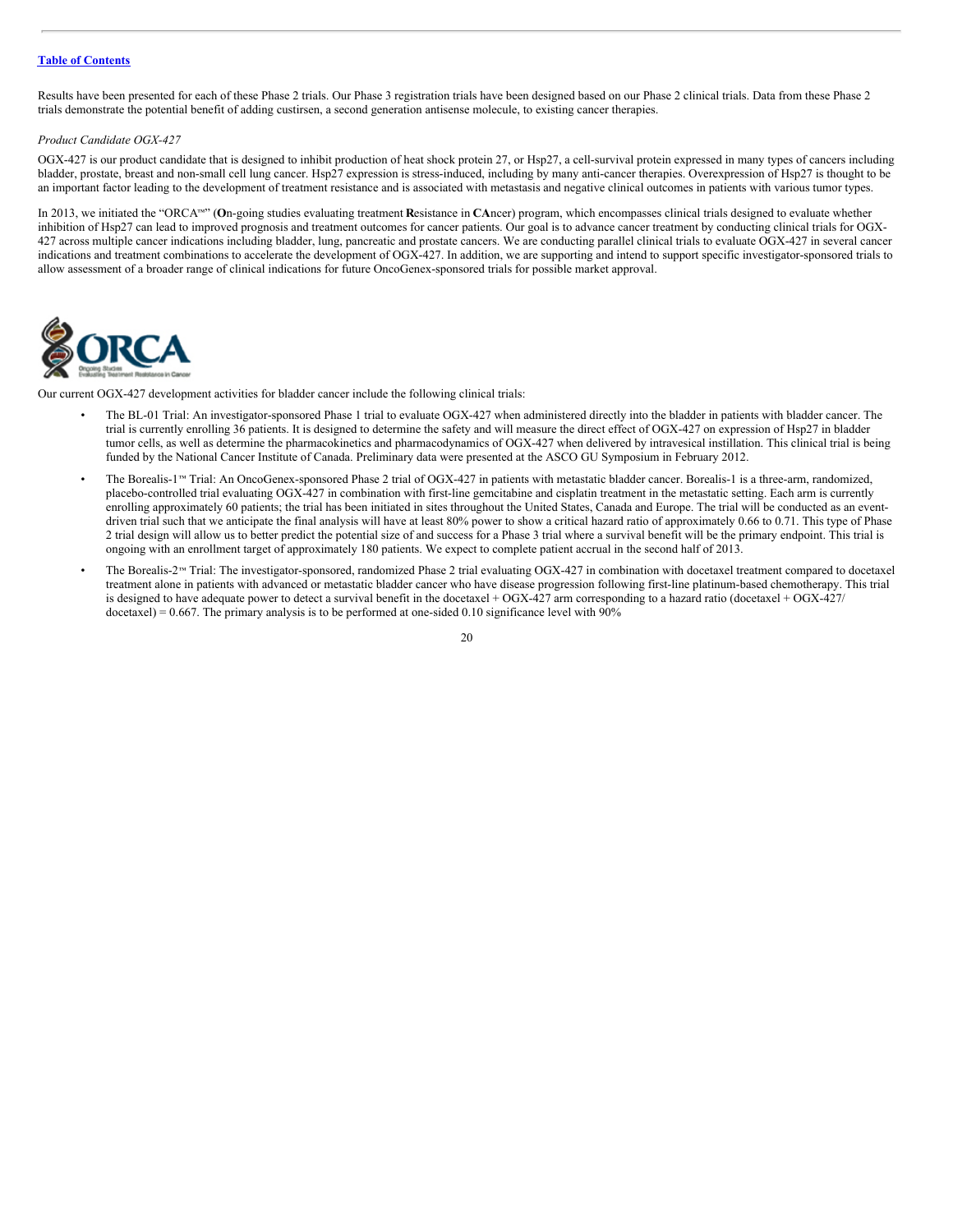power to detect a difference in overall survival. We expect to enroll approximately 200 patients. Patients may also continue weekly OGX-427 infusions as maintenance treatment until disease progression or unacceptable toxicity if they complete all 10 cycles of docetaxel, or are discontinued from docetaxel due to docetaxel toxicity. This trial was initiated in April 2013.

Our current OGX-427 development activities for NSCLC include the following clinical trial:

· The Spruce™ Trial: An investigator-sponsored, randomized, placebo-controlled Phase 2 trial evaluating OGX-427 in patients with previously untreated advanced non-squamous non-small cell lung cancer (NSCLC). The trial will randomize approximately 155 patients with non-squamous NSCLC to receive either OGX-427 plus carboplatin and pemetrexed therapy or placebo plus carboplatin and pemetrexed therapy. The aim of the trial is to determine if adding OGX-427 to carboplatin and pemetrexed therapy can extend PFS outcome. Additional analyses will include tumor response rates, overall survival, safety, tolerability, and the effect of therapy on Hsp27 levels. Plans for Spruce were announced in April 2013 and patient enrollment is expected to begin in mid-2013.

Our current OGX-427 development activities for pancreatic cancer include the following clinical trial:

• The Rainier<sup>™</sup> Trial: An investigator-sponsored, randomized, placebo-controlled Phase 2 trial evaluating OGX-427 in combination with Abraxane® and gemcitabine in approximately 130 patients with previously untreated metastatic pancreatic cancer. The trial will randomize patients to receive either OGX-427 or placebo in combination with Abraxane and gemcitabine therapy. The primary objective of the trial will be overall survival (OS), with additional analyses to evaluate progression-free survival (PFS), tumor response rates, safety, tolerability, and the effect of therapy on heat shock protein (Hsp27) levels. Plans for Rainier were announced in May 2013 and patient enrollment is expected to begin in mid-2013.

Our current OGX-427 development activities for prostate cancer include the following clinical trials:

- The PR-01 Trial: An investigator-sponsored Phase 2 trial evaluating OGX-427 when administered with prednisone to patients with CRPC. PR-01 has completed enrollment with data collection ongoing. This randomized, controlled trial enrolled 74 patients who had minimally symptomatic or asymptomatic advanced prostate cancer and who had not yet received chemotherapy. This trial is measuring the direct effect of OGX-427 on prostate-specific antigen, or PSA, levels, time to progression by PSA or measurable disease, numbers of circulating tumor cells, or CTCs, and other relevant secondary endpoints. Preliminary data were presented at several conferences throughout 2012, most recently at the European Society for Medical Oncology, or ESMO, meeting in September 2012.
- The Pacific Trial<sup>rM</sup>: An investigator-sponsored, randomized Phase 2 trial evaluating OGX-427 in men with CRPC who are experiencing a rising PSA while receiving Zytiga (abiraterone acetate). The aim of the trial is to determine if adding OGX-427 to Zytiga treatment can reverse or delay treatment resistance by evaluating the PFS rate at a milestone Day 60 assessment. Other secondary endpoints such as PSA and objective responses, time to disease progression, CTCs and Hsp27 levels will be evaluated. We expect approximately 80 patients will be enrolled. The trial was initiated in December 2012.

Additional updates to the ORCA program are expected to be provided later this year. Results of these trials may direct future company-sponsored trials in indications that show promising clinical benefits.

#### *Product Candidates OGX-225*

OGX-225, an inhibitor of insulin growth factor binding proteins 2 and 5, is in preclinical development. We are currently evaluating various alternatives, including partnering, which would allow us to further the development of this preclinical asset. We have begun development activities for OGX-225 and we expect to initiate toxicology studies in the second half of 2013.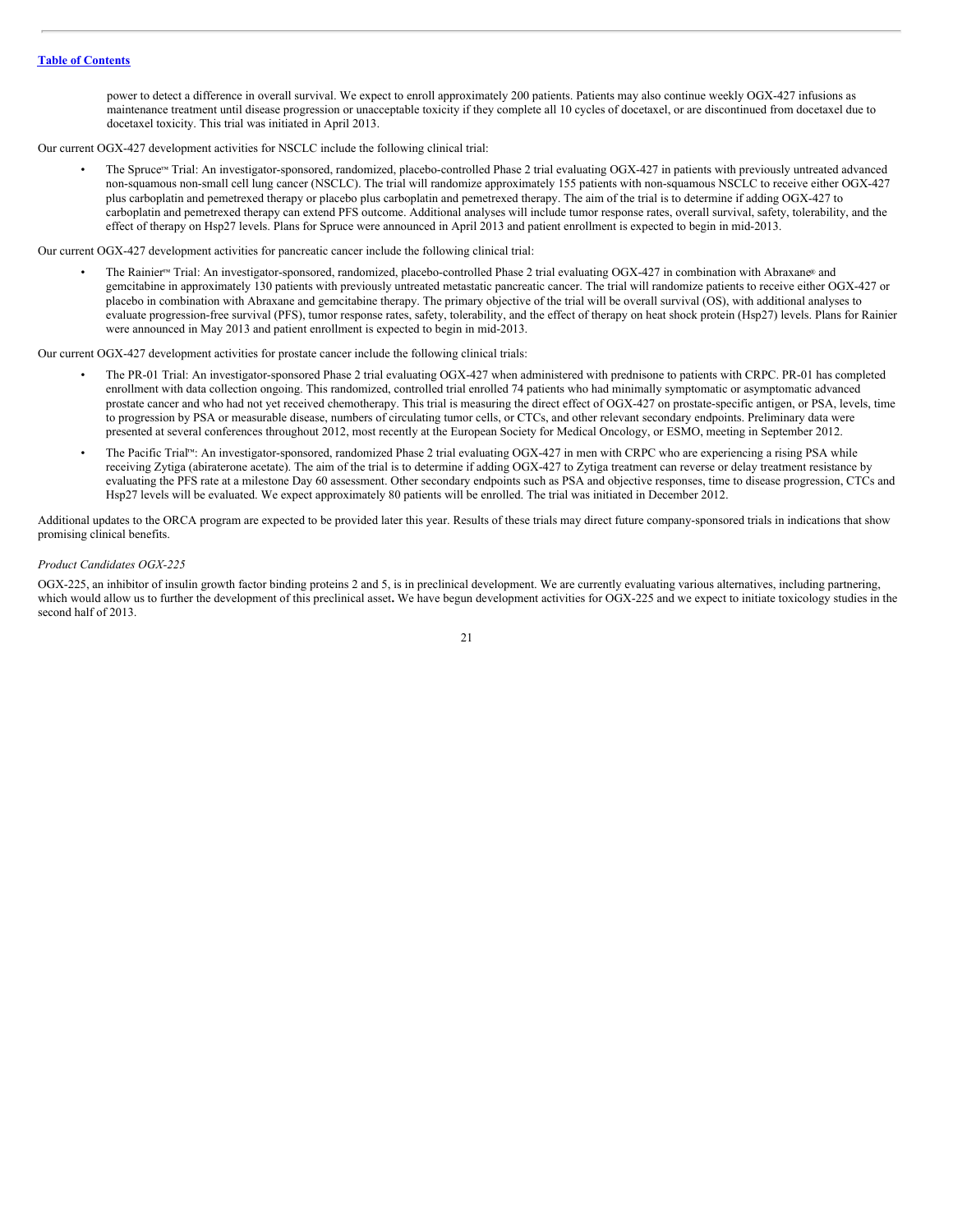#### **Collaboration Revenue**

Revenue recognized to date is attributable solely to the upfront payment we received in the fourth quarter of 2009 pursuant to our Collaboration Agreement with Teva, as well as cash reimbursements from Teva for certain costs incurred by us under the Clinical Development Plan. Our policy is to account for these reimbursements as Collaboration Revenue.

We are eligible to receive payments of up to \$370 million upon the achievement of developmental and commercial milestones set forth in the Collaboration Agreement. At present, we are unable to predict the timing or likelihood of such milestone payments. We do not expect to receive any payments from Teva resulting from the achievement of developmental or commercial milestones in 2013. Moreover, Isis has disclosed in its Securities and Exchange Commission, or SEC, filings that it is entitled to receive 30% of the up to \$370 million in milestone payments we may receive from Teva as part of the Collaboration Agreement. We disagree with their assessment but believe there may be some lesser payment obligation. See Note 3 of Notes to Consolidated Financial Statements included elsewhere in this Quarterly Report on Form 10-Q for further details on our collaboration with Teva.

#### **Research and Development Expenses**

Research and development, or R&D, expenses consist primarily of costs for clinical trials, contract manufacturing, personnel costs, milestone payments to third parties, facilities, regulatory activities, preclinical studies and allocations of other R&D-related costs. External expenses for clinical trials include fees paid to clinical research organizations, clinical trial site costs and patient treatment costs.

Currently, we manage our company-sponsored clinical trials through contract research organizations and independent medical investigators at their sites and at hospitals and expect this practice to continue. Through our clinical development programs, we are developing each of our product candidates in parallel for multiple disease indications. Due to the number of ongoing projects and our ability to utilize resources across several projects, we do not record or maintain information regarding the indirect operating costs incurred for our research and development programs on a program-specific basis. In addition, we believe that allocating costs on the basis of time incurred by our employees does not accurately reflect the actual costs of a project.

Several of our clinical trials have been supported by grant funding that was received directly by the hospitals and/or clinical investigators conducting the clinical trials as Investigator-sponsored trials, thereby allowing us to complete these clinical trials at a lower cost to us.

Per the terms of the agreement with Teva, we have spent the required \$30 million in direct and indirect development costs related to custirsen. Teva is required to fund all additional expenses under the Amended Clinical Development Plan. We expect aggregate full-time equivalent reimbursement of between \$1.2 and \$2.0 million annually from 2013 to 2014, which will be reimbursed to us from Teva.

Since our drug candidates are in the early stages of development, we cannot estimate completion dates for development activities or when we might receive material net cash inflows from our R&D projects, if ever.

Our projects or intended R&D activities may be subject to change from time to time as we evaluate our R&D priorities and available resources.

We expect our R&D expenses to increase in 2013 and into the future, likely significantly, as we further expand development of custirsen, OGX-427 and our other programs. Our programs or anticipated programs may be subject to change from time to time as we evaluate our R&D priorities and available resources.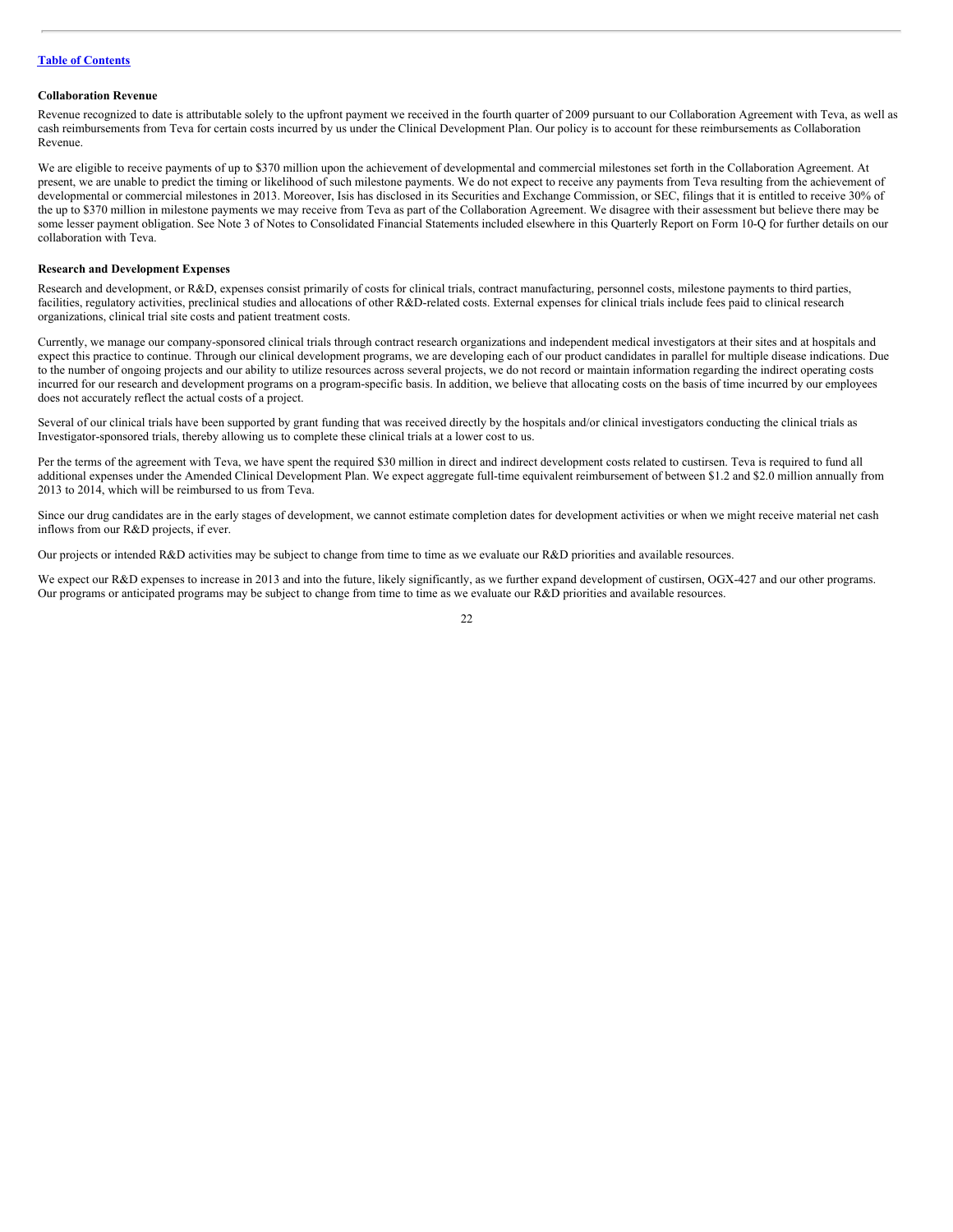#### **General and Administrative Expenses**

General and administrative, or G&A, expenses consist primarily of salaries and related costs for our personnel in executive, business development, human resources, external communications, finance and other administrative functions, as well as consulting costs, including market research, business consulting and intellectual property. Other costs include professional fees for legal and auditing services, insurance and facility costs. While we believe that G&A resources are sufficient to carry on existing development activities, we anticipate that G&A expenses will increase in the future as we continue to expand our operating activities.

#### **Warrant liability**

At March 31, 2013, there were exercisable warrants outstanding to purchase 1,587,301 shares of common stock at an exercise price of \$20 per share, expiring in October 2015. No warrants were exercised during the three months ended March 31, 2013 or the three months ended March 31, 2012.

We reassess the fair value of the common stock warrants at each reporting date utilizing a Black-Scholes pricing model. Inputs used in the pricing model include estimates of stock price volatility, expected warrant life and risk-free interest rate. The computation of expected volatility was based on the historical volatility of shares of our common stock for a period that coincides with the expected life of the warrants.

#### **Results of Operations**

*Three Months Ended March 31, 2013 and 2012*

#### *Revenue*

Revenue for the three months ended March 31, 2013 increased to \$5.1 million from \$1.3 million for the three months ended March 31, 2012, respectively. The increase in 2013 as compared to 2012 was due to an increase in revenue earned through our strategic collaboration with Teva, as a result of the clinical development activities associated with the AFFINITY trial which we initiated in August 2012.

#### *Research and Development Expenses*

Our research and development expenses for our clinical development programs as of the three months ended March 31, 2013 and 2012 are as follows (in thousands):

|                                         |          | Three months ended<br>March 31. |  |
|-----------------------------------------|----------|---------------------------------|--|
|                                         | 2013     | 2012                            |  |
| Clinical development programs:          |          |                                 |  |
| Custirsen                               | \$4.629  | \$ 889                          |  |
| $OGX-427$                               | \$3,557  | \$2,123                         |  |
| Other research and development          | \$2,669  | \$2,070                         |  |
| Total research and development expenses | \$10,855 | \$5,082                         |  |

R&D expenses for the three months ended March 31, 2013 increased to \$10.9 million from \$5.1 million in the three months ended March 31, 2012. The increase in 2013 as compared to 2012 was due primarily to higher clinical trial expenses associated with patient enrollment in the AFFINITY and Borealis-1 trials, higher costs directly associated with efforts to increase patient enrollment and higher employee expenses, including stock-based compensation expense. These increases were partially offset by lower manufacturing expenses due to timing of OGX-427 manufacturing activities. Costs for the AFFINITY trial,

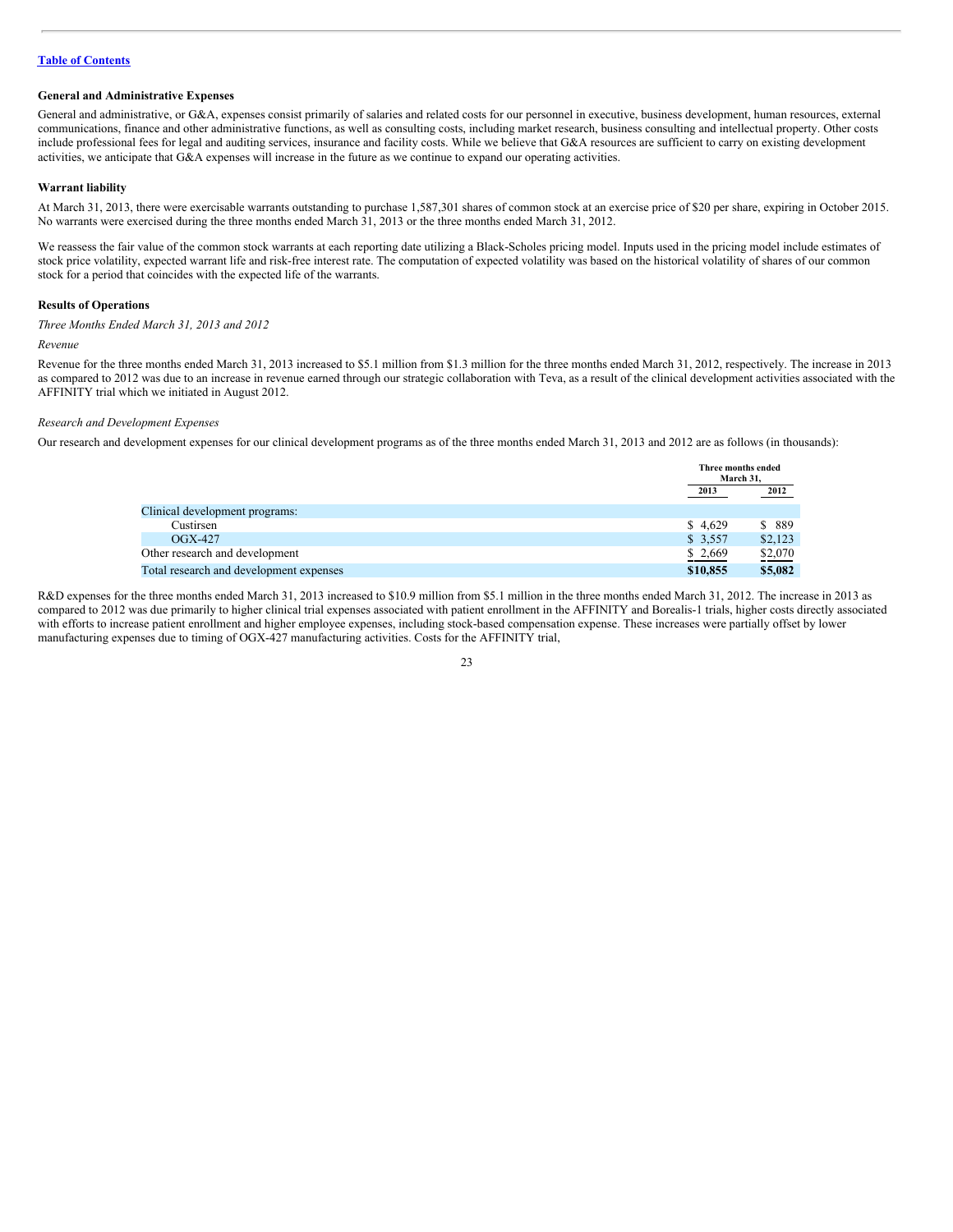custirsen manufacturing costs, compensation for work performed by our employees and certain other costs under the Clinical Development Plan are reimbursed by Teva. We expect R&D expenses to increase as we expand development of custirsen, OGX-427 and our proprietary product candidates.

#### *General and Administrative Expenses*

G&A expenses for the three months ended March 31, 2013 increased to \$2.5 million from \$1.7 million in the three months ended March 31, 2012, primarily due to higher employee expenses, including stock-based compensation expenses in the three months ended March 31, 2013 compared with the same period in 2012.

#### *Gain (Loss) on Warrants*

We recorded a \$1.4 million gain on revaluation of the warrants during the quarter ended March 31, 2013. We revalue the warrants at each balance sheet date to fair value. If unexercised, the warrants will expire in October 2015. We recorded a \$1.4 million loss on revaluation of the warrants during the quarter ended March 31, 2012.

#### **Liquidity and Capital Resources**

We have incurred an accumulated deficit of \$108.5 million through March 31, 2013, and we expect to incur substantial and increasing additional losses in the future as we expand our R&D activities and other operations, as more fully described below. We have not generated any revenue from product sales to date, and we do not expect to generate product sales revenue for the foreseeable future, if ever.

All of our operations to date have been funded through the sale of our equity securities and payments received from Teva. As of March 31, 2013, our cash, cash equivalents, and short-term investments decreased to \$64.6 million in the aggregate from \$75.4 million as of December 31, 2012.

Based on our current expectations, we believe our cash, cash equivalents, short-term investments and receivables from Teva will be sufficient to fund our currently planned operations into 2015. Our currently planned operations are set forth below under the heading "Operating Capital and Capital Expenditure Requirements

#### **Cash Flows**

#### *Cash Used in Operations*

For the three months ended March 31, 2013, net cash used in operating activities increased to \$10.7 million from \$7.4 million in the three months ended March 31, 2012. The increase in cash used in operations is primarily attributable to patient enrollment in our AFFINITY and Borealis-1 trials, higher costs directly associated with efforts to increase patient enrollment and higher employee expenses.

#### *Cash Provided by Financing Activities*

For the three months ended March 31, 2013, net cash provided by financing activities decreased to \$10,000 from \$53.8 million in the three months ended March 31, 2012. Net cash provided by financing activities in the three months ended March 31, 2013 was the result of proceeds from the exercise of stock options. Net cash provided by financing activities in the three months ended March 31, 2012 was primarily attributable to the net proceeds we received from the public offering of our common stock in March 2012.

#### *Cash Provided by (Used in) Investing Activities*

Net cash provided by investing activities for the three months ended March 31, 2013 was \$11.2 million compared with \$18.1 million used in investing activities in for the three months ended March 31, 2012. Net cash provided by (used in) investing activities in the three months ended March 31, 2013 and 2012 was due to transactions involving marketable securities in the normal course of business.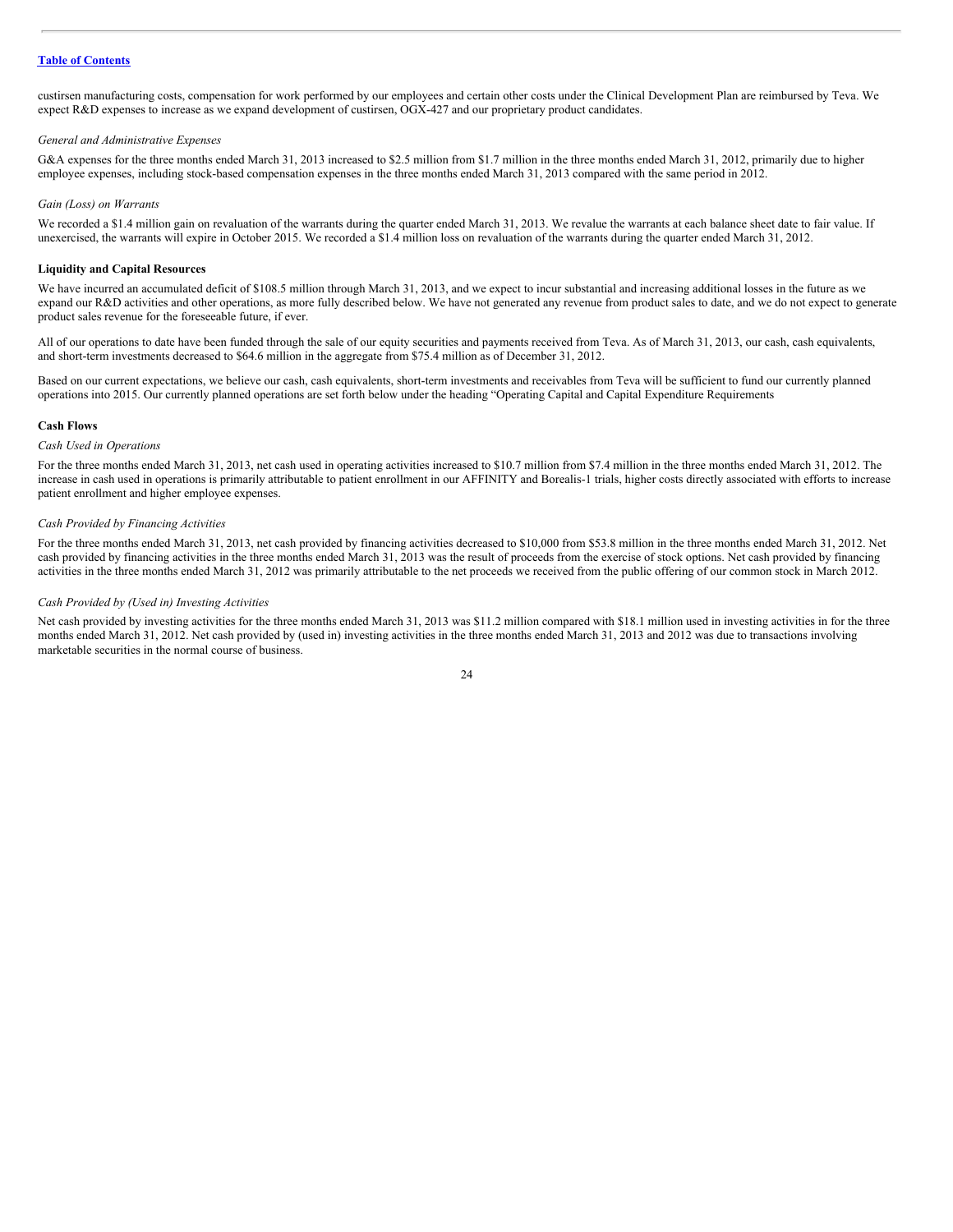# **Operating Capital and Capital Expenditure Requirements**

We believe that our cash, cash equivalents and short-term investments will be sufficient to meet our anticipated cash needs, including for working capital purposes, capital expenditures, and various contractual obligations for at least the next 12 months. Based on our current expectations we also believe that our cash, cash equivalents, short-term investments and receivables from Teva will be sufficient to fund our currently planned operations into 2015 which may include:

- completing the SYNERGY trial, a Phase 3 trial that is evaluating a survival benefit for custirsen in combination with docetaxel as first-line chemotherapy. SYNERGY patient enrollment was completed in the fourth quarter of 2012. The expected timing of results is based on a pre-specified number of death events that is projected to occur in the fourth quarter of 2013, with data results expected to be announced in the first half of 2014;
- completing patient enrollment in the AFFINITY trial, a Phase 3 trial that is evaluating a survival benefit for custirsen in combination with cabazitaxel as secondline chemotherapy in approximately 630 patients with CRPC, which was initiated in August 2012;
- continued enrollment of patients in the ENSPIRIT trial, a Phase 3 trial that is evaluating a survival benefit for custirsen in combination with docetaxel as secondline chemotherapy in approximately 1,100 patients with NSCLC, which was initiated in September 2012 and is being conducted by our partner Teva;
- completing patient enrollment in the Borealis-1 OncoGenex-sponsored randomized, placebo-controlled Phase 2 trial evaluating OGX-427 in combination with standard first-line chemotherapy in approximately 180 patients with metastatic bladder cancer;
- enrolling patients in the Borealis-2 trial, an investigator-sponsored, randomized, controlled Phase 2 trial evaluating OGX-427 in patients with advanced or metastatic bladder cancer who have disease progression following initial platinum-based chemotherapy first-line treatment and are eligible to receive docetaxel second-line chemotherapy;
- completing the BL-01 trial, an investigator-sponsored Phase 1 trial evaluating OGX-427 when administered directly into the bladder in patients with superficial or muscle-invasive bladder cancer;
- completing the PR-01 trial, an investigator-sponsored Phase 2 trial evaluating OGX-427 treatment in combination with prednisone in patients with prostate cancer who have not received chemotherapy;
- continued enrollment of patients in the Pacific trial, an investigator-sponsored randomized Phase 2 trial evaluating OGX-427 treatment in combination with Zytiga in patients with prostate cancer;
- initiating the Spruce trial, an investigator-sponsored, randomized, placebo-controlled Phase 2 trial evaluating OGX-427 treatment with carboplatin and pemetrexed chemotherapy in patients with previously untreated advanced non-squamous NSCLC;
- initiating the Rainier trial, an investigator-sponsored, randomized, placebo-controlled Phase 2 trial evaluating OGX-427 in combination with Abraxan® and gemcitabine in patients with previously untreated metastatic pancreatic cancer;
- initiating other additional investigator-sponsored trials evaluating OGX-427; and
- initiating OGX-225 toxicology studies.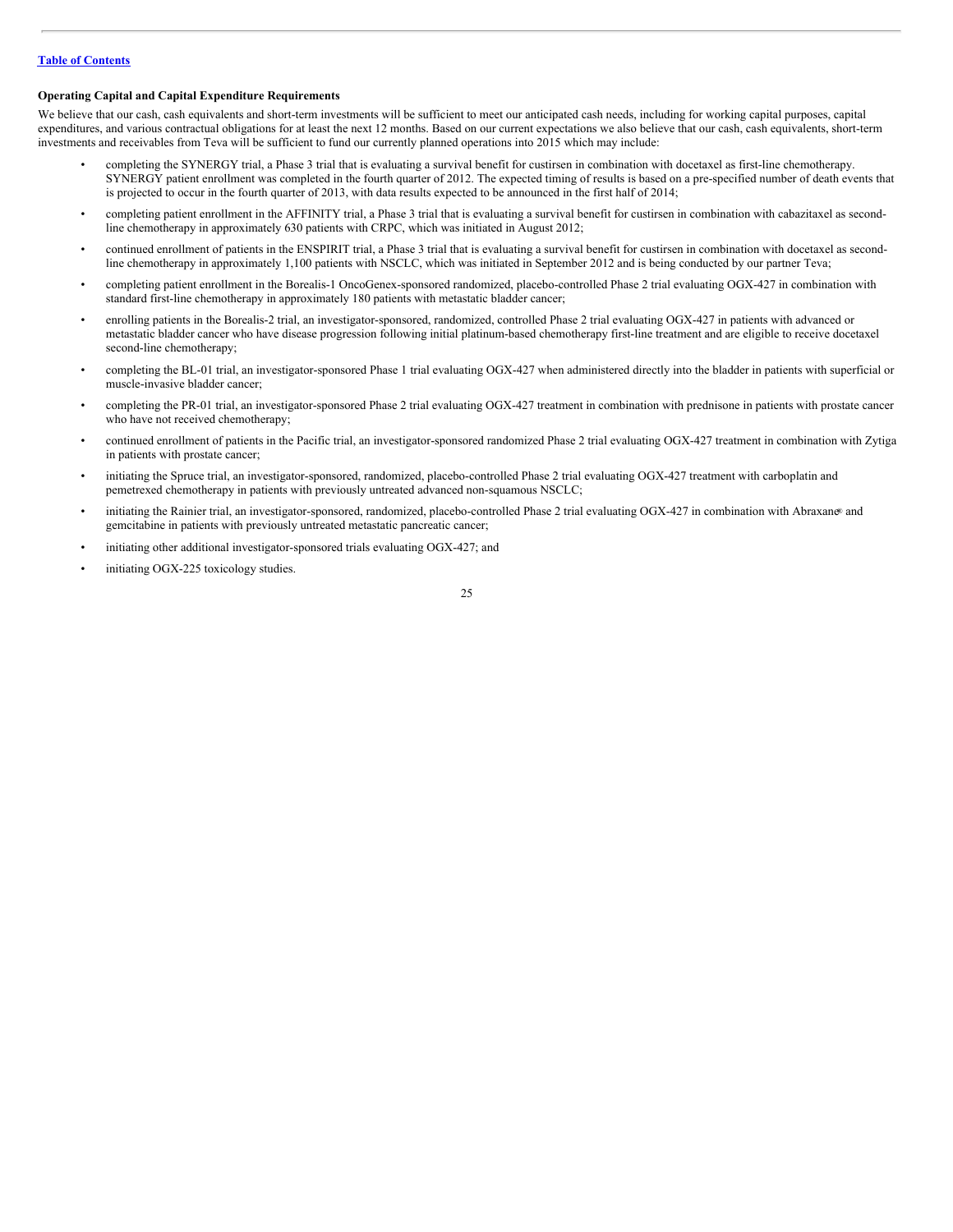While we currently have sufficient operating capital to fund our currently planned operations through the expected release of final data from the SYNERGY trial, the final results from the additional custirsen and OGX-427 trials may be released at a date that is beyond the period for which we currently project we have available cash resources. In addition, if we were to conduct development activities with respect to our other product candidates beyond those development activities mentioned in the list above, including activities with respect to OGX-225, or if the clinical trials cost more than we anticipate, we would require additional funding to support such operations. If we need to extend our cash availability or to conduct any such currently unplanned development activities, we would seek such necessary funding through the licensing or sale of certain of our product candidates, by executing a partnership or collaboration agreement, or through private or public offerings of our equity or debt. However, we can provide no assurance that such funding would be available to us on favorable terms, or at all.

Our future capital requirements will depend on many factors, including:

- timing, costs and results of clinical trials, preclinical development and regulatory approvals;
- success of custirsen including receipt of milestone and royalty payments;
- maintaining our relationship with Teva and Teva's ongoing level of focus and efforts to develop custirsen;
- timing, costs and results of drug discovery and R&D;
- entering into new collaborative or product license agreements for products in our pipeline;
- our ability to obtain additional funding through a partnership or collaboration agreement with a third party or licenses of certain of our product candidates, or through private or public offerings of our equity or debt; and
- costs related to obtaining, defending and enforcing patents.

#### **Off-Balance Sheet Arrangements**

We do not have any off-balance sheet financing arrangements at March 31, 2013.

#### **Contingencies and Commitments**

We previously disclosed certain contractual obligations and contingencies and commitments relevant to us within the financial statements and Management Discussion and Analysis of Financial Condition and Results of Operations in our Annual Report on Form 10-K for the year ended December 31, 2012, as filed with the SEC on March 7, 2013. There have been no material changes to our "Contractual Obligations" table in Part II, Item 7, "Management's Discussion and Analysis of Financial Condition and Results of Operations" of our 2012 Form 10-K. For more information regarding our current contingencies and commitments, see note 7 to the financial statements included above.

# **Material Changes in Financial Condition**

| March 31,<br>2013 | December 31,<br>2012 |
|-------------------|----------------------|
|                   |                      |
| 75,354            | 82,016               |
| 15,089            | 15,809               |
| 60,265            | 66,207               |
|                   |                      |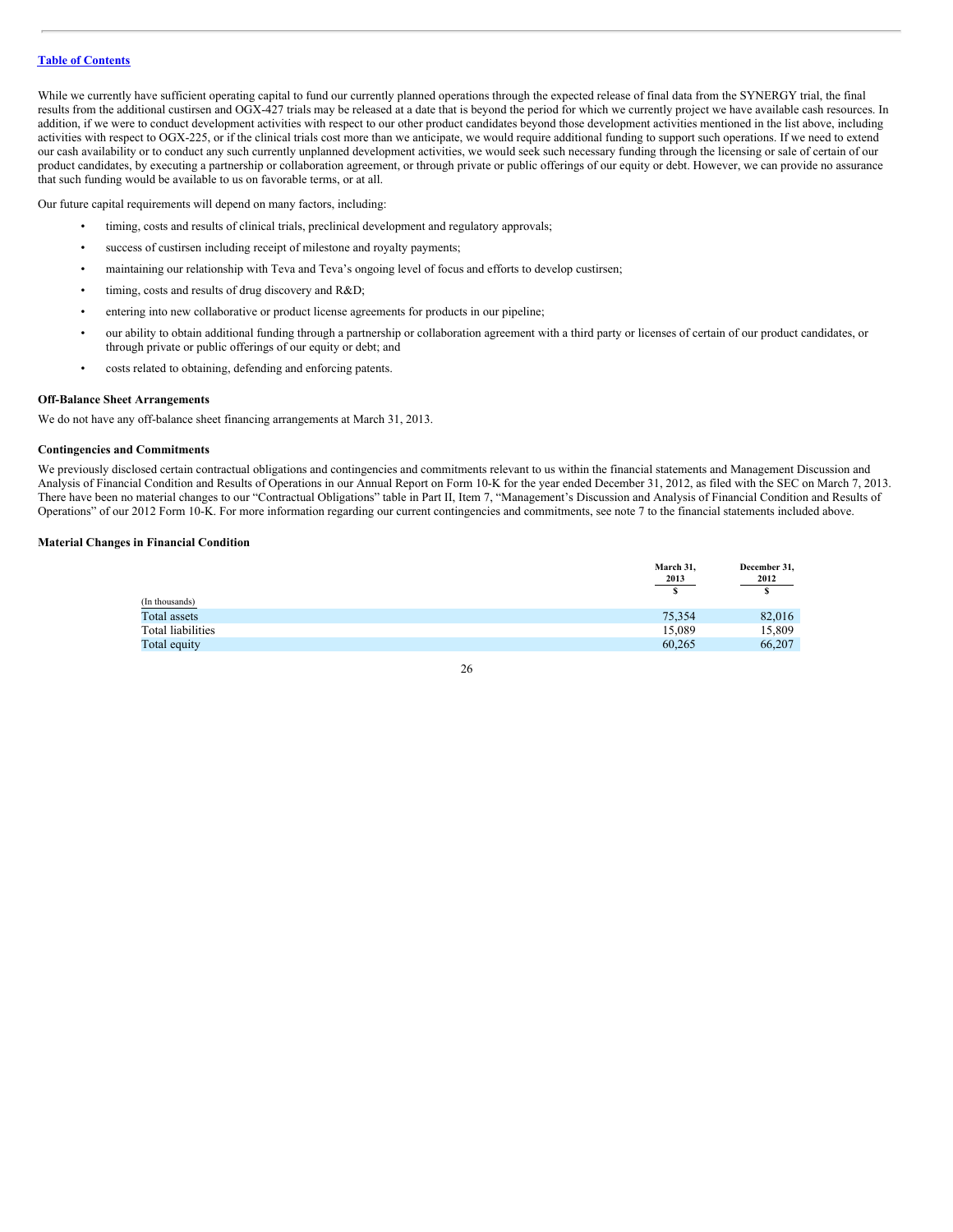The decrease in assets at March 31, 2013 compared with December 31, 2012 primarily relates to decreased cash, cash equivalents and marketable securities as these assets have been used to fund operations. The decrease in liabilities at March 31, 2013 from December 31, 2012 relates predominantly to the revaluation of the warrant liability.

# **Critical Accounting Policies and Estimates**

The preparation of financial statements in accordance with GAAP requires management to make estimates and assumptions that affect reported amounts and related disclosures. We have discussed those estimates that we believe are critical and require the use of complex judgment in their application in our Annual Report on Form 10-K for the year ended December 31, 2012, filed with the SEC on March 7, 2013. Since December 31, 2012, there have been no material changes to our critical accounting policies or the methodologies or assumptions we apply under them.

#### **New Accounting Standards**

See Note 2, "Accounting Policies," of the consolidated financial statements for information related to the adoption of new accounting standards in 2013, none of which had a material impact on our financial statements, and the future adoption of recently issued accounting standards, which we do not expect to have a material impact on our financial statements.

# <span id="page-26-0"></span>**Item 3. Quantitative and Qualitative Disclosures About Market Risk**

#### **Interest Rate Risk**

Interest rate risk is the risk that the fair values and future cash flows of financial instruments will fluctuate because of the changes in market interest rates. We invest our cash in a variety of financial instruments,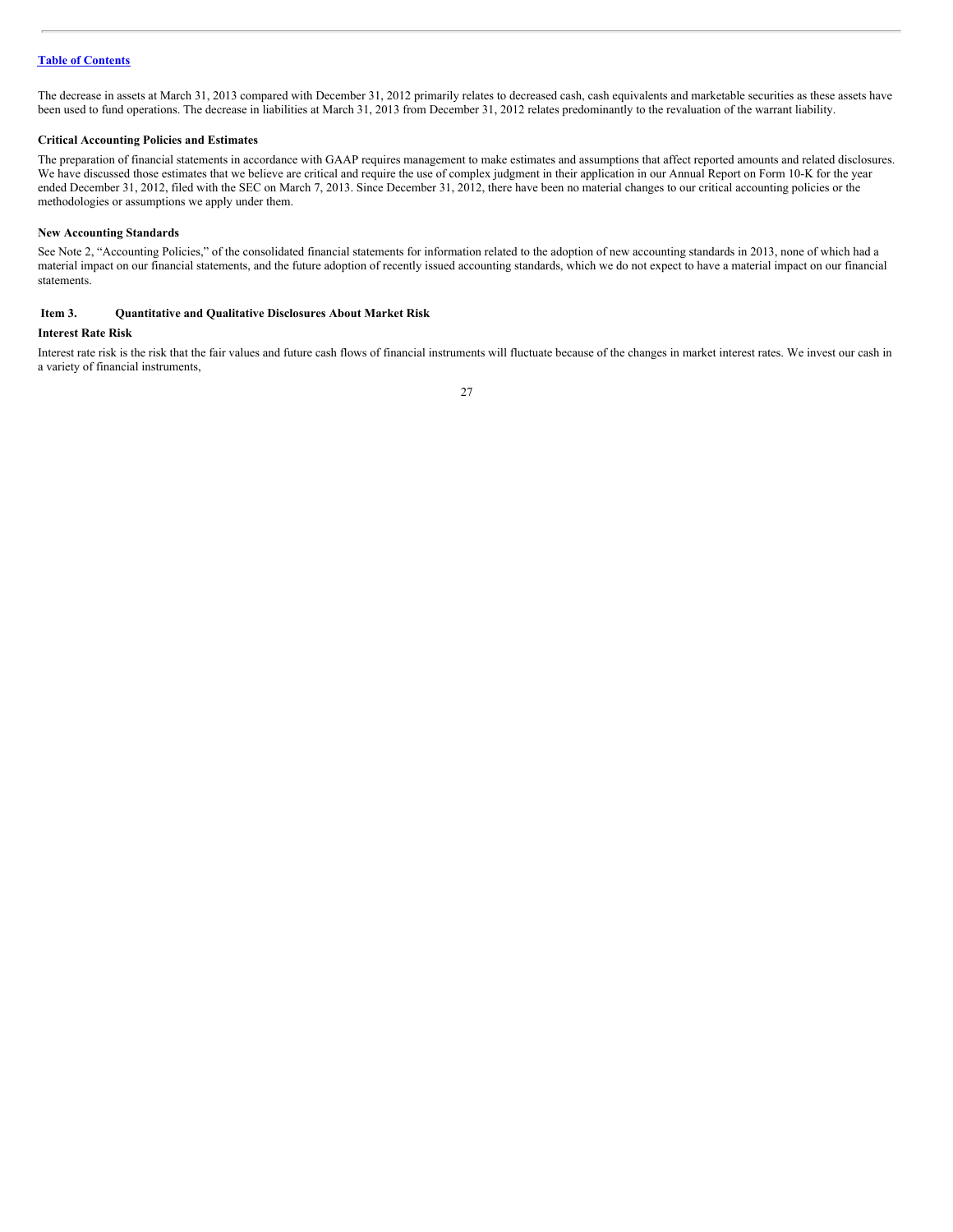primarily in short-term bank deposits, money market funds, and domestic and foreign commercial paper and government securities. These investments are denominated in U.S. dollars, and we monitor our exposure to interest rate changes is monitored. We have very limited interest rate risk due to the few assets or liabilities subject to fluctuations in interest rates. Our investment portfolio includes only marketable securities with active secondary or resale markets to help ensure portfolio liquidity. Due to the nature of our highly liquid marketable securities, a change in interest rates would not materially change the fair market value. We have estimated the effect on our portfolio of a hypothetical increase in interest rates by one percent to be a reduction of approximately \$52,000 in the fair value of our investments as of March 31, 2013.

#### **Foreign Currency Exchange Risk**

We are exposed to risks associated with foreign currency transactions on certain contracts and payroll expenses related to our Canadian subsidiary, OncoGenex Technologies, denominated in Canadian dollars, and we have not hedged these amounts. As our unhedged foreign currency transactions fluctuate, our earnings might be negatively affected. Accordingly, changes in the value of the U.S. dollar relative to the Canadian dollar might have an adverse effect on our reported results of operations and financial condition, and fluctuations in exchange rates might harm our reported results and accounts from period to period. We have estimated the effect on our reported results of operations of a hypothetical increase of 10 percent in the exchange rate of the Canadian dollar against the U.S. dollar to be approximately \$83,000 for the three months ended March 31, 2013.

#### <span id="page-27-0"></span>**Item 4. Controls and Procedures**

#### **Evaluation of Disclosure Controls and Procedures**

We maintain disclosure controls and procedures that are designed to ensure that material information required to be disclosed in our periodic reports filed or submitted under the Securities Exchange Act of 1934, as amended, or the Exchange Act, is recorded, processed, summarized and reported within the time periods specified in the SEC's rules and forms. Our disclosure controls and procedures are also designed to ensure that information required to be disclosed in the reports we file or submit under the Exchange Act are accumulated and communicated to our management, including our principal executive officer and principal financial officer as appropriate, to allow timely decisions regarding required disclosure.

During the quarter ended March 31, 2013, we carried out an evaluation, under the supervision and with the participation of our management, including our principal executive officer and principal financial officer, of the effectiveness of the design and operation of our disclosure controls and procedures, as defined in Rules 13a-15(e) and 15d-15(e) under the Exchange Act. Based upon that evaluation, our principal executive officer and principal financial officer concluded that our disclosure controls and procedures were effective, as of the end of the period covered by this report.

#### **Changes in Internal Control Over Financial Reporting**

We have not made any changes to our internal control over financial reporting (as defined in Rule 13a-15(f) and 15d-15(f) under the Exchange Act) during the quarter ended March 31, 2013 that have materially affected, or are reasonably likely to materially affect, our internal control over financial reporting.

#### **Limitations on Effectiveness of Controls**

Our management does not expect that our disclosure controls and procedures or our internal controls will prevent all errors and all fraud. A control system, no matter how well conceived and operated, can provide only reasonable, not absolute, assurance that the objectives of the control system are met. Further, the design of a control system must reflect the fact that there are resource constraints, and the benefits of

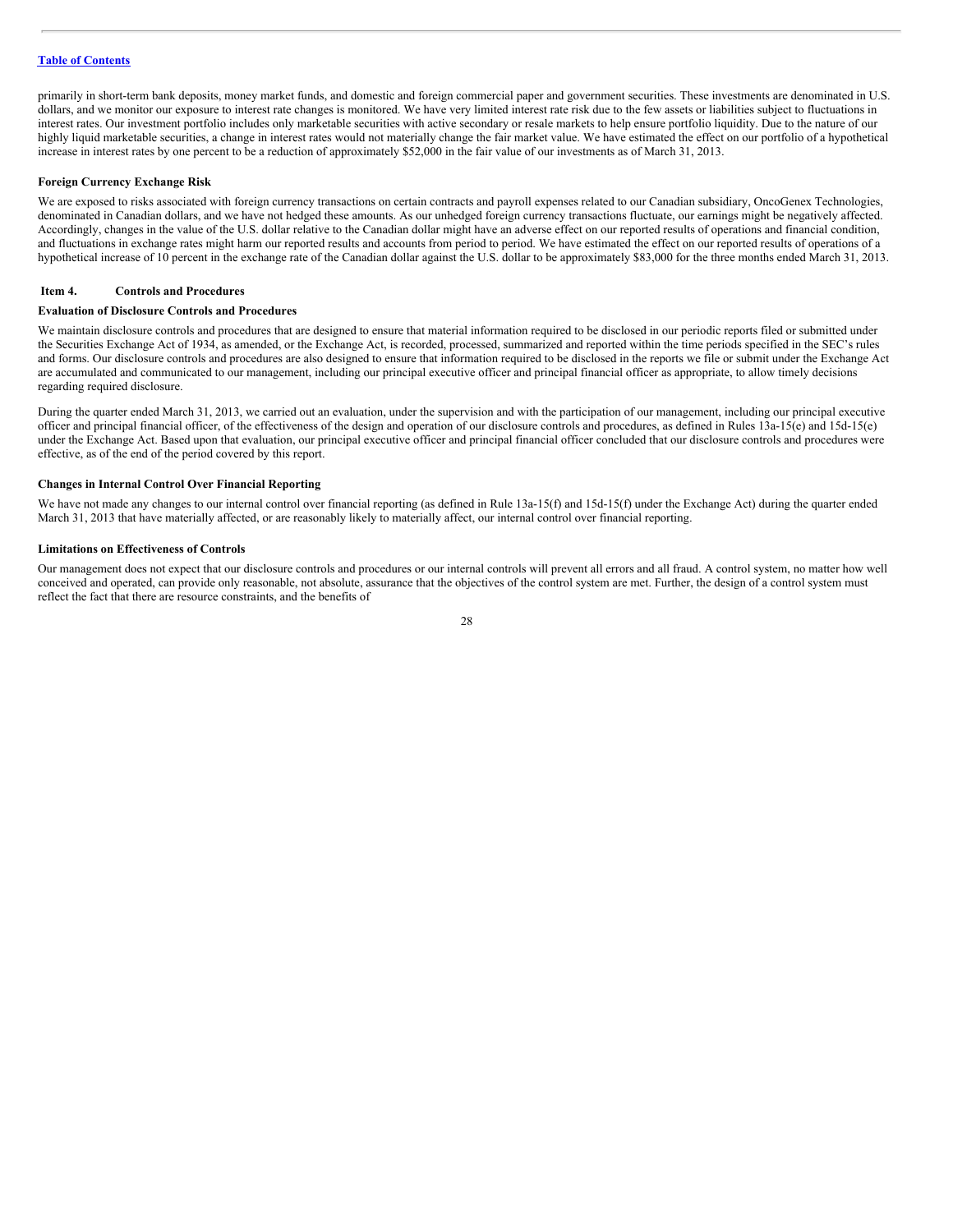controls must be considered relative to their costs. Because of the inherent limitations in all control systems, no evaluation of controls can provide absolute assurance that all control issues and instances of fraud, if any, within our company have been detected.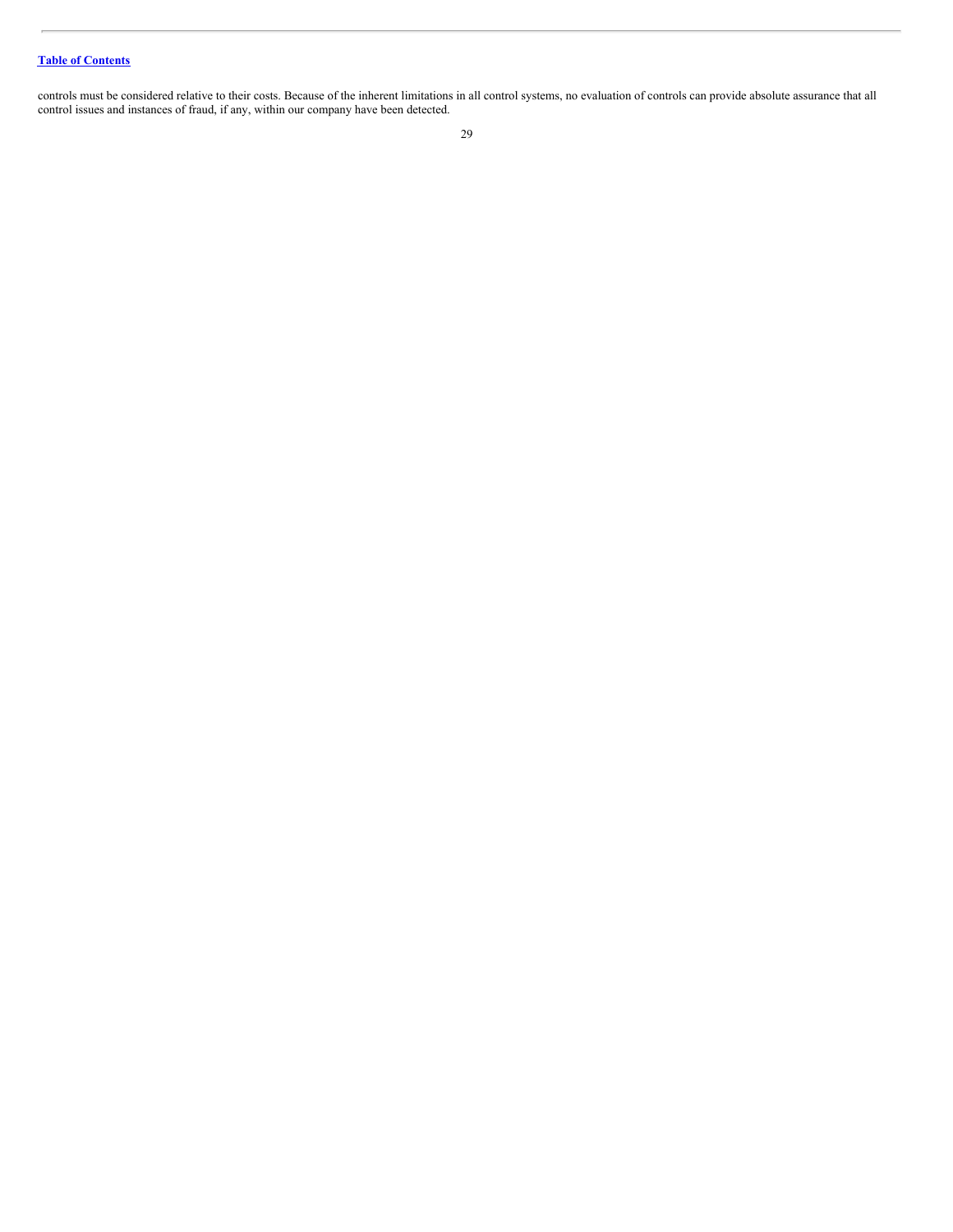# <span id="page-29-0"></span>**PART II. OTHER INFORMATION**

<span id="page-29-1"></span>**Item 1A. Risk Factors**

#### **Risks Related to Our Business**

Investing in our common stock involves a high degree of risk. You should consider carefully the risks and uncertainties described below, together with all of the other information contained in this Quarterly Report on Form 10-Q, before deciding to invest in our common stock. If any of the following risks materialize, our business, financial condition, results of operation and future prospects will likely be materially and adversely affected. In that event, the market price of our common stock could decline and you *could lose all or part of your investment.*

#### **Risks Related to Our Business**

We have incurred losses since inception and anticipate that we will continue to incur losses for the foreseeable future. We have never had any products available for *commercial sale and we may never achieve or sustain profitability.*

We are a clinical-stage biopharmaceutical company, are not profitable, have incurred losses in each year since our inception and do not expect to become profitable in the foreseeable future. We have never had any products available for commercial sale, and we have not generated any revenue from product sales nor do we anticipate that we will generate revenue from product sales in the foreseeable future. Our revenue to date has been Collaboration Revenue under our Collaboration Agreement with Teva. We have not yet submitted any products for approval by regulatory authorities, and we continue to incur research and development and general and administrative expenses related to our operations. We expect to continue to incur losses for the foreseeable future, and we expect these losses to increase as we continue our research activities and conduct development of, and seek regulatory approvals for, our product candidates, and prepare for and begin to commercialize any approved products. If our product candidates fail in clinical trials or do not gain regulatory approval, or if our product candidates do not achieve market acceptance, we may never become profitable. Even if we achieve profitability in the future, we may not be able to sustain profitability in subsequent periods.

#### Our clinical trials may be suspended or terminated at any time, including by the FDA, other regulatory authorities, a Data Safety Monitoring Board overseeing the clinical trial at issue, by a clinical trial site or investigator, by Teva in the case of custirsen or by us. Any failure or significant delay in completing clinical trials for our product *candidates could materially harm our financial results and the commercial prospects for our product candidates.*

We do not know whether any of our currently planned or on-going clinical trials for custirsen or OGX-427 will proceed or be completed on schedule, if at all, or, with respect to our other product candidates, whether we will be able to initiate any future preclinical studies or clinical trials, as applicable, beyond those currently planned. The completion or commencement of future preclinical studies or clinical trials could be substantially delayed or prevented by several factors, including:

- limited number of, and competition for, suitable patients with the particular types of cancer required for enrollment in our clinical trials;
- limited number of, and competition for, suitable sites to conduct clinical trials;
- introduction of new product candidates to the market in therapeutic areas similar to those that we are developing for our product candidates;
- concurrent evaluation of new investigational product candidates in therapeutic areas similar to those that we are developing for our product candidates;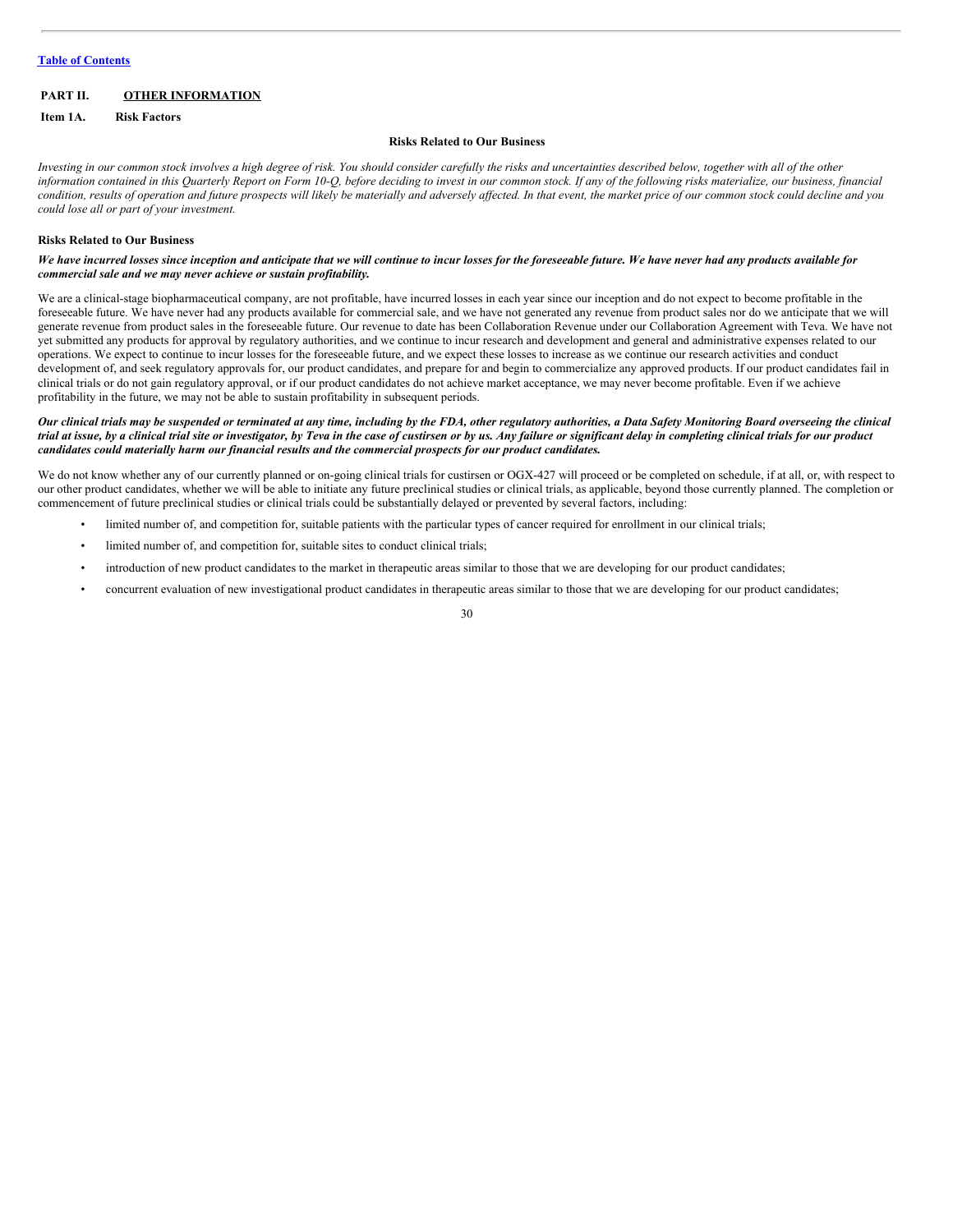- delay or failure to obtain the FDA's or non-U.S. regulatory agencies' approval or agreement to commence a clinical trial, including our Phase 3 or registration clinical trials or amendment of those trials under a special protocol assessment;
- delay or failure to obtain sufficient manufacturing supply of custirsen or OGX-427;
- delay or failure to obtain sufficient supplies for our clinical trials;
- delay or failure to obtain required future additional funding, when needed, through private or public offerings of our equity securities, debt financings, or the execution of a licensing, partnership or collaboration agreement with a third party for any of our product candidates;
- delay or failure to reach agreement on acceptable clinical trial agreement terms or clinical trial protocols with prospective sites or investigators;
- delay or failure to obtain the approval of the Institutional Review Board to conduct a clinical trial at a prospective site;
- decrease in Teva's level of focus and efforts to develop custirsen; and
- our decision to alter the development strategy for one or more clinical or preclinical products.

The completion of our clinical trials currently in progress could also be substantially delayed or prevented by several factors, including:

- lack of efficacy evidenced during clinical trials;
- inadequate evidence of clinical benefit or futility;
- slower than expected rates of patient recruitment, enrollment and final analysis;
- failure of patients to complete the clinical trial;
- unforeseen safety issues;
- termination of our clinical trials by one or more clinical trial sites, investigators, data safety monitoring boards, or FDA;
- inability or unwillingness of patients or medical investigators to follow clinical trial protocols;
- inability to monitor patients adequately during or after treatment;
- introduction of competitive products that may impede our ability to retain patients in clinical trials;
- delay or failure to obtain sufficient manufacturing supply of custirsen or OGX-427; and
- delay or failure to obtain future additional funding through private or public offerings of our equity securities, debt financings, or the execution of a licensing, partnership or collaboration agreement with a third party for any of our product candidates in the event of material unforeseen costs relating to our clinical trials currently in progress.

# We are highly dependent on the success of our lead product candidates, custirsen and OGX-427, and we cannot give any assurance that they, or any of our other product *candidates, will receive regulatory approval or will be successfully commercialized.*

In order to market custirsen, we and Teva must, among other things, conduct additional clinical trials, including Phase 3 or registration clinical trials, to demonstrate safety and efficacy. We have an ongoing registration trial with custirsen in patients with CRPC, referred to as the SYNERGY trial. In the second half of 2012, we initiated the AFFINITY trial, in combination with cabazitaxel as second-line chemotherapy in patients with CRPC and our partner, Teva, initiated an additional registration trial in patients with NSCLC, referred to as the ENSPIRIT trial.

OGX-427 has been evaluated in humans, although we have limited safety data and have not yet established efficacy in humans. Additional chronic toxicity studies and clinical trials will be required for OGX-427 to establish the safety and efficacy of this product candidate. We intend to conduct parallel clinical trials to evaluate OGX-427 in several cancer indications and treatment combinations to accelerate the development of OGX-427.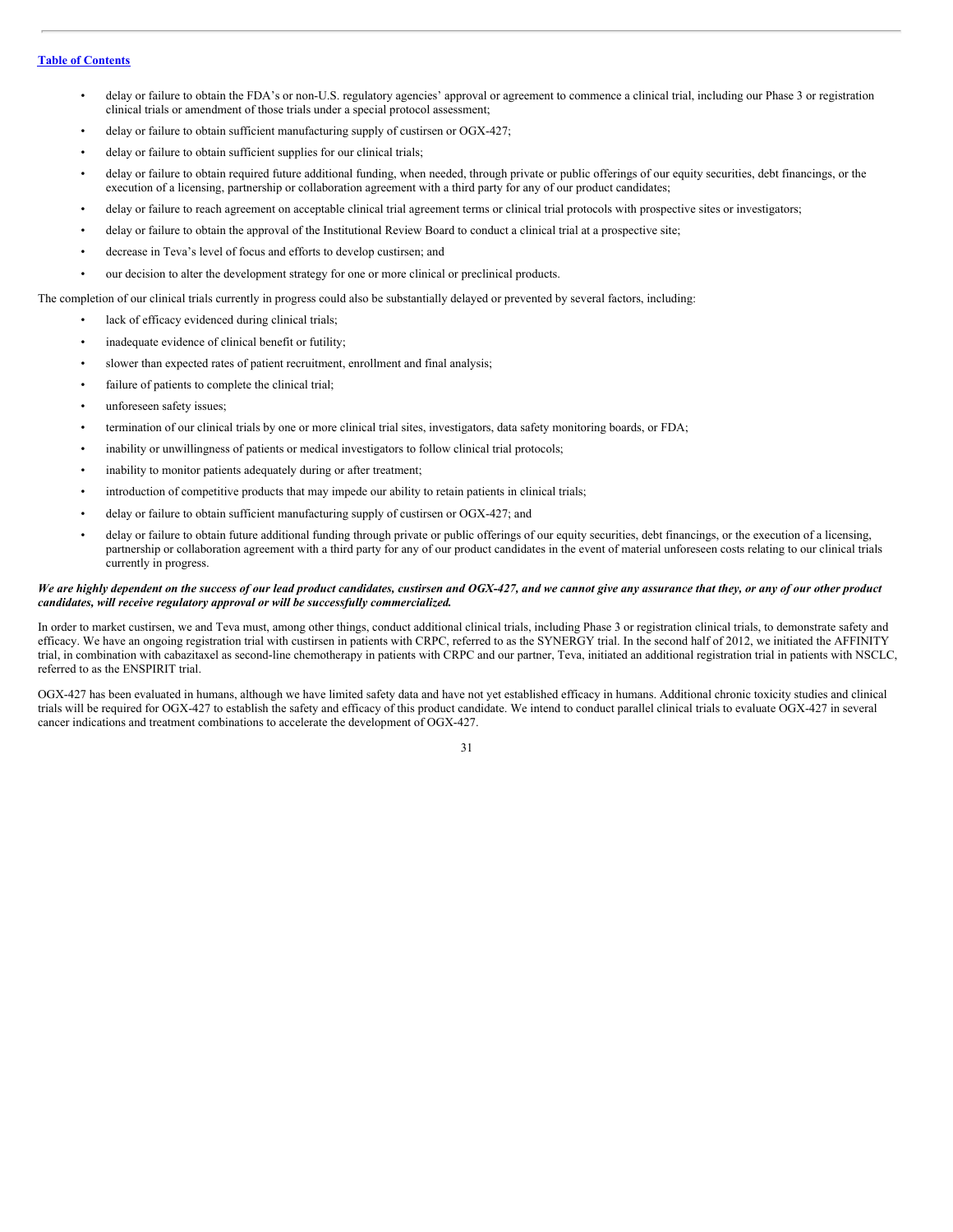OGX-225 has not been tested in humans. Our preclinical testing of this product candidate may not be favorable and we may not be able to clinically evaluate OGX-225.

Our clinical development programs for our product candidates may not receive regulatory approval either if such product candidates fail to demonstrate that they are safe and effective in clinical trials and consequently fail to obtain necessary approvals from the FDA, or similar non-U.S. regulatory agencies, or if we have inadequate financial or other resources to advance these product candidates through the clinical trial process. If competitive products developed by third parties show significant benefit in the cancer indications in which we are developing our product candidates, any planned supportive or primary registration trials may be delayed, altered or not initiated and custirsen, OGX-427 and our other product candidates may never receive regulatory approval. Any failure to obtain regulatory approval of custirsen, OGX-427 or our other product candidates could have a material and adverse effect on our business.

#### *Clinical trials may not demonstrate a clinical benefit of our product candidates.*

Positive results from preclinical studies and early clinical trials, including those results from the custirsen or OGX-427 clinical trials conducted to date, should not be relied on as evidence that later-stage or large-scale clinical trials will succeed. We will be required to demonstrate with substantial evidence through well-controlled clinical trials that our product candidates are safe and effective for use in a diverse population before we can seek regulatory approvals for their commercial sale. Success in early clinical trials does not mean that future clinical trials will be successful because product candidates in later-stage clinical trials may fail to demonstrate sufficient safety and efficacy to the satisfaction of the FDA and other non-U.S. regulatory authorities, despite having progressed through initial clinical trials. Further, preliminary results from our clinical trials may not be confirmed in final data, or may change materially.

Even after the completion of our planned Phase 3 clinical trials, the FDA or other non-U.S. regulatory authorities may disagree with our clinical trial design and our interpretation of data, and may require us to conduct additional clinical trials to demonstrate the efficacy of our product candidates.

# We rely on third parties to manufacture and supply our product candidates and other agents used in our clinical trials. A decrease in the availability or quality of any of these products or agents could increase clinical trial costs, delay or halt clinical development or regulatory approval of our product candidates or commercialization of our *future product candidates, resulting in additional losses and depriving us of potential product revenue.*

We do not own or operate manufacturing facilities, and we depend on third-party contract manufacturers for production of all of our product candidates and rely on other companies and their manufacturers for other agents used in all of our clinical trials. We lack the resources and the capability to manufacture any of our product candidates ourselves. To date, our product candidates have been manufactured in limited quantities for preclinical studies and clinical trials. All active pharmaceutical ingredient, or API, and drug product for custirsen and OGX-427 have been manufactured for us by third parties pursuant to a purchase order or short-term contract that has been fulfilled.

If, in the future, one of our product candidates is approved for commercial sale, we, or a pharmaceutical partner that has licensed such product candidate, will need to manufacture that product candidate in commercial quantities. We cannot provide assurance that the third-party manufacturers with which we have contracted in the past will have sufficient capacity to satisfy our future manufacturing needs, that we will be able to negotiate additional purchases of API or drug product from these or alternative manufacturers on terms favorable to us, if at all, or that a pharmaceutical partner that has licensed such product candidate will have sufficient capacity or expertise to satisfy future needs.

Third-party manufacturers may fail to perform under their contractual obligations, or may fail to deliver the required commercial quantities of bulk API or finished drug product on a timely basis and at commercially reasonable prices. We have experienced manufacturing quality issues resulting in an unusable lot of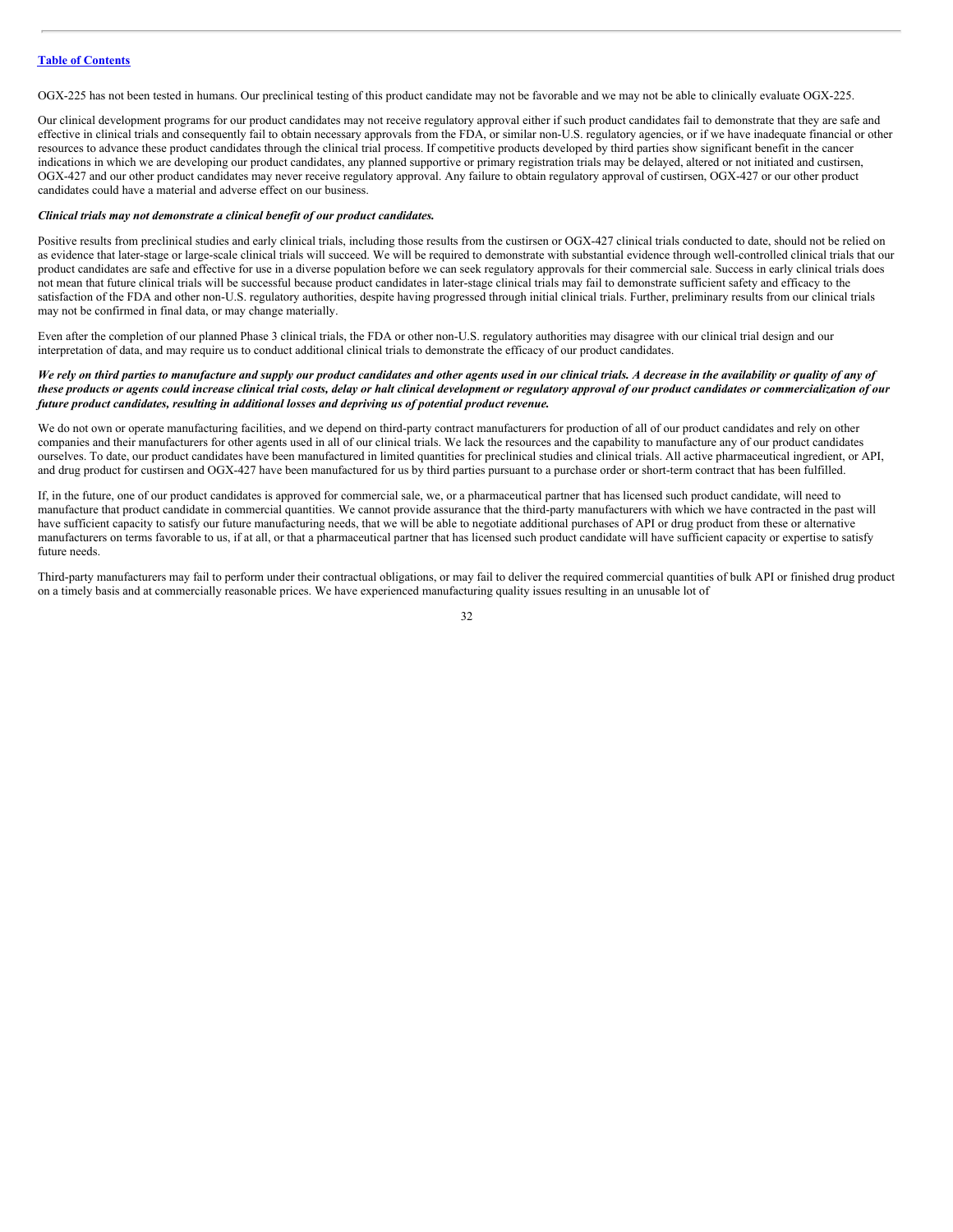product candidate in the past. Any performance failure on the part of our contract manufacturers could delay clinical development or regulatory approval of our product candidates or commercialization of our future product candidates, depriving us of potential product revenue and resulting in additional losses. If we are required to identify and qualify an alternate manufacturer, we may be forced to delay or suspend our clinical trials, regulatory submissions, required approvals or commercialization of our product candidates, which may cause us to incur higher costs and could prevent us from commercializing our product candidates successfully. If we are unable to find one or more replacement manufacturers capable of production at a reasonably favorable cost, in adequate volumes, of adequate quality and on a timely basis, we would likely be unable to meet demand for our product candidates and our clinical trials could be delayed or we could lose potential revenue. Our ability to replace an existing API manufacturer may be difficult because the number of potential manufacturers is limited to approximately five manufacturers, and the FDA must inspect any replacement manufacturer and review information related to product produced at the manufacturer before they can begin manufacturing our product candidates. It may be difficult or impossible for us to identify and engage a replacement manufacturer on acceptable terms in a timely manner, if at all. We expect to continue to depend on third-party contract manufacturers for the foreseeable future.

Our product candidates require precise, high-quality manufacturing. Any of our contract manufacturers will be subject to ongoing periodic unannounced inspection by the FDA and non-U.S. regulatory authorities to ensure strict compliance with current Good Manufacturing Practices, or cGMP, and other applicable government regulations and corresponding standards. If our contract manufacturers fail to achieve and maintain high manufacturing standards in compliance with cGMP regulations, we may experience manufacturing errors resulting in patient injury or death, product recalls or withdrawals, delays or interruptions of production or failures in product testing or delivery, delay or prevention of filing or approval of marketing applications for our product candidates, cost overruns or other problems that could seriously affect our business.

Significant manufacturing scale-up may require additional validation studies, which the FDA must review and approve. Additionally, any third-party manufacturers we retain to manufacture our product candidates on a commercial scale must pass an FDA pre-approval inspection for conformance to cGMP regulations before we can obtain approval of our product candidates. If we are unable to successfully increase the manufacturing capacity for a product candidate in conformance with cGMP regulations, the regulatory approval or commercial launch of any related products may be delayed or there may be a shortage in supply.

We also rely on third-parties for the provision of other agents used in our clinical trials, and in some circumstances these agents are provided to us at no cost. We have no assurance that these third-parties will continue to provide their products to us at no cost.

#### Our product candidates may cause undesirable and potentially serious side effects during clinical trials that could delay or prevent their regulatory approval or *commercialization.*

Since patients in our clinical trials have advanced stages of cancer, we expect that additional adverse events, including serious adverse events, will occur.

Undesirable side effects caused by any of our product candidates could cause us or regulatory authorities to interrupt, delay or halt clinical trials and could result in the denial of regulatory approval by the FDA or non-U.S. regulatory authorities for any or all targeted indications. This, in turn, could prevent us from commercializing our product candidates and generating revenue from their sale. In addition, if our product candidates receive marketing approval and we or others later identify undesirable side effects caused by the product:

- Teva may elect to terminate the ongoing clinical trials and cease development of custirsen;
	- regulatory authorities may withdraw their approval of the product;
- 33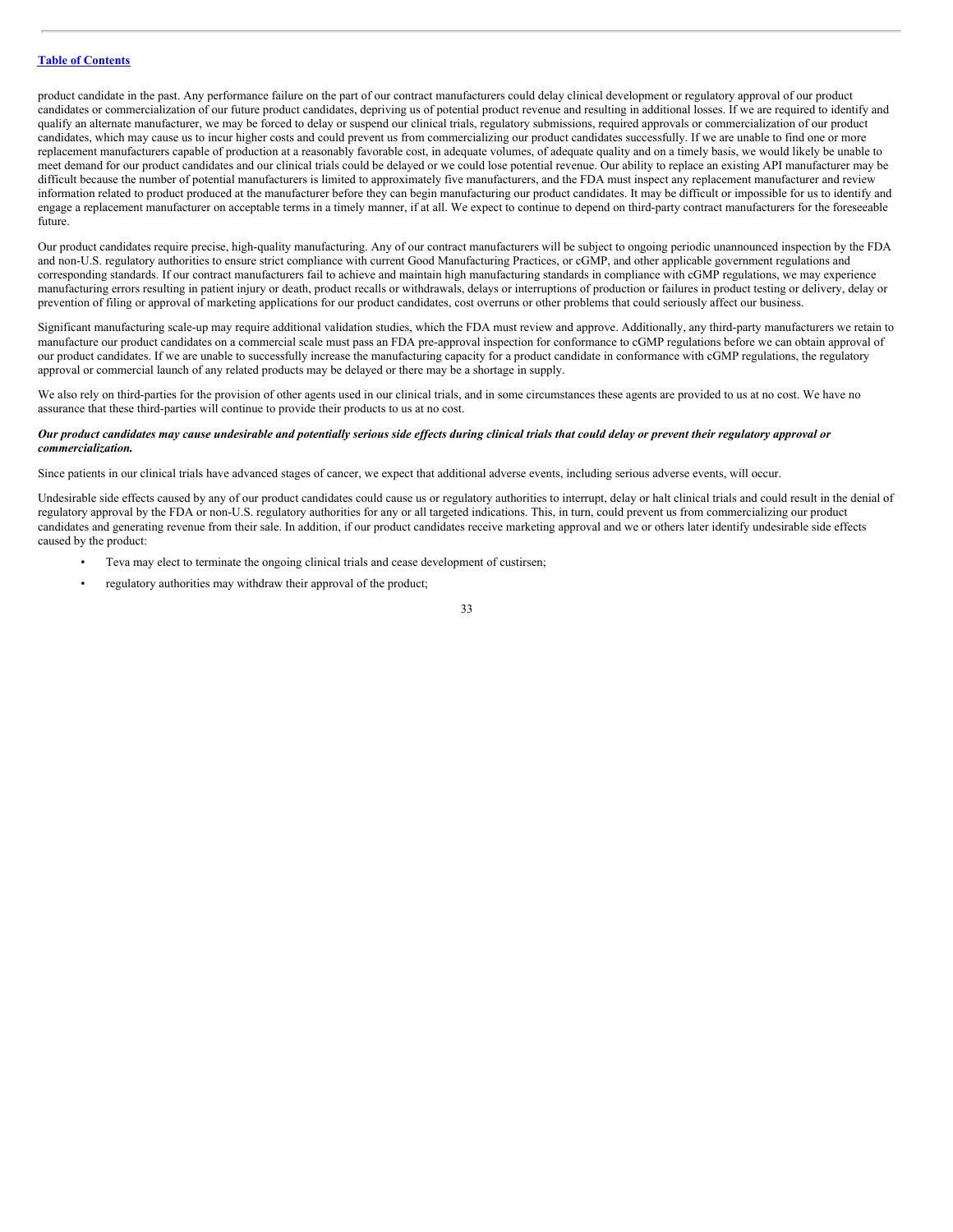- we may be required to recall the product, change the way the product is administered, conduct additional clinical trials or change the labeling of the product;
- a product may become less competitive and product sales may decrease; and
- our reputation may suffer.

Any one or a combination of these events could prevent us from achieving or maintaining market acceptance of the affected product or could substantially increase the costs and expenses of commercializing the product, which in turn could delay or prevent us from generating significant revenue from the sale of the product. Recent events have raised questions about the safety of marketed drugs and may result in increased cautiousness by the FDA in reviewing new drugs based on safety, efficacy or other regulatory considerations and may result in significant delays in obtaining regulatory approvals, additional clinical trials being required, or more stringent product labeling requirements. Any delay in obtaining, or the inability to obtain, applicable regulatory approvals would prevent us from commercializing our product candidates.

#### We depend on our collaborative relationship with Teva to further develop and commercialize custirsen, and if our relationship is not successful or is terminated, we may not be able to effectively develop and/or commercialize custirsen, which would have a material adverse effect on our business.

We depend on Teva to collaborate with us to develop and globally commercialize custirsen. Furthermore, under the Collaboration Agreement, we and Teva must agree on any changes to the Clinical Development Plan for custirsen. As a result of our dependence on Teva, the eventual success or commercial viability of custirsen is largely beyond our control. The financial returns to us, if any, under the Collaboration Agreement depend in large part on the achievement of development and commercialization milestones, plus a share of any revenue from sales. Therefore, our success, and any associated financial returns to us and our investors, will depend in large part on Teva's performance under the Collaboration Agreement. We are subject to a number of additional specific risks associated with our dependence on our collaborative relationship with Teva, including:

- adverse decisions by Teva or the Joint Steering Committee regarding the development and commercialization of custirsen;
- possible disagreements as to the timing, nature and extent of our development plans, including clinical trials or regulatory approval strategy;
- loss of significant rights if we fail to meet our obligations under the Collaboration Agreement;
- our limited control over clinical trials of custirsen;
- changes in key management personnel at Teva, including in members of the Joint Steering Committee; and
- possible disagreements with Teva regarding the Collaboration Agreement, sharing of costs for clinical trials or ownership of proprietary rights.

If we and Teva are unable to reach an agreement under the Clinical Development Plan, or if either we or Teva fail to perform our respective obligations or effectively manage our relationship, any clinical trial, regulatory approval or development progress could be significantly delayed or halted, could result in costly or time-consuming litigation or arbitration and could have a material adverse effect on our business.

Decisions by Teva to either reduce or eliminate its participation in the oncology field, to emphasize other competitive agents currently in its portfolio, or to add additional competitive agents to its portfolio could result in a decision to terminate the Collaboration Agreement, in which event, among other things, we may be responsible for paying any remaining costs of all three Phase 3 clinical trials. Any such termination could adversely affect the timing and extent of our development and commercialization activities, which could cause significant delays and funding shortfalls for those activities and seriously harm our business.

We rely, in part, on third parties to conduct clinical trials for our product candidates and plan to rely on third parties to conduct future clinical trials. If these third parties do not successfully carry out their contractual duties or meet expected deadlines, we may be unable to obtain regulatory approval for or commercialize our current and *future product candidates.*

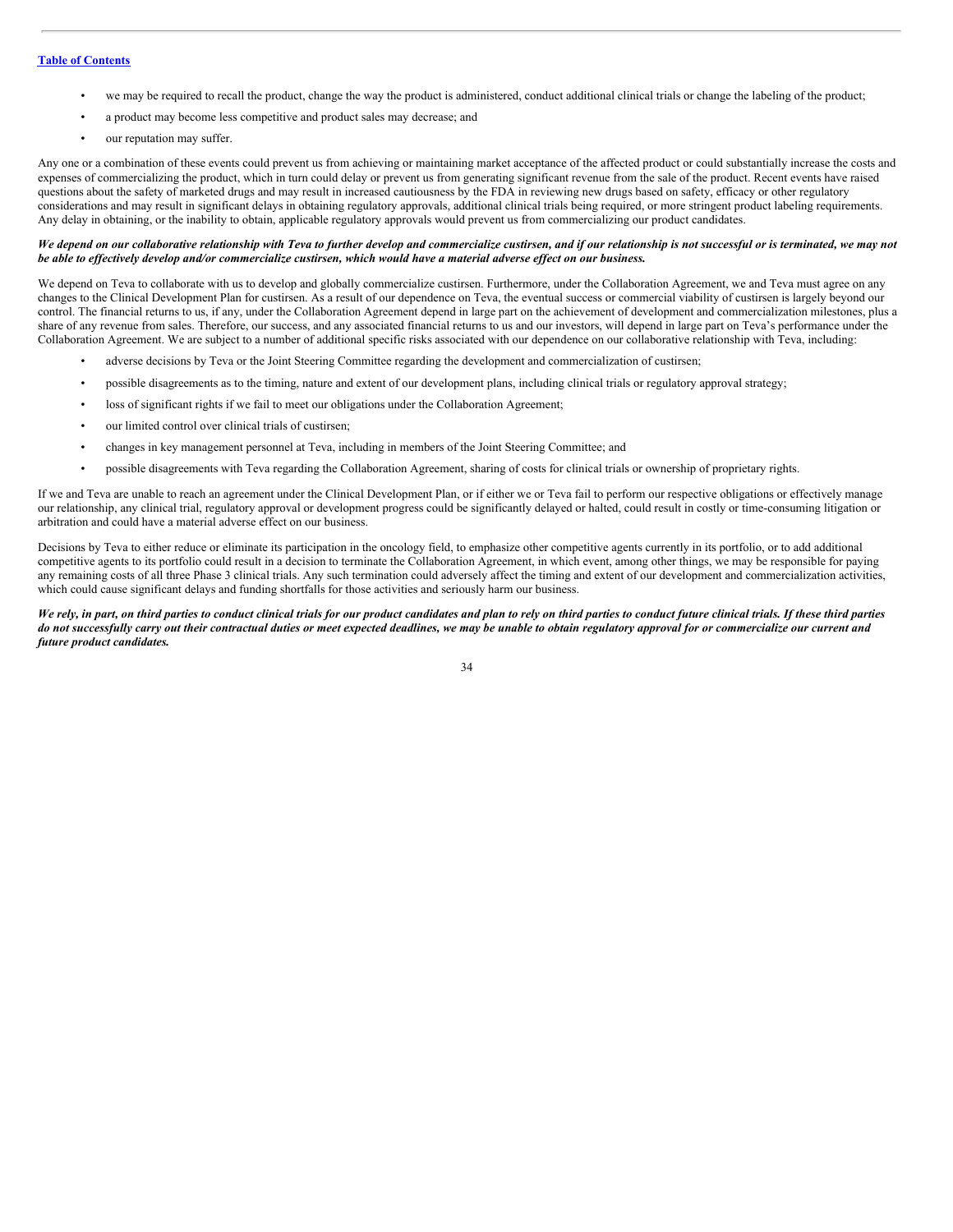To implement our product development strategies, we rely on third parties, such as collaborators, contract research organizations, medical institutions, clinical investigators and contract laboratories, to conduct clinical trials of our product candidates. In particular, we will have limited control over the two custirsen Phase 3 trials over which Teva will have primary oversight. Although we rely on third parties to conduct our clinical trials, we are responsible for ensuring that each of our clinical trials is conducted in accordance with our investigational plan and protocol. Moreover, the FDA and non-U.S. regulatory authorities require us to comply with regulations and standards, commonly referred to as Good Clinical Practices, or GCPs, for conducting, monitoring, recording and reporting the results of clinical trials to ensure that the data and results are scientifically credible and accurate and that the clinical trial subjects are adequately informed of the potential risks of participating in clinical trials. Our reliance on third parties does not relieve us of these responsibilities and requirements. If the third parties conducting our clinical trials do not perform their contractual duties or obligations, do not meet expected deadlines or need to be replaced or if the quality or accuracy of the clinical data they obtain is compromised due to the failure to adhere to GCPs or for any other reason, we may need to enter into new arrangements with alternative third parties and our clinical trials may be extended, delayed or terminated. In addition, a failure by such third parties to perform their obligations in compliance with GCPs may cause our clinical trials to fail to meet regulatory requirements, which may require us to repeat our clinical trials.

# If our competitors develop and market products that are more effective, safer or less expensive than our future product candidates, our clinical trials and commercial *opportunities will be negatively af ected.*

The life sciences industry is highly competitive, and we face significant competition from many pharmaceutical, biopharmaceutical and biotechnology companies that are researching and marketing products designed to address cancer indications for which we are currently developing products or for which we may develop products in the future. For example, cabazitaxel, abiraterone acetate and enzalutamide have been approved by the FDA for the treatment of patients with CRPC. Additionally, alpharadin has demonstrated meaningful improvement in Phase 3 trials. We are aware of several other companies that are developing therapeutics that seek to promote tumor cell death. Any products we may develop in the future are also likely to face competition from other drugs and therapies. Many of our competitors have significantly greater financial, manufacturing, marketing and drug development resources than we do. Large pharmaceutical companies, in particular, have extensive experience in clinical testing and in obtaining regulatory approvals for drugs. These companies also have significantly greater research and marketing capabilities than we do. In addition, many universities and private and public research institutes are, or may become, active in cancer research, and develop products that may directly compete with ours. If our competitors market products that are more effective, safer or less expensive than our future product candidates, if any, or that reach the market sooner than our future product candidates, if any, we may not achieve commercial success.

#### If new therapies become broadly used, we may need to conduct clinical trials of our product candidates in combination with these new therapies to demonstrate safety and efficacy of the combination. Additional trials will delay the development of our product candidates and increase our costs. The failure of certain of our product candidates *to work in combination with these new therapies would have an adverse ef ect on our business.*

Our intention is to combine certain of our product candidates with therapies that are broadly used by clinicians and considered highly effective. As new therapies are developed, we will need to assess these therapies to determine whether to conduct clinical trials of our product candidates in combination with them to demonstrate safety and efficacy of the combination. If we determine that it is appropriate to conduct additional clinical trials of our product candidates in combination with these new therapies, the development of our product candidates will be delayed and our costs will be increased. If these clinical trials generate safety concerns or lack of efficacy, our business would be adversely affected.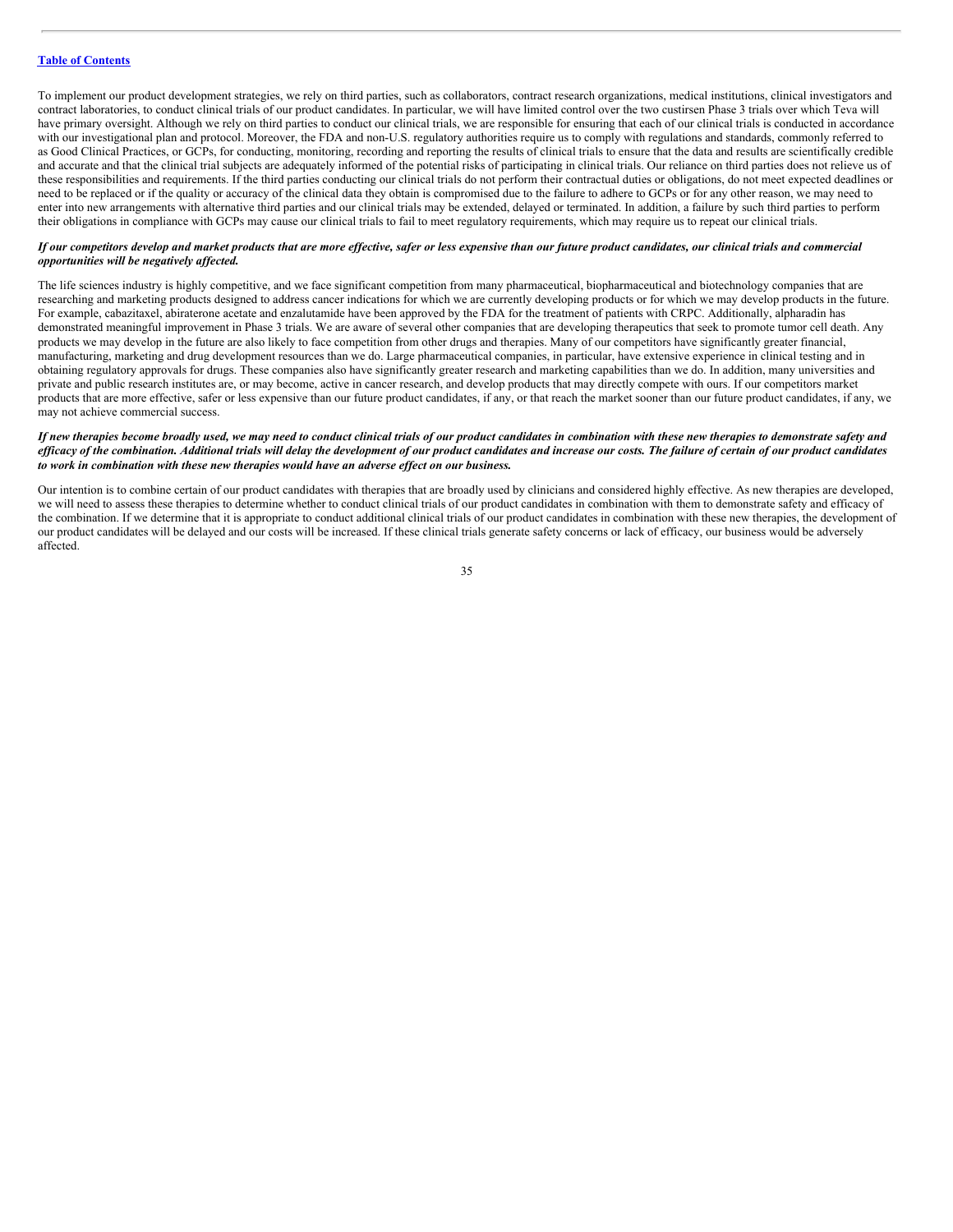If our product candidates are approved in combination with a specific therapy that is broadly used and that therapy is displaced by another product, the market for our product candidate may decrease.

#### Because we depend on financing from third parties for our operations, our business may fail if such financing becomes unavailable or is not available on commercially *reasonable terms.*

To date, we have financed our operations primarily through the sale of our equity securities and from payments we receive pursuant to the Collaboration Agreement with Teva. We believe that our existing capital resources and interest on such resources will be sufficient to meet our current operating requirements into 2015. If, however, the Collaboration Agreement with Teva is terminated, Teva fails to fulfill its obligations under the Collaboration Agreement, patients live longer as a result of new or investigational therapies, the trials proceed slower than expected or are initiated later than expected, we change our development plans, acquire rights to new product candidates or cannot find third-party collaborators for our other product candidates, we may need additional capital sooner than we expect. Our future capital requirements will depend on many factors, including, without limitation:

- maintaining our partnership with Teva and Teva's ongoing commitment to develop custirsen in a timely manner;
- the scope and results of our clinical trials and preclinical studies;
- whether we experience delays in our clinical and preclinical development programs, or slower-than-anticipated product development or rate of events;
- whether opportunities to acquire additional product candidates arise and the costs of acquiring and developing those product candidates;
- whether we are able to enter into additional third-party collaborative partnerships to develop and/or commercialize any of our other product candidates on terms that are acceptable to us;
- the timing and requirements of, and the costs involved in, conducting studies required to obtain regulatory approvals for our product candidates from the FDA and comparable foreign regulatory agencies;
- the availability of third parties to perform the key development tasks for our product candidates, including conducting preclinical studies and clinical trials and manufacturing our product candidates to be tested in those studies and trials and the associated costs of those services;
- the costs involved in preparing, filing, prosecuting, maintaining, defending the validity of and enforcing patent claims and other costs related to patent rights and other intellectual property rights, including litigation costs and the results of such litigation; and
- whether we modify our development program, including terminating and starting new trials.

If we are unable to raise funds on acceptable terms when it becomes necessary to do so, we may not be able to continue developing our product candidates, acquire or develop additional product candidates or respond to competitive pressures or unanticipated requirements. For these reasons, any inability to raise additional funds when we require it could have a material adverse effect on our business.

# Although we have entered into a Collaboration Agreement with Teva for custirsen, we have not yet partnered with third-party collaborators with respect to any of our other product candidates, and we cannot control whether we will be able to do so on favorable terms, if at all.

Our business strategy relies in part on potentially partnering successful product candidates with larger companies to complement our internal development and commercialization efforts. While we have successfully entered into a Collaboration Agreement with Teva with respect to custirsen, it may be difficult for us to find third parties that are willing to enter into a collaboration on acceptable economic terms, if at all, with respect to our other product candidates. We also will be competing with many other companies as we seek partners for our other product candidates and may not be able to compete successfully against those companies. If we are not able to enter into collaboration arrangements for our other product candidates and custirsen does not achieve regulatory approval or is delayed, we would be required to undertake and fund further development, clinical trials, manufacturing and commercialization activities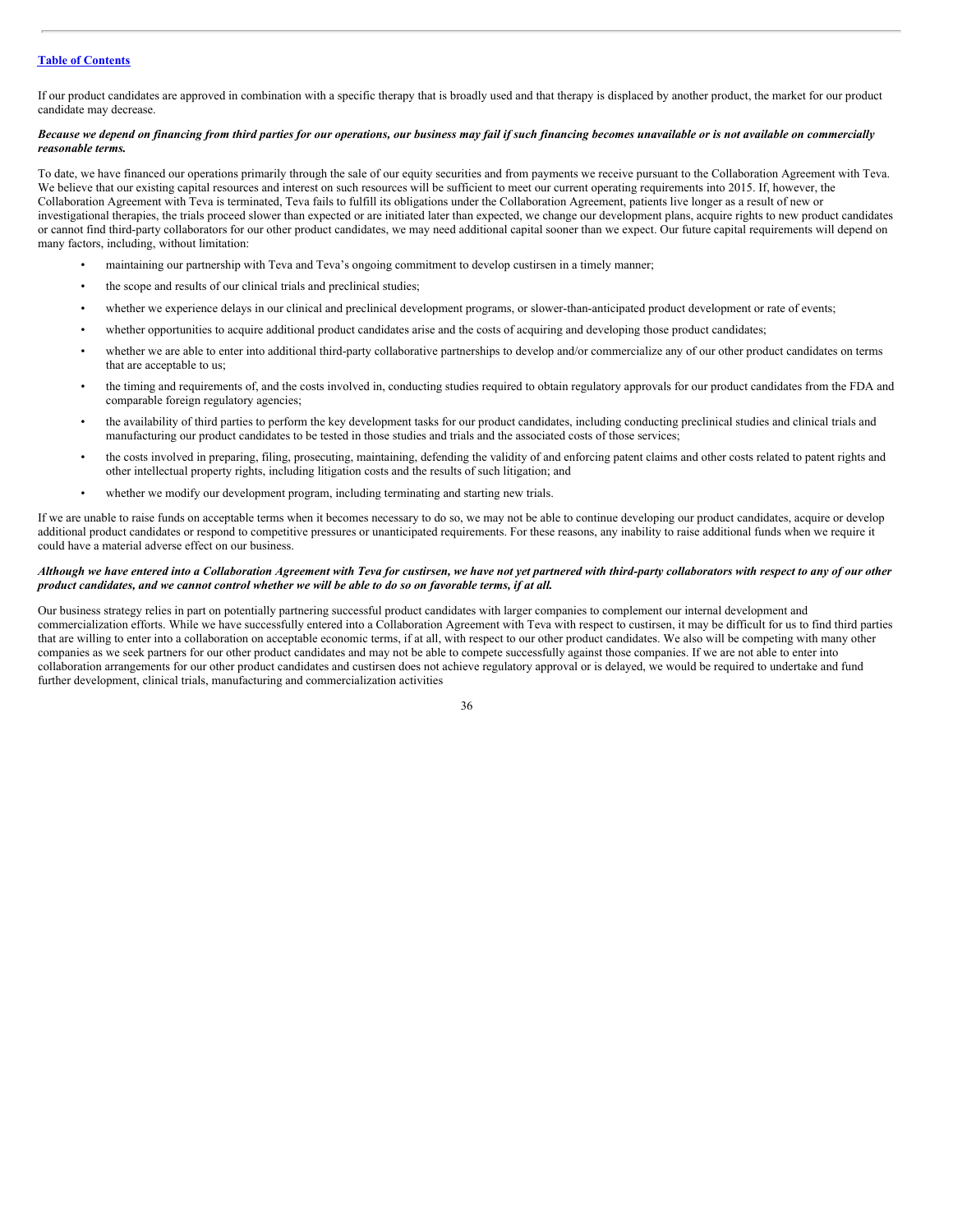solely at our own expense and risk. If we are unable to finance and/or successfully execute those expensive activities, our business could be materially and adversely affected, and we may be forced to discontinue clinical development of these product candidates.

# Even if we or Teva receive regulatory approval to market our product candidates, the market may not be receptive to our products.

Even if our product candidates obtain regulatory approval, they may not gain market acceptance among physicians, patients, healthcare payors and/or the medical community. We believe that the degree of market acceptance will depend on a number of factors, including:

- timing of market introduction of competitive products;
- safety and efficacy of our products;
- prevalence and severity of any side effects;
- potential advantages or disadvantages over alternative treatments;
- strength of marketing and distribution support;
- price of our products, both in absolute terms and relative to alternative treatments; and
- availability of coverage and reimbursement from government and other third-party payors.

If our future product candidates fail to achieve market acceptance, we may not be able to generate significant revenue or achieve or sustain profitability.

#### If we were to be successfully sued related to our products or operations, we could face substantial liabilities that may exceed our resources.

We may be held liable if any of our products or operations cause injury or death or are found otherwise unsuitable during product testing, manufacturing, marketing or sale. These risks are inherent in the development of pharmaceutical products. We currently maintain commercial general and umbrella liability policies with combined limits of \$10 million per occurrence and in the aggregate, in addition to a \$10 million per claim and annual aggregate product liability insurance policy related to our clinical trials consistent with industry standards. When necessary for our products, we intend to obtain additional product liability insurance. Insurance coverage may be prohibitively expensive, may not fully cover potential liabilities or may not be available in the future. Inability to obtain sufficient insurance coverage at an acceptable cost or otherwise to protect against potential product liability claims could prevent or inhibit the commercialization of our products. If we were to be sued for any injury caused by or associated with our products or operations, the litigation could consume substantial time and attention of our management, and the resulting liability could exceed our total assets.

#### If we fail to acquire and develop products or product candidates at all or on commercially reasonable terms, we may be unable to grow our business.

We currently do not have internal discovery capabilities and depend on pharmaceutical and biotechnology companies and other researchers to sell or license products or product candidates to us. To date, three of our product candidates have been derived from technologies discovered by the Vancouver Prostate Centre and licensed to us by UBC. We intend to continue to rely on the Vancouver Prostate Centre, UBC and other research institutions and other biotechnology or pharmaceutical companies as sources of product candidates. We cannot guarantee that the Vancouver Prostate Centre or UBC will continue to develop new product candidate opportunities, that we will continue to have access to such opportunities or that we will be able to purchase or license these product candidates on commercially reasonable terms, if at all. If we are unable to purchase or license new product candidates from the Vancouver Prostate Centre or UBC, we will be required to identify alternative sources of product candidates.

The success of our product pipeline strategy depends on our ability to identify, select and acquire pharmaceutical product candidates. Proposing, negotiating and implementing an economically viable

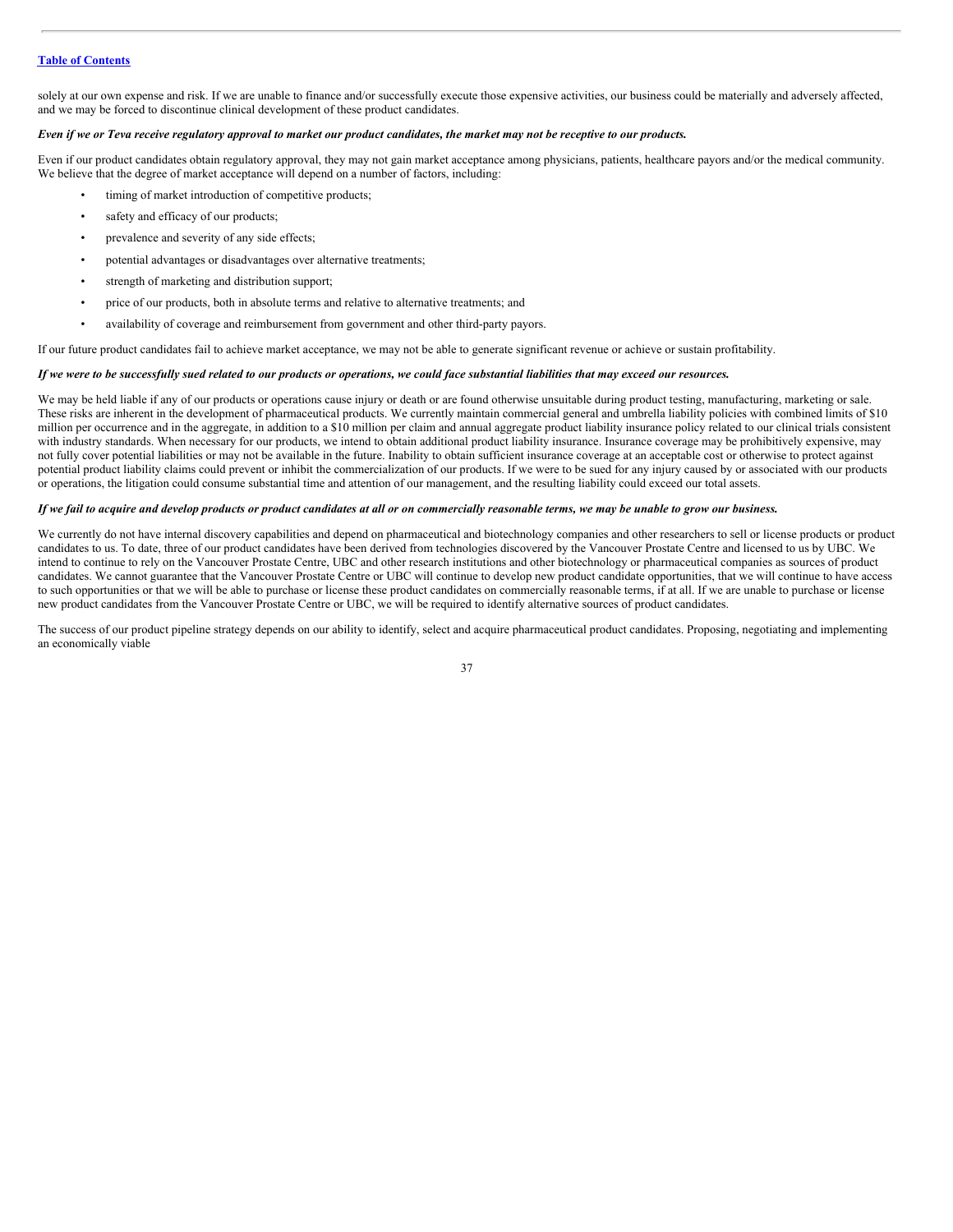product acquisition or license is a lengthy and complex process. We compete for partnering arrangements and license agreements with pharmaceutical and biotechnology companies and academic research institutions. Our competitors may have stronger relationships with third parties with whom we are interested in collaborating and/or may have more established histories of developing and commercializing products. As a result, our competitors may have a competitive advantage in entering into partnering arrangements with such third parties. In addition, even if we find promising product candidates, and generate interest in a partnering or strategic arrangement to acquire such product candidates, we may not be able to acquire rights to additional product candidates or approved products on terms that we find acceptable, if at all. If we fail to acquire and develop product candidates from others, we may be unable to grow our business.

We expect that any product candidate that we acquire rights to will require additional development efforts prior to commercial sale, including extensive clinical evaluation and approval by the FDA and non-U.S. regulatory authorities. All product candidates are subject to the risks of failure inherent in pharmaceutical product development, including the possibility that the product candidate will not be shown to be sufficiently safe and effective for approval by regulatory authorities. Even if the product candidates are approved, we can make no assurance that we would be capable of economically producing the product or that the product would be commercially successful.

#### We will need to retain additional personnel and expand our other resources in order to promote custirsen in the event we exercise our co-promotion option and to develop our other product candidates. If we fail to effectively expand our operations, including attracting and retaining key management and scientific personnel, we may be unable to successfully develop or commercialize our product candidates and our business may be materially adversely affected.

We will need to expand and effectively manage our managerial, operational, financial, development and other resources in order to successfully pursue our development and commercialization efforts for our existing and future product candidates. Our success depends on our continued ability to attract, retain and motivate highly qualified personnel, such as management, clinical and preclinical personnel, including our executive officers Scott Cormack, Cindy Jacobs and Susan Wyrick. In addition, although we have entered into employment agreements with each of Mr. Cormack, Dr. Jacobs and Ms. Wyrick such agreements permit the executive to terminate his or her employment with us at any time, subject to providing us with advance written notice.

Should custirsen receive marketing approval in the United States and Canada, or should we exercise our co-promotion option, we would need to hire a substantial number of specialized personnel, including field-based medical affairs representatives. In turn, we would need to increase our administrative headcount to support such expanded development and commercialization operations with respect to our product candidates. Our ability to attract and retain qualified personnel in the future is subject to intense competition for qualified personnel among biotechnology, pharmaceutical and other businesses and our current financial position. The loss of the services of any of our senior management could delay or prevent the development and commercialization of our product candidates, or have other adverse effects on our business for an indefinite term. In particular, if we lose any members of our current senior management team, we may not be able to find suitable replacements in a timely fashion, if at all, and our business may be harmed as a result. If any of such events were to occur, among other things, we may not be able to comply with our contractual obligations to Teva under our Collaboration Agreement or advance our product candidates, which could have a material adverse effect on our business.

We have scientific and clinical advisors who assist us in formulating our development and clinical strategies. These advisors are not our employees and may have commitments to, or consulting or advisory contracts with, other entities that may limit their availability to us. In addition, our advisors may have arrangements with other companies to assist those companies in developing products or technologies that may compete with ours.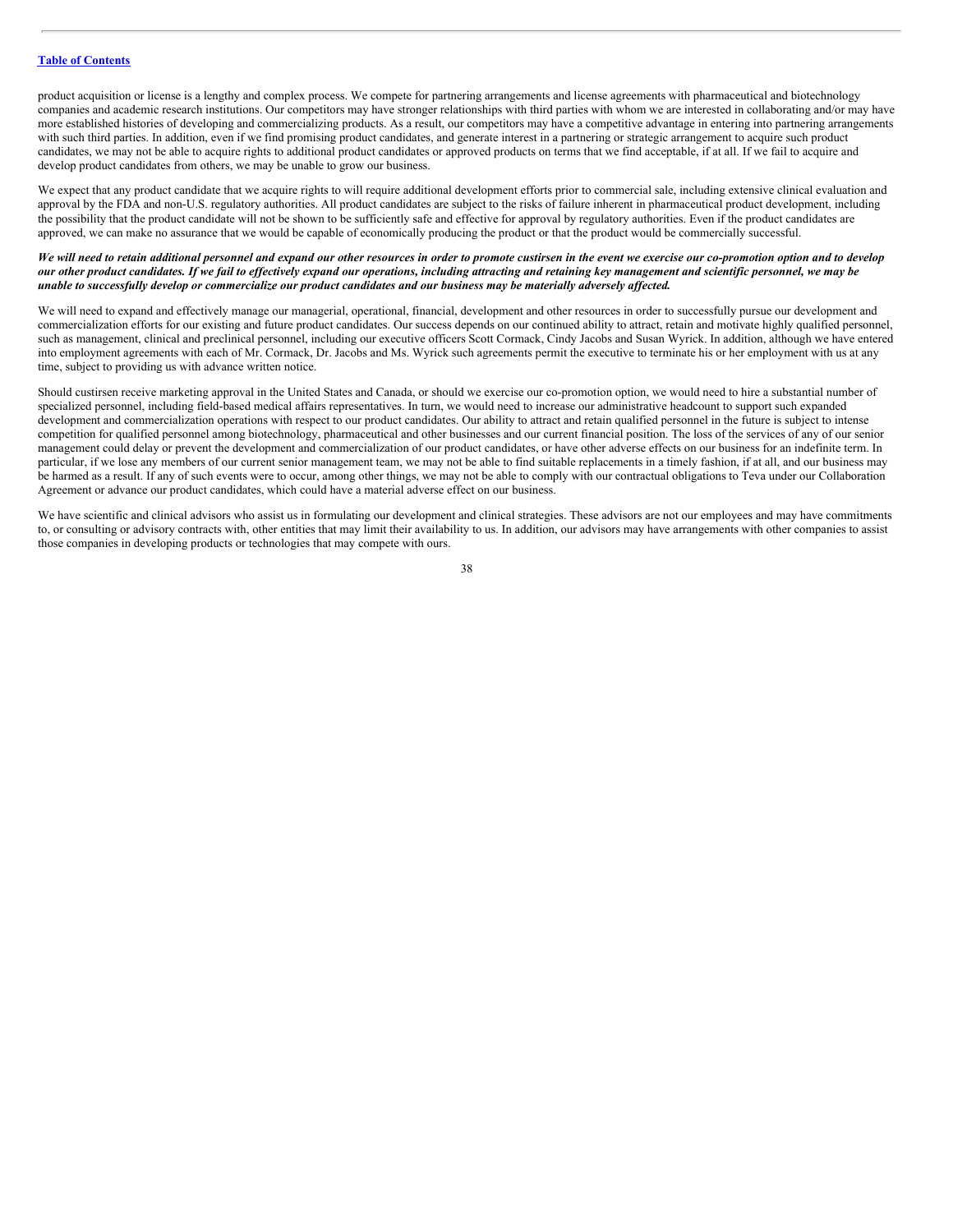#### *We may encounter dif iculties in managing our expected growth and in expanding our operations successfully.*

As we advance our product candidates custirsen, OGX-427 and OGX-225 through development and clinical trials, we will need to develop or expand our development, regulatory, manufacturing, marketing and sales capabilities or contract with third parties to provide these capabilities for us. Maintaining additional relationships and managing our future growth will impose significant added responsibilities on members of our management. We must be able to manage our development efforts effectively, manage our clinical trials effectively, hire, train and integrate additional management, development, administrative and sales and marketing personnel, improve our managerial, development, operational and finance systems, and expand our facilities, all of which may impose a strain on our administrative and operational infrastructure.

Under the Collaboration Agreement, Teva is responsible for the commercialization costs associated with custirsen; however, if we were to exercise our co-promotion option, which we do not anticipate having sufficient funds to do, we would need to expand our marketing and sales capabilities. In addition, as we have primary responsibility for the oversight of the second-line chemotherapy trial in CRPC, we must be able to manage our development responsibilities effectively, which may impose a strain on our administrative and operational infrastructure.

Furthermore, we may acquire additional businesses, products or product candidates that complement or augment our existing business. Integrating any newly acquired business, product or product candidate could be expensive and time-consuming. We may not be able to integrate any acquired business, product or product candidate successfully or operate any acquired business profitably. Our future financial performance will depend, in part, on our ability to manage any future growth effectively and our ability to integrate any acquired businesses. We may not be able to accomplish these tasks, which failure could prevent us from successfully growing our business.

#### *We may be adversely af ected if our controls over external financial reporting fail or are circumvented.*

We regularly review and update our internal controls, disclosure controls and procedures, and corporate governance policies. In addition, we are required under the Sarbanes Oxley Act of 2002 to report annually on our internal control over financial reporting. If it were to be determined that our internal control over financial reporting is not effective, such shortcoming could have an adverse effect on our business and financial results and the price of our common stock could be negatively affected. This reporting requirement could also make it more difficult or more costly for us to obtain certain types of insurance, including director and officer liability insurance, and we may be forced to accept reduced policy limits and coverage or incur substantially higher costs to obtain the same or similar coverage. Any system of internal controls, however well designed and operated, is based in part on certain assumptions and can provide only reasonable, not absolute, assurances that the objectives of the system are met. Any failure or circumvention of the controls and procedures or failure to comply with regulation concerning control and procedures could have a material effect on our business, results of operation and financial condition. Any of these events could result in an adverse reaction in the financial marketplace due to a loss of investor confidence in the reliability of our financial statements, which ultimately could negatively affect the market price of our shares, increase the volatility of our stock price and adversely affect our ability to raise additional funding. The effect of these events could also make it more difficult for us to attract and retain qualified persons to serve on our Board and our Board committees and as executive officers.

#### **Risks Related to Our Intellectual Property**

## *Our proprietary rights may not adequately protect our technologies and product candidates.*

Our commercial success will depend on our ability to obtain patents and/or regulatory exclusivity and maintain adequate protection for our technologies and product candidates in the United States and other countries. We will be able to protect our proprietary rights from unauthorized use by third parties only to the extent that our proprietary technologies and future product candidates are covered by valid and enforceable patents or are effectively maintained as trade secrets.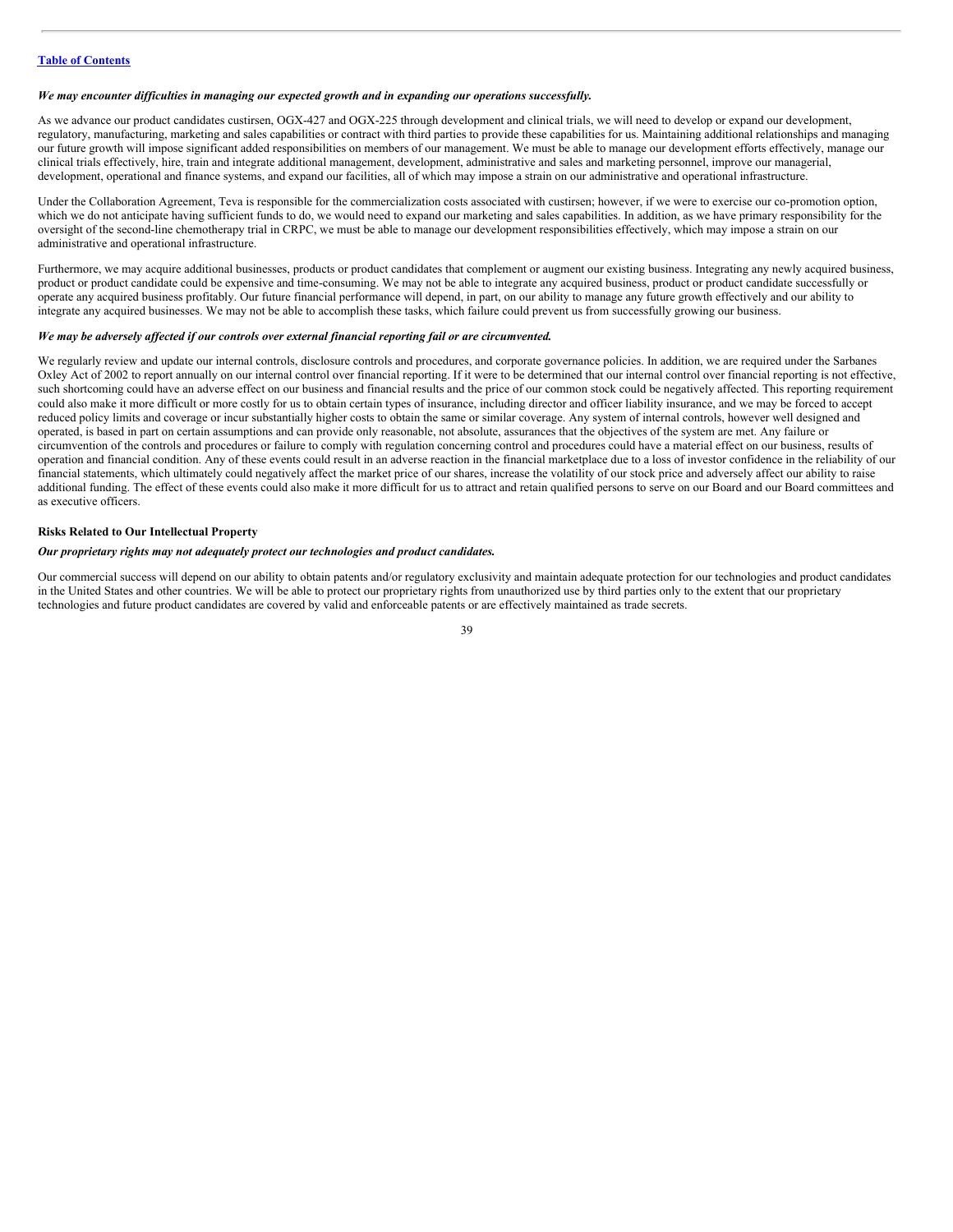We and our collaborators, including Teva, intend to apply for additional patents covering both our technologies and product candidates, as we deem appropriate. We or our collaborators may, however, fail to apply for patents on important technologies or product candidates in a timely fashion, if at all. Our existing patents and any future patents we or our collaborators obtain may not be sufficiently broad to prevent others from practicing our technologies or from developing competing products and technologies. In addition, we do not always control the patent prosecution of subject matter that we license from others. Accordingly, we are sometimes unable to exercise a significant degree of control over such intellectual property as we would over our own.

Moreover, the patent positions of biopharmaceutical companies are highly uncertain and involve complex legal and factual questions for which important legal principles remain unresolved. As a result, the validity and enforceability of our patents cannot be predicted with certainty. In addition, the U.S. Supreme Court has recently revised certain tests regarding granting patents and assessing the validity of patents to make it more difficult to obtain patents. As a consequence, issued patents may be found to contain invalid claims according to the newly revised standards. Some of our patents or those of our collaborators may be subject to challenge and subsequent invalidation or significant narrowing of claim scope in a re-examination proceeding, or during litigation, under the revised criteria. We cannot guarantee that:

- we or our licensors were the first to make the inventions covered by each of our issued patents and pending patent applications;
- we or our licensors were the first to file patent applications for these inventions;
- others will not independently develop similar or alternative technologies or duplicate any of our technologies;
- any of our or our licensors' pending patent applications will result in issued patents;
- any of our or our licensors' patents will be valid or enforceable;
- any patents issued to us or our licensors and collaboration partners will provide us with any competitive advantages, or will not be challenged by third parties; and
- we will develop additional proprietary technologies that are patentable, or the patents of others will not have an adverse effect on our business.

The actual protection afforded by a patent varies on a product-by-product basis, from country to country and depends on many factors, including the type of patent, the scope of its coverage, the availability of regulatory related extensions, the availability of legal remedies in a particular country and the validity and enforceability of the patents. Our ability or the ability of our collaborators to maintain and solidify our proprietary position for our product candidates will depend on our success in obtaining effective claims and enforcing those claims once granted. Our issued patents and those that may issue in the future, or those licensed to us or our collaborators, may be challenged, invalidated, unenforceable or circumvented, and the rights granted under any issued patents may not provide us with proprietary protection or competitive advantages against competitors with similar products. Due to the extensive amount of time required for the development, testing and regulatory review of a potential product, it is possible that, before any of our product candidates can be commercialized, any related patent may expire or remain in force for only a short period following commercialization, thereby reducing any advantage of the patent.

We and our collaborators, including Teva, also rely on trade secrets to protect some of our technology, especially where it is believed that patent protection is appropriate or obtainable. However, trade secrets are difficult to maintain. While we use reasonable efforts to protect our trade secrets, our or our collaboration partners' employees, consultants, contractors or scientific and other advisors may unintentionally or willfully disclose our proprietary information to competitors. Enforcement of claims that a third party has illegally obtained and is using trade secrets is expensive, time consuming and uncertain. In addition, non-U.S. courts are sometimes less willing than U.S. courts to protect trade secrets. If our competitors independently develop equivalent knowledge, methods and know-how, we would not be able to assert our trade secrets against them and our business could be harmed.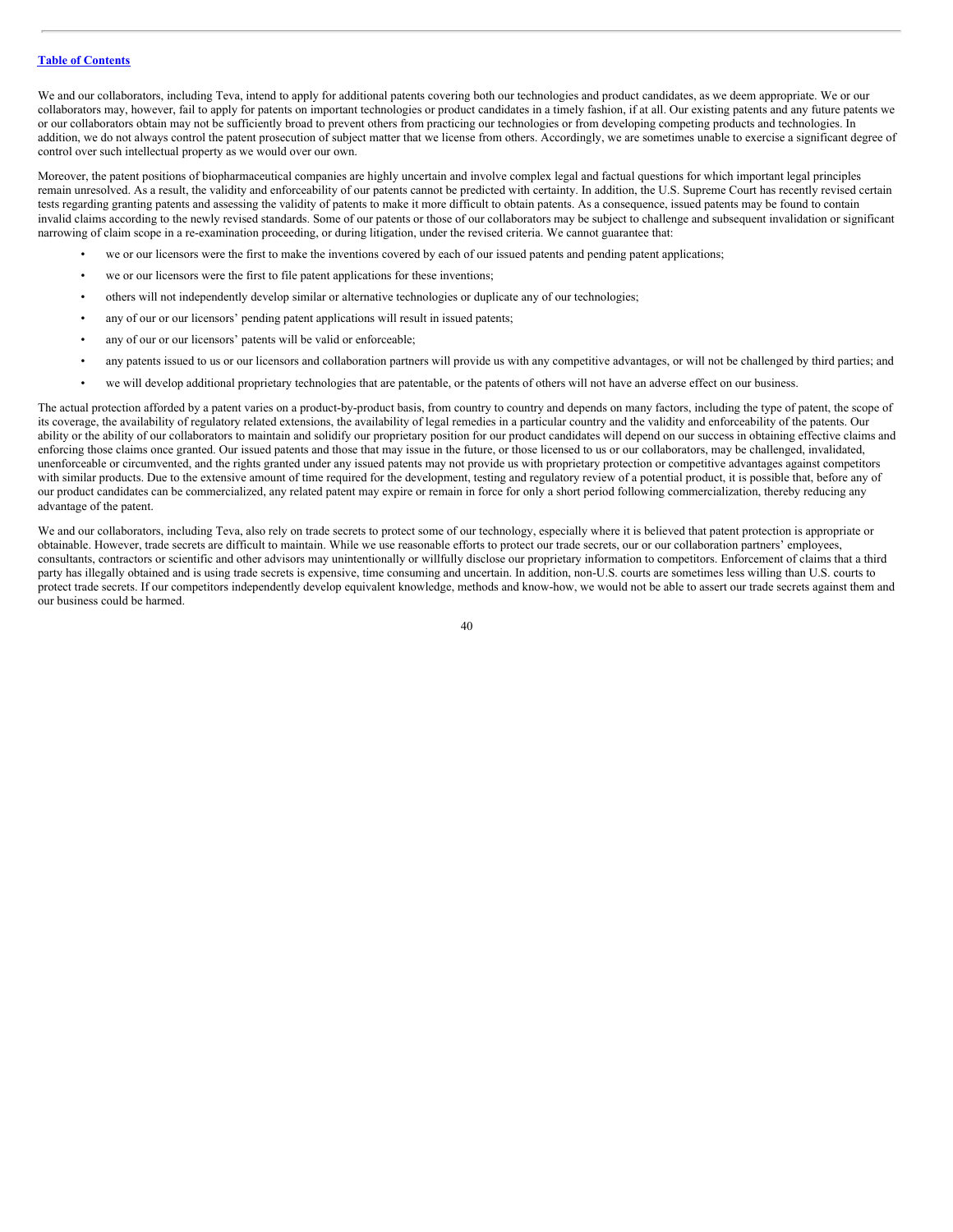#### We and our collaborators, including Teva, may not be able to protect our intellectual property rights throughout the world.

Filing, prosecuting and defending patents on all of our product candidates and products, when and if we have any, in every jurisdiction would be prohibitively expensive. Competitors may use our technologies in jurisdictions where we or our licensors have not obtained patent protection to develop their own products. These products may compete with our products, when and if we have any, and may not be covered by any of our or our licensors' patent claims or other intellectual property rights.

The laws of some non-U.S. countries do not protect intellectual property rights to the same extent as the laws of the United States, and many companies have encountered significant problems in protecting and defending such rights in foreign jurisdictions. The legal systems of certain countries, particularly certain developing countries, do not favor the enforcement of patents and other intellectual property protection, particularly those relating to biotechnology and/or pharmaceuticals, which could make it difficult for us to stop the infringement of our patents. Proceedings to enforce our patent rights in foreign jurisdictions could result in substantial cost and divert our efforts and attention from other aspects of our business.

# *The intellectual property protection for our product candidates depends on third parties.*

With respect to custirsen, OGX-427 and OGX-225, we have exclusively licensed from UBC certain issued patents and pending patent applications covering the respective antisense sequences underlying these product candidates and their commercialization and use, and we have licensed from Isis certain issued patents and pending patent applications directed to product compositions and chemical modifications used in product candidates for commercialization, use and the manufacturing thereof, as well as some alternative antisense sequences. We have also received a sublicense from Isis under certain third-party patent portfolios directed to such modifications.

The patents and pending patent applications underlying our licenses do not cover all potential product candidates, modifications and uses. In the case of patents and patent applications licensed from Isis, we do not have and have not had any control over the filing, prosecution or enforcement of these patents or patent applications. We cannot be certain that such prosecution efforts have been or will be conducted in compliance with applicable laws and regulations or will result in valid and enforceable patents. We also cannot be assured that our licensors or their respective licensing partners will agree to enforce any such patent rights at our request or devote sufficient efforts to attain a desirable result. Any failure by our licensors or any of their respective licensing partners to properly protect the intellectual property rights relating to our product candidates could have a material adverse effect on our financial condition and results of operation.

#### We may become involved in disputes with Teva or potential future collaborators over intellectual property ownership, and publications by our research collaborators and scientific advisors could impair our ability to obtain patent protection or protect our proprietary information, which, in either case, could have a significant effect on our *business.*

Inventions discovered under research, material transfer or other such collaborative agreements, including our Collaboration Agreement with Teva, may become jointly owned by us and the other party to such agreements in some cases and the exclusive property of either party in other cases. Under some circumstances, it may be difficult to determine who owns a particular invention, or whether it is jointly owned, and disputes could arise regarding ownership of those inventions. These disputes could be costly and time consuming and an unfavorable outcome could have a significant adverse effect on our business if we were not able to protect or license rights to these inventions. In addition, our research collaborators and scientific advisors generally have contractual rights to publish our data and other proprietary information,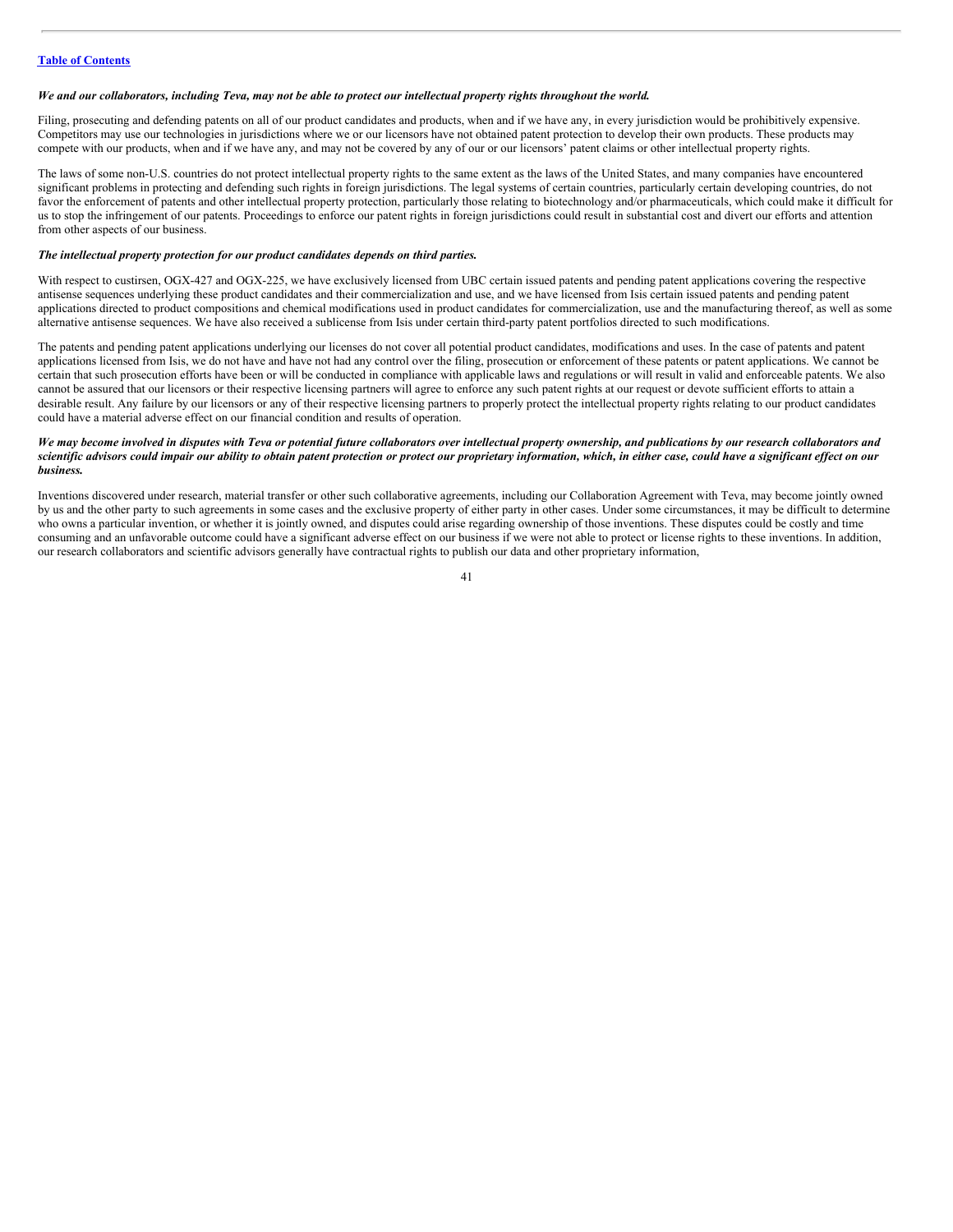subject to our prior review. Publications by our research collaborators and scientific advisors containing such information, either with our permission or in contravention of the terms of their agreements with us, may impair our ability to obtain patent protection or protect our proprietary information, which could significantly harm our business.

#### The patent protection for our product candidates or products may expire before we are able to maximize their commercial value, which may subject us to increased *competition and reduce or eliminate our opportunity to generate product revenue.*

The patents for our product candidates have varying expiration dates and, when these patents expire, we may be subject to increased competition and we may not be able to recover our development costs. For example, certain of the U.S. patents directed to custirsen and its use that have been licensed from UBC are scheduled to expire in 2020 and 2021. In some of the larger economic territories, such as the United States and Europe, patent term extension/restoration may be available to compensate for time taken during aspects of the product candidate's regulatory review. We cannot, however, be certain that an extension will be granted or, if granted, what the applicable time period or the scope of patent protection afforded during any extended period will be. In addition, even though some regulatory agencies may provide some other exclusivity for a product candidate under its own laws and regulations, we may not be able to qualify the product candidate or obtain the exclusive time period.

If we are unable to obtain patent term extension/restoration or some other exclusivity, we could be subject to increased competition and our opportunity to establish or maintain product revenue could be substantially reduced or eliminated. Furthermore, we may not have sufficient time to recover our development costs prior to the expiration of our U.S. and non-U.S. patents.

#### We may incur substantial costs as a result of litigation or other proceedings relating to patent and other intellectual property rights and we may be unable to protect our *rights to, or use of, our technology.*

If we choose to go to court to stop someone else from using the inventions claimed in our patents or our licensed patents, that individual or company has the right to ask the court to rule that these patents are invalid and/or should not be enforced against that third party. These lawsuits are expensive and would consume time and other resources even if we were successful in stopping the infringement of these patents. In addition, there is a risk that the court will decide that these patents are invalid or unenforceable and that we do not have the right to stop the other party from using the inventions. The U.S. Supreme Court has recently revised certain tests regarding granting patents and assessing the validity of patents to make it more difficult to obtain patents. Some of our issued patents may be subject to challenge and subsequent invalidation under the revised criteria. There is also the risk that, even if the validity or unenforceability of these patents is upheld, the court will narrow the scope of our claim or will refuse to stop the other party on the grounds that such other party's activities do not infringe our rights.

If we wish to use the technology or compound claimed in issued and unexpired patents owned by others, we will need to obtain a license from the owner, enter into litigation to challenge the validity or enforceability of the patents or incur the risk of litigation in the event that the owner asserts that we infringed its patents. The failure to obtain a license to technology or the failure to challenge an issued patent that we may require to discover, develop or commercialize our product candidates may have a material adverse effect on us.

If a third party asserts that we infringed its patents or other proprietary rights, we could face a number of risks that could seriously harm our results of operations, financial condition and competitive position, including:

• patent infringement and other intellectual property claims, which would be costly and time consuming to defend, whether or not the claims have merit, and which could delay the regulatory approval process and divert management's attention from our business;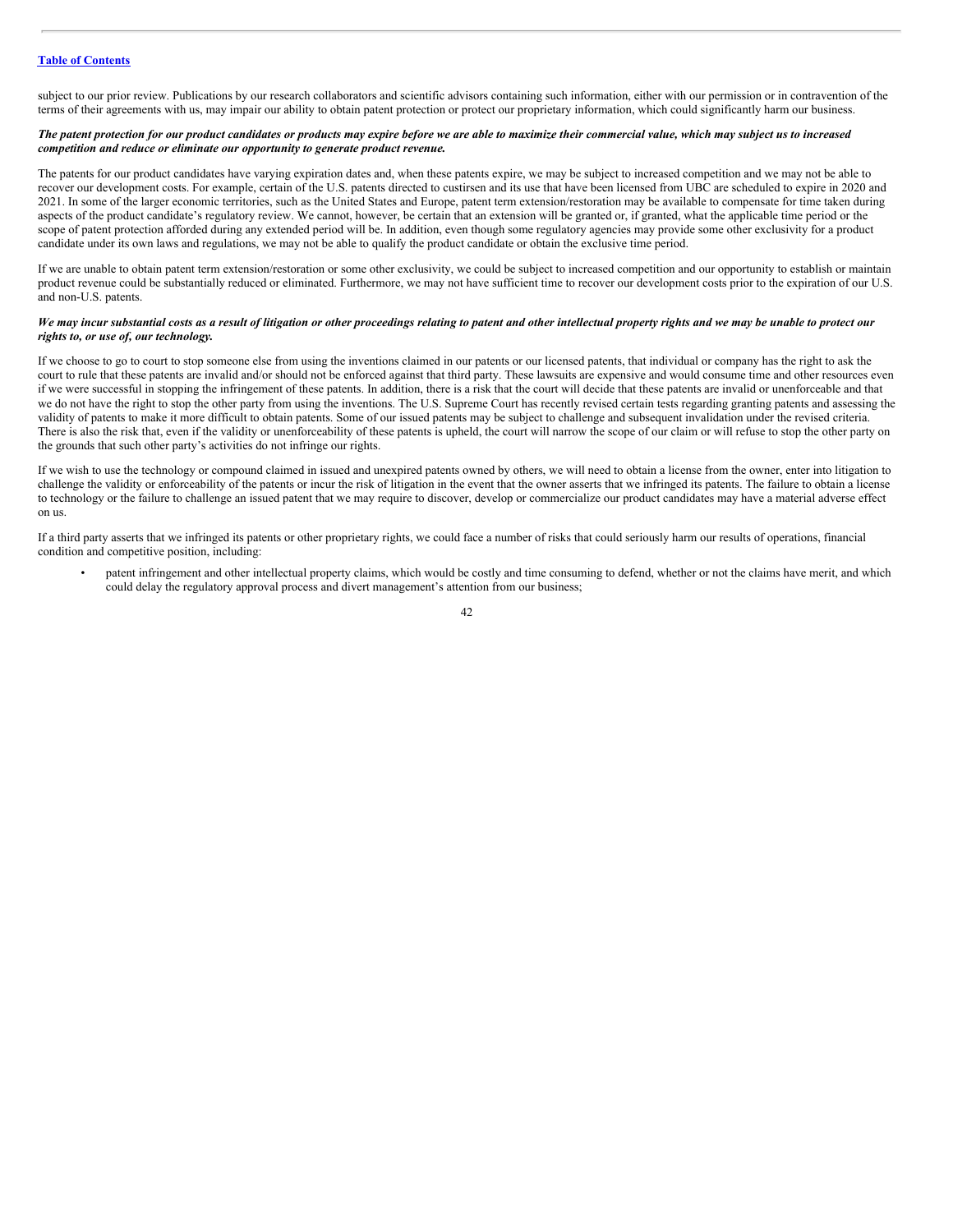- substantial damages for past infringement, which we may have to pay if a court determines that our product candidates or technologies infringe a competitor's patent or other proprietary rights;
- a court prohibiting us from selling or licensing our technologies or future drugs unless the third party licenses its patents or other proprietary rights to us on commercially reasonable terms, which it is not required to do; and
- if a license is available from a third party, we may have to pay substantial royalties or lump-sum payments or grant cross licenses to our patents or other proprietary rights to obtain that license.

The biotechnology industry has produced a proliferation of patents, and it is not always clear to industry participants, including us, which patents cover various types of products or methods of use. The coverage of patents is subject to interpretation by the courts, and the interpretation is not always uniform. If we are sued for patent infringement, we would need to demonstrate that our product candidates or methods of use either do not infringe the patent claims of the relevant patent, and/or that the patent claims are invalid, and/or that the patent is unenforceable and we may not be able to do this. Proving invalidity, in particular, is difficult since it requires a showing of clear and convincing evidence to overcome the presumption of validity enjoyed by issued patents.

U.S. patent laws as well as the laws of some foreign jurisdictions provide for provisional rights in published patent applications beginning on the date of publication, including the right to obtain reasonable royalties, if a patent subsequently issues and certain other conditions are met.

Because some patent applications in the United States may be maintained in secrecy until the patents are issued, because patent applications in the United States and many foreign jurisdictions are typically not published until 18 months after filing and because publications in the scientific literature often lag behind actual discoveries, we cannot be certain that others have not filed patent applications for technology covered by our licensors' issued patents or our pending applications or our licensors' pending applications, or that we or our licensors were the first to invent the technology.

Patent applications filed by third parties that cover technology similar to ours may have priority over our or our licensors' patent applications and could further require us to obtain rights to issued patents covering such technologies. If another party files a U.S. patent application on an invention similar to ours, we may elect to participate in or be drawn into an interference proceeding declared by the U.S. Patent and Trademark Office to determine priority of invention in the United States. The costs of these proceedings could be substantial, and it is possible that such efforts would be unsuccessful, resulting in a loss of our U.S. patent position with respect to such inventions. Some of our competitors may be able to sustain the costs of complex patent litigation more effectively than we can because they have substantially greater resources. In addition, any uncertainties resulting from the initiation and continuation of any litigation could have a material adverse effect on our ability to raise the funds necessary to continue our operations. We cannot predict whether third parties will assert these claims against us or against the licensors of technology licensed to us, or whether those claims will harm our business. If we are forced to defend against these claims, whether they are with or without any merit and whether they are resolved in favor of or against us or our licensors, we may face costly litigation and diversion of management's attention and resources. As a result of these disputes, we may have to develop costly non-infringing technology, or enter into licensing agreements. These agreements, if necessary, may be unavailable on terms acceptable to us, if at all, which could seriously harm our business or financial condition.

#### If we breach any of the agreements under which we license rights to our product candidates or technology from third parties, we could lose license rights that are important to our business. Certain of our license agreements may not provide an adequate remedy for a breach by the licensor.

We license the development and commercialization rights for most of our product candidates, including custirsen, OGX-427 and OGX-225, and we expect to enter into similar licenses in the future. Under such licenses, we are subject to various obligations such as sublicensing, royalty and milestone payments, annual maintenance fees, limits on sublicensing, insurance obligations and the obligation to use commercially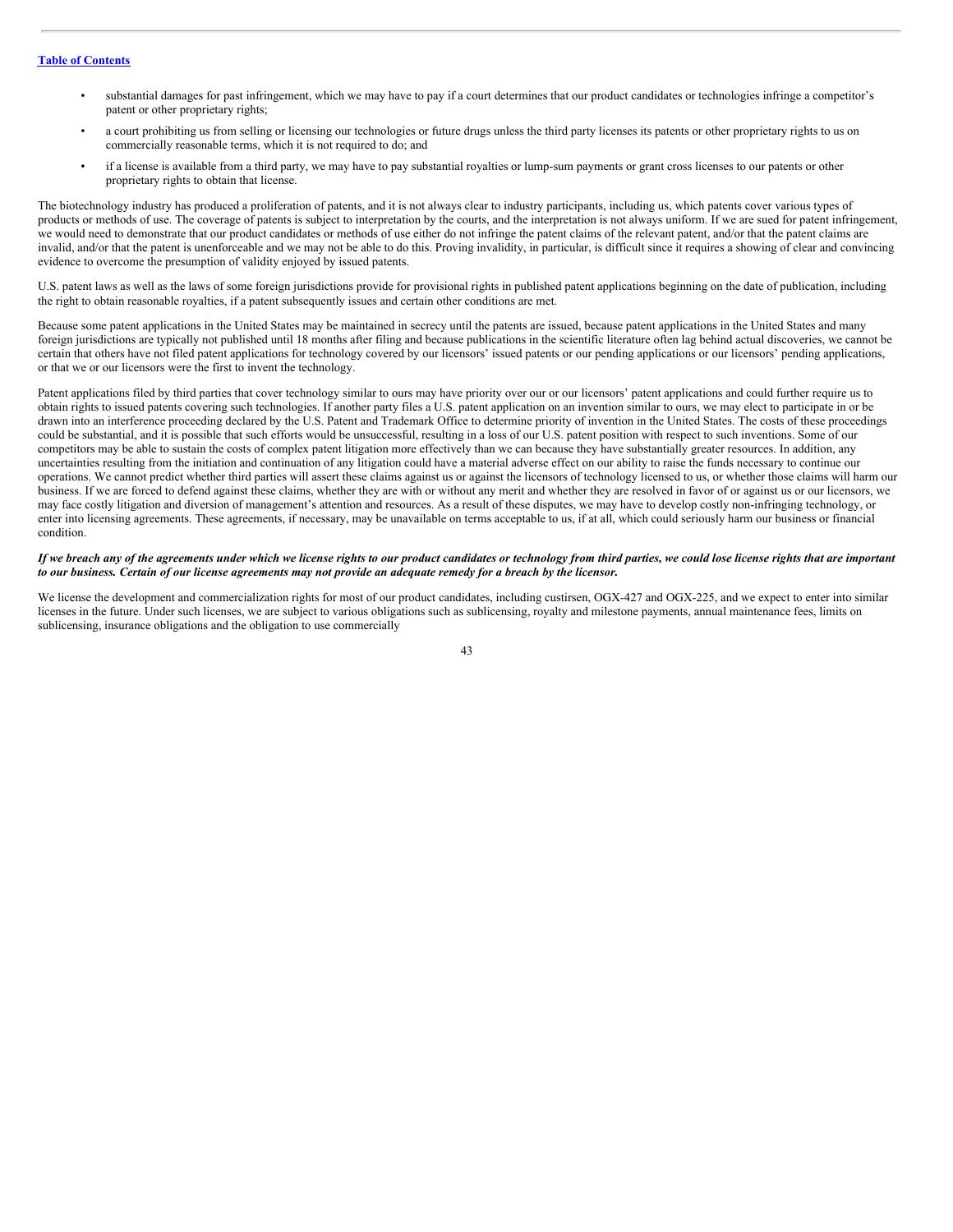reasonable best efforts to develop and exploit the licensed technology. If we fail to comply with any of these obligations or otherwise breach these agreements, our licensors may have the right to terminate the license in whole or in part or to terminate the exclusive nature of the license. Loss of any of these licenses or the exclusivity rights provided by the licenses could harm our financial condition and results of operations. In addition, certain of our license agreements with UBC eliminate our ability to obtain money damages in respect of certain claims against UBC.

Under the terms of our Collaboration Agreement with Teva, we are required to use commercially reasonable efforts to maintain and not to breach in any material manner certain of our third-party license agreements relating to custirsen. If we, or our third party licensors, breach any of these agreements in a material manner, we may be in breach of the Collaboration Agreement, which may allow Teva to terminate the Collaboration Agreement**.**

# We may be subject to damages resulting from claims that we, or our employees or consultants, have wrongfully used or disclosed alleged trade secrets of third parties.

Many of our employees were previously employed, and certain of our consultants are currently employed, at universities or biotechnology or pharmaceutical companies, including our competitors or potential competitors. Although we have not received any claim to date, we may be subject to claims that these employees or consultants or we have inadvertently or otherwise used or disclosed trade secrets or other proprietary information of these current or former employers. Litigation may be necessary to defend against these claims. If we fail in defending such claims, in addition to paying monetary damages, we may lose valuable intellectual property rights or personnel. We may be subject to claims that employees of our partners or licensors of technology licensed by us have inadvertently or otherwise used or disclosed trade secrets or other proprietary information of their former employers. We may become involved in litigation to defend against these claims. If we fail in defending such claims, in addition to paying monetary damages, we may lose valuable intellectual property rights or personnel.

#### **Risks Related to our Common Stock and Other Securities**

#### *The price for our common stock is volatile.*

The market prices for our common stock and that of emerging life science companies generally have historically been highly volatile. Future announcements concerning us or our competitors may have a significant effect on the market price of our common stock. The stock markets also experience significant price and volume fluctuation unrelated to the operating performance of particular companies. These market fluctuations may also adversely affect the market price of our common stock.

An increase in the market price of our common stock, which is uncertain and unpredictable, may be the sole source of gain from an investment in our common stock. An investment in our common stock may not be appropriate for investors who require dividend income. We have never declared or paid cash dividends on our capital stock and do not anticipate paying any cash dividends on our capital stock in the foreseeable future. We currently intend to retain all available funds and any future earnings to fund the development and growth of our business. As a result, capital appreciation, if any, of our common stock will be the sole source of gain for stockholders for the foreseeable future. Accordingly, an investment in our common stock may not be appropriate for investors who require dividend income.

# If we raise additional financing, the terms of such transactions may cause dilution to existing stockholders or contain terms that are not favorable to us.

To date, our sources of cash have been limited primarily to proceeds from the private or public placement of our securities and proceeds from the Collaboration Agreement with Teva. In the future, we may seek to raise additional financing through private placements or public offerings of our equity or debt securities. We cannot be certain that additional funding will be available on acceptable terms, if at all. To the extent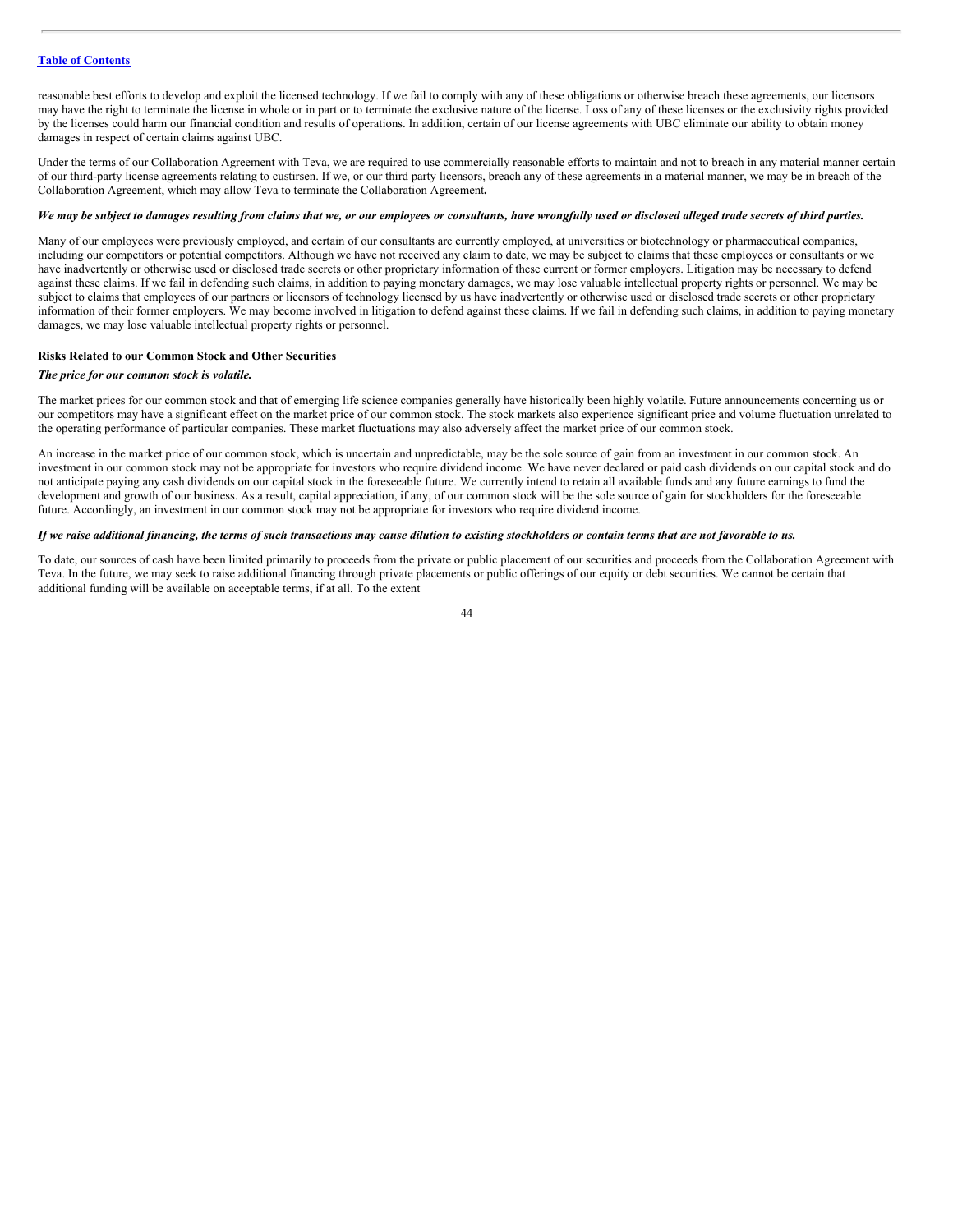that we raise additional financing by issuing equity securities, we may do so at a price per share that represents a discount to the then-current per share trading price of our common stock and our stockholders may experience significant dilution. Any debt financing, if available, may involve restrictive covenants, such as limitations on our ability to incur additional indebtedness, limitations on our ability to acquire or license intellectual property rights and other operating restrictions that could adversely affect our ability to conduct our business.

#### *We are at risk of securities class action litigation.*

In the past, securities class action litigation has often been brought against a company following a decline in the market price of its securities. This risk is especially relevant for us because our stock price and those of other biotechnology and biopharmaceutical companies have experienced significant stock price volatility in recent years. If we face such litigation, it could result in substantial costs and a diversion of management's attention and resources, which could harm our business.

#### Anti-takeover provisions in our stockholder rights plan, our charter documents and under Delaware law could make a third-party acquisition of us difficult.

We have a stockholder rights plan that may have the effect of discouraging unsolicited takeover proposals. Specifically, the rights issued under the stockholder rights plan could cause significant dilution to a person or group that attempts to acquire us on terms not approved in advance by our Board. In addition, our certificate of incorporation and bylaws contain provisions that may discourage unsolicited takeover proposals that stockholders may consider to be in their best interests. These provisions include the ability of our Board to designate the terms of and issue new series of preferred stock and the ability of our Board to amend our bylaws without stockholder approval. In addition, as a Delaware corporation, we are subject to Section 203 of the Delaware General Corporation Law, which generally prohibits a Delaware corporation from engaging in any business combination with any interested stockholder for a period of three years following the date that the stockholder became an interested stockholder, unless certain specific requirements are met as set forth in Section 203. Collectively, these provisions could make a third-party acquisition of us difficult or could discourage transactions that otherwise could involve payment of a premium over prevailing market prices for our common stock.

#### **Risks Related to Our Industry**

# The regulatory approval process is expensive, time consuming and uncertain and may prevent us from obtaining approvals for the commercialization of some or all of our *product candidates.*

The research, testing, manufacturing, labeling, approval, selling, marketing and distribution of drug products are subject to extensive regulation by the FDA and non-U.S. regulatory authorities, which regulations differ from country to country. We are not permitted to market our product candidates in the United States until we receive approval of an NDA from the FDA. We have not submitted an application for or received marketing approval for any of our product candidates. Obtaining approval of an NDA can be a lengthy, expensive and uncertain process. In addition, failure to comply with FDA, non-U.S. regulatory authorities' or other applicable United States and non-U.S. regulatory requirements may, either before or after product approval, if any, subject us to administrative or judicially imposed sanctions, including:

- restrictions on the products, manufacturers or manufacturing process;
- warning letters;
- civil and criminal penalties;
- injunctions;
- suspension or withdrawal of regulatory approvals;
- product seizures, detentions or import bans;
- voluntary or mandatory product recalls and publicity requirements;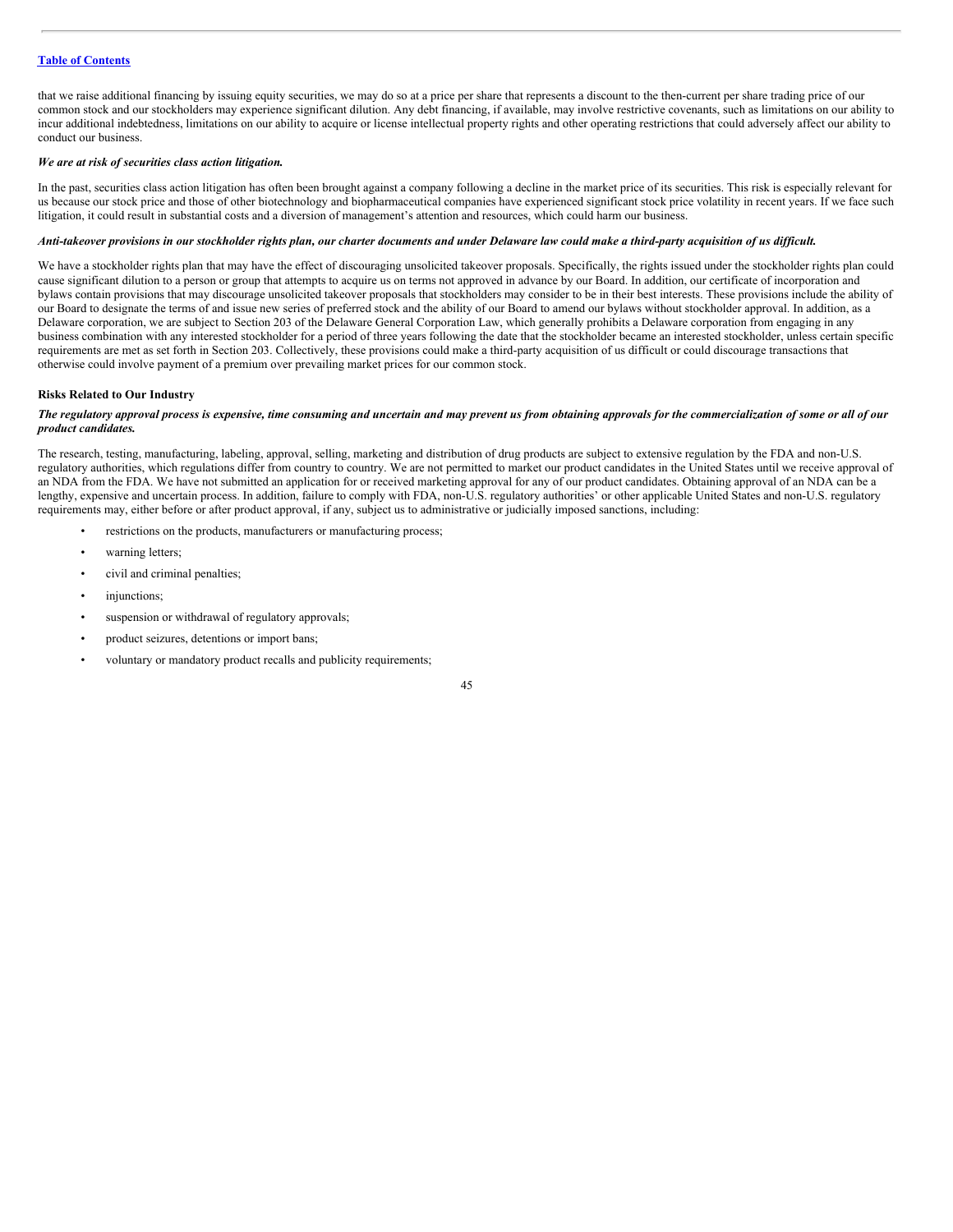- total or partial suspension of production;
- imposition of restrictions on operations, including costly new manufacturing requirements; and
- refusal to approve pending NDAs or supplements to approved NDAs.

Regulatory approval of an NDA or NDA supplement is not guaranteed, and the approval process is expensive and may take several years. The FDA also has substantial discretion in the drug approval process. Despite the time and expense exerted, failure can occur at any stage, and we could encounter problems that could cause us to abandon clinical trials or to repeat or perform additional preclinical studies and clinical trials. The number of preclinical studies and clinical trials that will be required for FDA approval varies depending on the drug candidate, the disease or condition that the drug candidate is designed to address, and the regulations applicable to any particular drug candidate. The FDA can delay, limit or deny approval of a drug candidate for many reasons, including:

- a drug candidate may not be deemed safe or effective;
- the FDA may not find the data from preclinical studies and/or clinical trials sufficient;
- the FDA might not approve our third-party manufacturer's processes or facilities;
- the FDA may change its approval policies or adopt new regulations; and
- third-party products may enter the market and change approval requirements.

#### Even if we obtain regulatory approvals for our product candidates, the terms of approvals and ongoing regulation of our product candidates may limit how we manufacture *and market our product candidates, which could materially af ect our ability to generate revenue.*

If any of our product candidates are approved, the approved product and its manufacturer will be subject to continual review. Any regulatory approval that we receive for a product candidate is likely to be subject to limitations on the indicated uses for which the end product may be marketed, or include requirements for potentially costly postapproval follow-up clinical trials. In addition, if the FDA and/or non-U.S. regulatory authorities approve any of our product candidates, the labeling, packaging, adverse event reporting, storage, advertising and promotion for the end product will be subject to extensive regulatory requirements. We and the manufacturers of our products, when and if we have any, will also be required to comply with cGMP regulations, which include requirements relating to quality control and quality assurance, as well as the corresponding maintenance of records and documentation. Further, regulatory agencies must approve these manufacturing facilities before they can be used to manufacture our products, when and if we have any, and these facilities are subject to ongoing regulatory inspection. If we fail to comply with the regulatory requirements of the FDA and other non-U.S. regulatory authorities, or if previously unknown problems with our products, when and if we have any, manufacturers or manufacturing processes are discovered, we could be subject to administrative or judicially imposed sanctions, including:

- restrictions on the products, manufacturers or manufacturing process;
- warning letters;
- civil or criminal penalties or fines;
- injunctions;
- product seizures, detentions or import bans;
- voluntary or mandatory product recalls and publicity requirements;
- suspension or withdrawal of regulatory approvals;
- total or partial suspension of production;
- imposition of restrictions on operations, including costly new manufacturing requirements; and
- refusal to approve pending NDAs or supplements to approved NDAs.

In addition, the FDA and non-U.S. regulatory authorities may change their policies and additional regulations may be enacted that could prevent or delay regulatory approval of our product candidates. We cannot predict the likelihood, nature or extent of government regulation that may arise from future legislation or administrative action, either in the United States, Canada or abroad. If we are not able to maintain regulatory compliance, we would likely not be permitted to market our future product candidates and we may not achieve or sustain profitability.

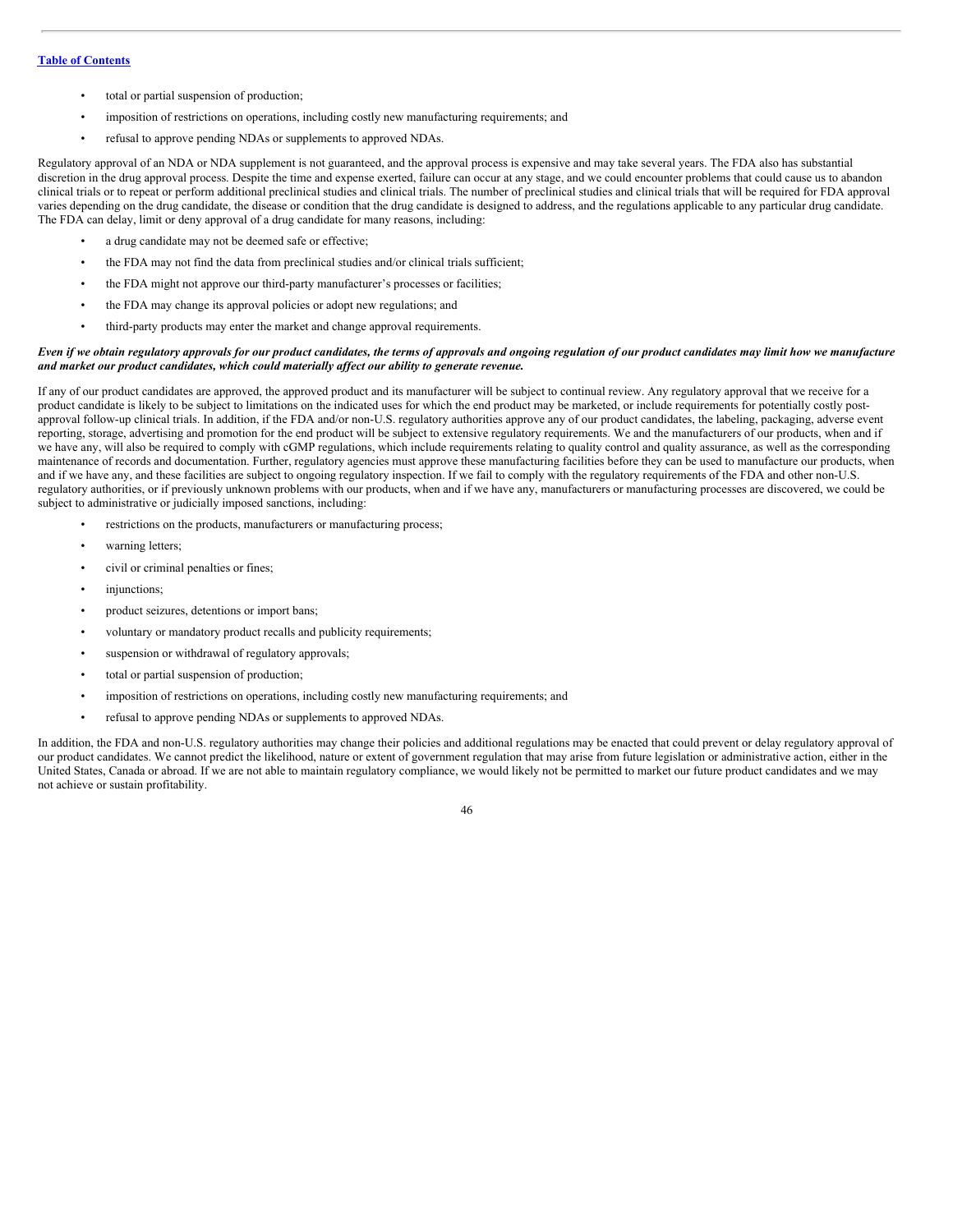#### *There is a high risk that our drug development activities will not result in commercial products.*

Our product candidates are in various stages of development and are prone to the risks of failure inherent in drug development. We will need to complete significant additional clinical trials before we can demonstrate that our product candidates are safe and effective to the satisfaction of the FDA and non-U.S. regulatory authorities. Clinical trials are expensive and uncertain processes that take years to complete. Failure can occur at any stage of the process, and successful early clinical trials do not ensure that later clinical trials will be successful. Product candidates in later-stage clinical trials may fail to show desired efficacy and safety traits despite having progressed through initial clinical trials. A number of companies in the pharmaceutical industry have suffered significant setbacks in advanced clinical trials, even after obtaining promising results in earlier clinical trials. In addition, a clinical trial may prove successful with respect to a secondary objective, but fail to demonstrate clinically significant benefits with respect to a primary objective. Failure to satisfy a primary objective in a Phase 3 clinical trial (registration trial) would generally mean that a product candidate would not receive regulatory approval.

# If government and third-party payors fail to provide coverage and adequate reimbursement rates for our product candidates, our revenue and potential for profitability will *be reduced.*

In the United States and elsewhere, our product revenue will depend principally on the reimbursement rates established by third-party payors, including government health administration authorities, managed-care providers, public health insurers, private health insurers and other organizations. These third-party payors are increasingly challenging the price, and examining the cost-effectiveness, of medical products and services. In addition, significant uncertainty exists as to the reimbursement status, if any, of newly approved drugs, pharmaceutical products or product indications. We may need to conduct post-marketing clinical trials in order to demonstrate the cost-effectiveness of our products, if any. Such clinical trials may require us to commit a significant amount of management time and financial and other resources. If reimbursement of such product is unavailable or limited in scope or amount or if pricing is set at unsatisfactory levels, our revenue could be reduced.

In some countries other than the United States, particularly the countries of the European Union and Canada, the pricing of prescription pharmaceuticals is subject to governmental control. In these countries, obtaining pricing approval from governmental authorities can take six to 12 months or longer after the receipt of regulatory marketing approval of a product for an indication. To obtain reimbursement or pricing approval in some countries, we may be required to conduct a clinical trial that compares the costeffectiveness of one of our product candidates to other available therapies. If reimbursement of such product candidate is unavailable or limited in scope or amount or if pricing is set at unsatisfactory levels, our revenue could be reduced.

Domestic and foreign governments continue to propose and pass legislation designed to reduce the cost of healthcare, including drugs. In the United States, there have been, and we expect that there will continue to be, federal and state proposals to implement similar governmental control. In addition, increasing emphasis on managed care in the United States will continue to put pressure on the pricing of pharmaceutical products. For example, the Medicare Prescription Drug Improvement and Modernization Act of 2003 reforms the way Medicare will cover and reimburse pharmaceutical products. The legislation expands Medicare coverage for drug purchases by the elderly and eventually will introduce a new reimbursement methodology based on average sales prices for certain drugs. In addition, the legislation provides authority for limiting the number of outpatient drugs that will be covered in any therapeutic class. As a result of the new legislation and the expansion of federal coverage of drug products, we expect that there will be additional pressure to contain and reduce costs. The Medicaid program and state healthcare laws and regulations may also be modified to change the scope of covered products and/or reimbursement methodology. Cost control initiatives could decrease the established reimbursement rates that we receive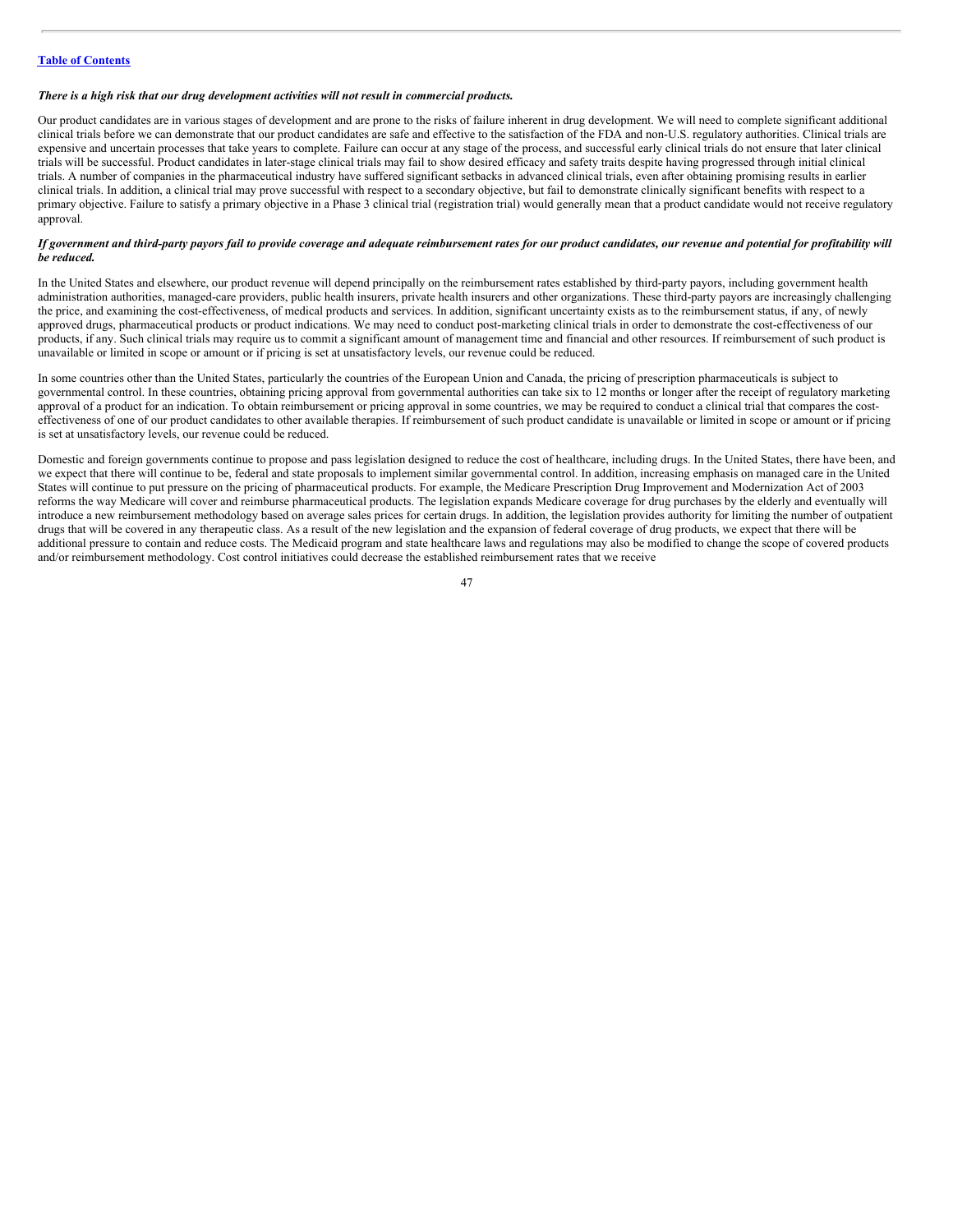for any products in the future, which would limit our revenue and profitability. Legislation and regulations affecting the pricing of pharmaceutical products, including custirsen, may change at any time, which could further limit or eliminate reimbursement rates for custirsen or other product candidates.

# Failure to obtain regulatory approval outside of the United States and Canada would prevent us or Teva from marketing our product candidates abroad.

We intend to market certain of our existing and future product candidates outside of the United States and Canada. In order to market our existing and future product candidates in the European Union and many other non-North American markets, we must obtain separate regulatory approvals. We have had limited interactions with non-North American regulatory authorities. Approval procedures vary among countries and can involve additional testing, and the time required to obtain approval may differ from that required to obtain FDA approval. Approval by the FDA or other regulatory authorities does not ensure approval by regulatory authorities in other countries, and approval by one or more non-North American regulatory authorities does not ensure approval by regulatory authorities in other countries or by the FDA. The non-North American regulatory approval process may include all of the risks associated with obtaining FDA approval. We may not obtain non-North American regulatory approvals on a timely basis, if at all. We may not be able to file for non-North American regulatory approvals and may not receive necessary approvals to commercialize our existing and future product candidates in any not be able to file for non-North American regulato market.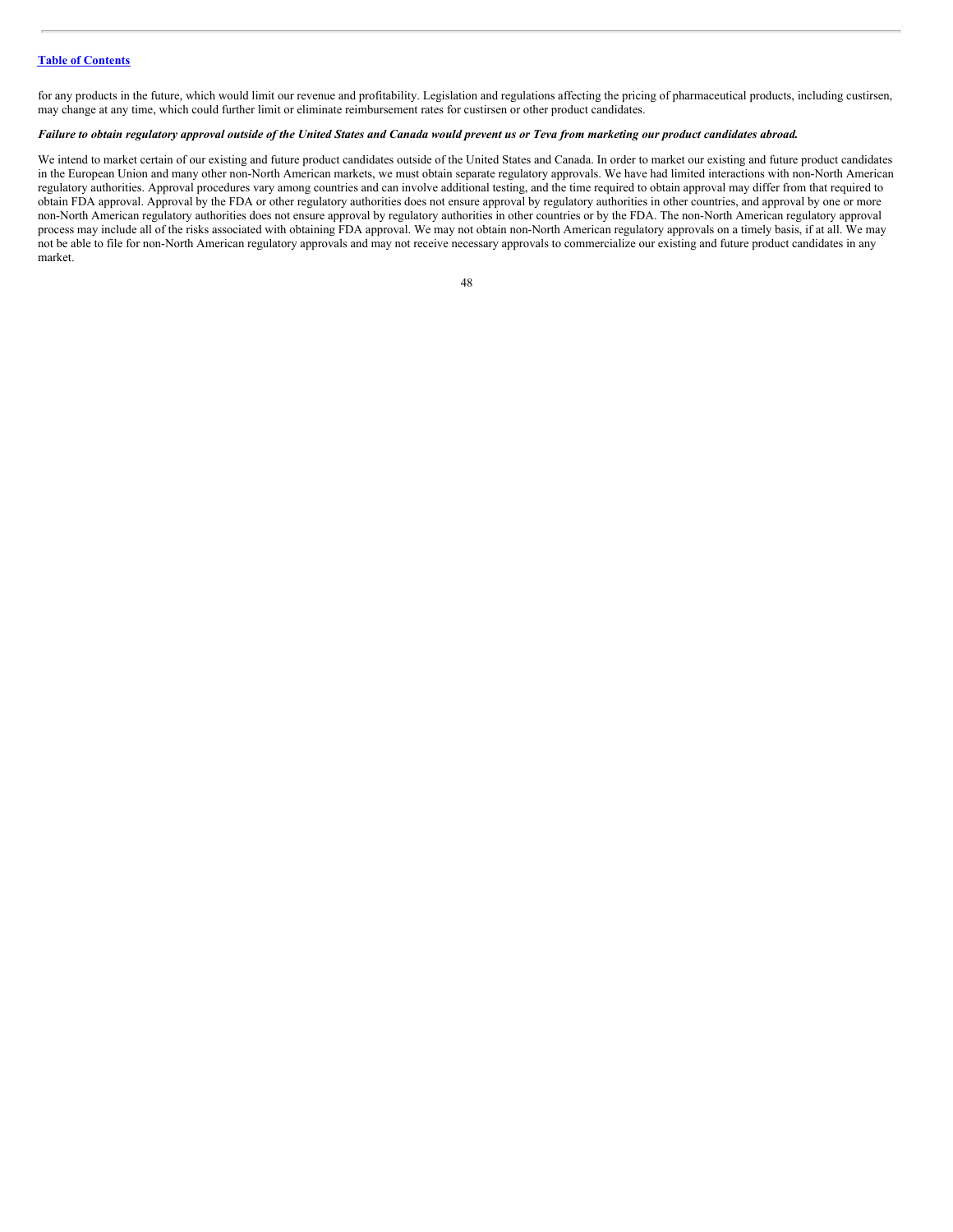<span id="page-48-0"></span>

| Item 6.           | <b>Exhibits</b>                                                                                                                                                                                                                                                                                                              |
|-------------------|------------------------------------------------------------------------------------------------------------------------------------------------------------------------------------------------------------------------------------------------------------------------------------------------------------------------------|
| Exhibit<br>Number | <b>Description</b>                                                                                                                                                                                                                                                                                                           |
| 31.1              | Certification of President, Chief Executive Officer and Principal Financial Officer pursuant to Rule 13a-14(a) or 15d-14(a) of the Securities Exchange Act of<br>1934, as adopted pursuant to Section 302 of the Sarbanes-Oxley Act of 2002                                                                                  |
| $32.1*$           | Certification of President, Chief Executive Officer and Principal Financial Officer pursuant to 18 U.S.C. Section 1350, as adopted pursuant to Section 906 of<br>the Sarbanes-Oxley Act of 2002                                                                                                                              |
| $101$ . INS $**$  | <b>XBRL</b> Instance Document                                                                                                                                                                                                                                                                                                |
| 101.SCH **        | <b>XBRL Taxonomy Extension Schema Document</b>                                                                                                                                                                                                                                                                               |
| 101.CAL **        | <b>XBRL Taxonomy Extension Calculation Linkbase Document</b>                                                                                                                                                                                                                                                                 |
| 101.DEF **        | XBRL Taxonomy Extension Definition Linkbase Document                                                                                                                                                                                                                                                                         |
| $101.LAB**$       | XBRL Taxonomy Extension Label Linkbase Document                                                                                                                                                                                                                                                                              |
| 101.PRE **        | XBRL Taxonomy Extension Presentation Linkbase Document                                                                                                                                                                                                                                                                       |
| *                 | The certifications attached as Exhibits 32.1 and 32.2 accompany this Quarterly Report on Form 10-Q pursuant to 18 U.S.C. Section 1350, as adopted pursuant to<br>Section 906 of the Sarbanes-Oxley Act of 2002, and shall not be deemed filed for purposes of Section 18 of the Securities Exchange Act of 1934, as amended. |

\*\* These exhibits are deemed not filed or part of a registration statement or prospectus for purposes of Sections 11 or 12 of the Securities Act of 1933, as amended, are deemed not filed for purposes of Section 18 of the Securities and Exchange Act of 1934, as amended, and otherwise are not subject to liability under those sections.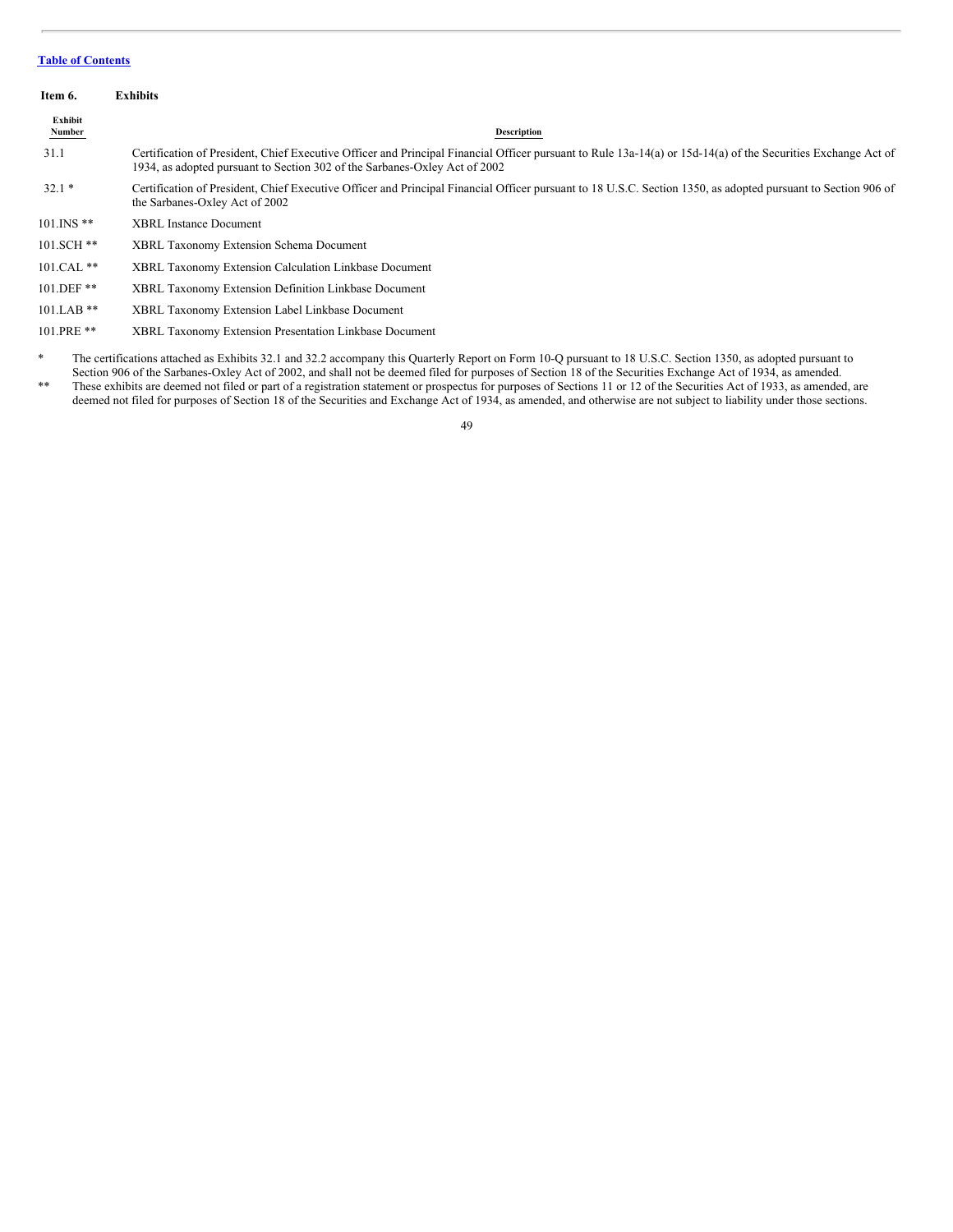# <span id="page-49-0"></span>**SIGNATURES**

Pursuant to the requirements of the Securities Exchange Act of 1934, the registrant has duly caused this report to be signed on its behalf by the undersigned, thereunto duly authorized.

Date: May 2, 2013

# **ONCOGENEX PHARMACEUTICALS, INC.**

By: /s/ Scott Cormack

Scott Cormack President, Chief Executive Officer and Principal Financial Officer *(authorized of icer and principal financial of icer)*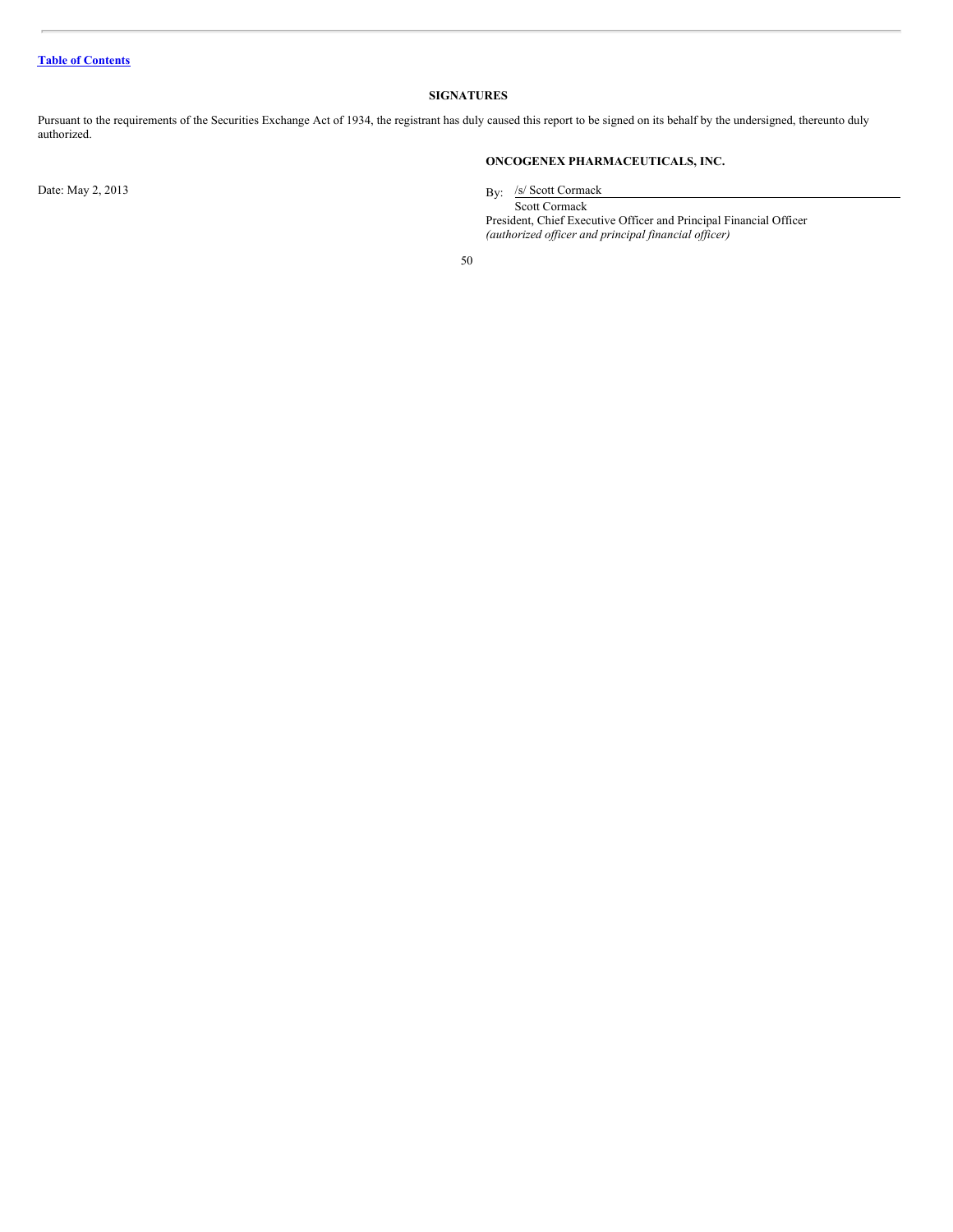#### <span id="page-50-0"></span>**EXHIBIT INDEX**

| Exhibit<br><b>Number</b> | Description                                                                                                                                                                                                                                    |
|--------------------------|------------------------------------------------------------------------------------------------------------------------------------------------------------------------------------------------------------------------------------------------|
| 31.1                     | Certification of President and Chief Executive Officer and Principal Financial Officer pursuant to Rule 13a-14(a) or 15d-14(a) of the Securities Exchange Act<br>of 1934, as adopted pursuant to Section 302 of the Sarbanes-Oxley Act of 2002 |
| $32.1*$                  | Certification of President, Chief Executive Officer and Principal Financial Officer pursuant to 18 U.S.C. Section 1350, as adopted pursuant to Section 906 of<br>the Sarbanes-Oxley Act of 2002                                                |
| $101$ INS $**$           | <b>XBRL</b> Instance Document                                                                                                                                                                                                                  |
| 101.SCH **               | <b>XBRL Taxonomy Extension Schema Document</b>                                                                                                                                                                                                 |

- 101.CAL \*\* XBRL Taxonomy Extension Calculation Linkbase Document
- 101.DEF \*\* XBRL Taxonomy Extension Definition Linkbase Document
- 101.LAB \*\* XBRL Taxonomy Extension Label Linkbase Document
- 101.PRE \*\* XBRL Taxonomy Extension Presentation Linkbase Document
- \* The certifications attached as Exhibits 32.1 and 32.2 accompany this Quarterly Report on Form 10-Q pursuant to 18 U.S.C. Section 1350, as adopted pursuant to Section 906 of the Sarbanes-Oxley Act of 2002, and shall not be deemed filed for purposes of Section 18 of the Securities Exchange Act of 1934, as amended.
- \*\* These exhibits are deemed not filed or part of a registration statement or prospectus for purposes of Sections 11 or 12 of the Securities Act of 1933, as amended, are deemed not filed for purposes of Section 18 of the Securities and Exchange Act of 1934, as amended, and otherwise are not subject to liability under those sections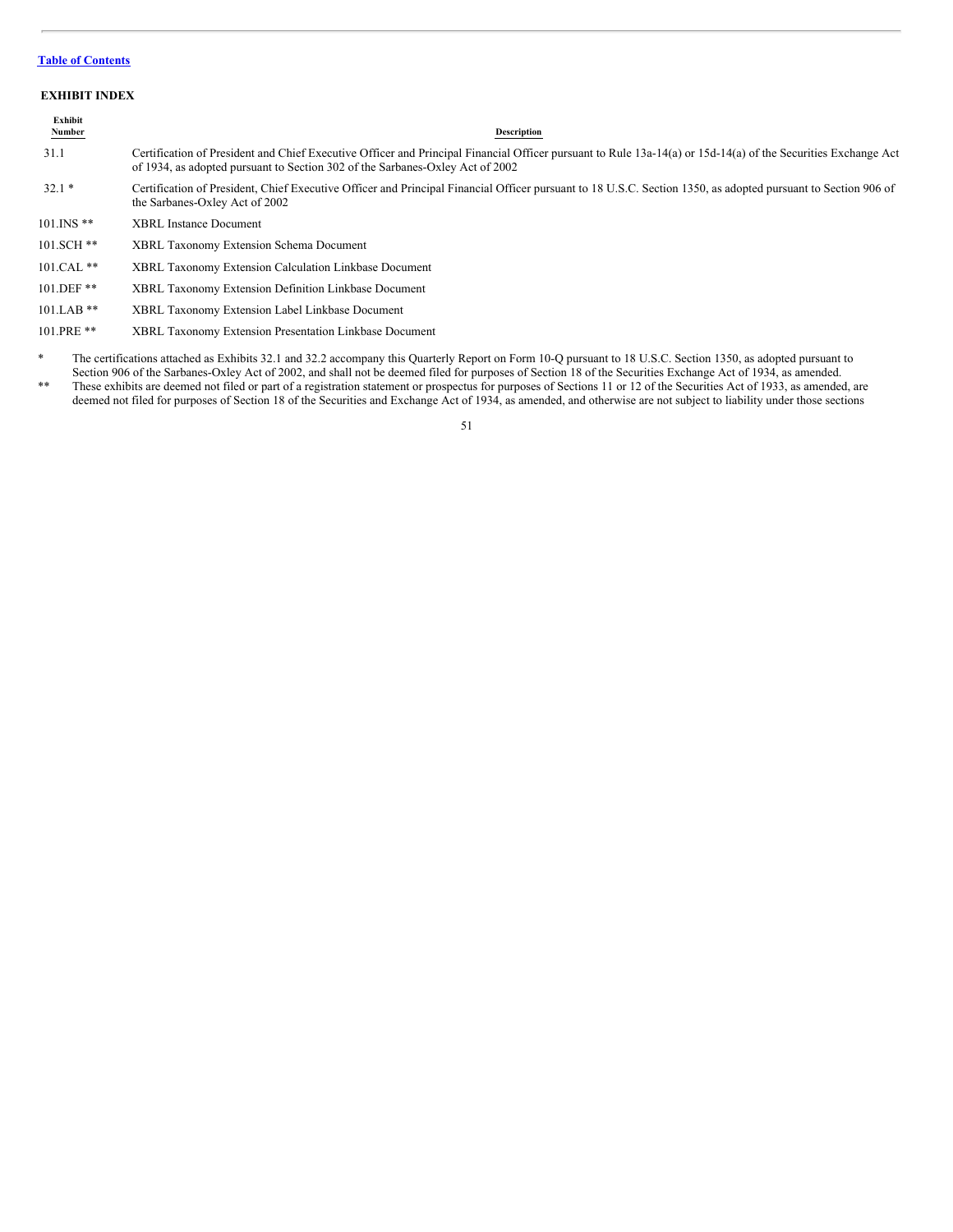#### **Certification Pursuant to Rule 13a-14(a) or Rule 15d-14(a) of the Securities Exchange Act of 1934**

I, Scott Cormack, certify that:

1. I have reviewed this quarterly report on Form 10-Q of OncoGenex Pharmaceuticals, Inc.;

2. Based on my knowledge, this report does not contain any untrue statement of a material fact or omit to state a material fact necessary to make the statements made, in light of the circumstances under which such statements were made, not misleading with respect to the period covered by this report;

3. Based on my knowledge, the financial statements, and other financial information included in this report, fairly present in all material respects the financial condition, results of operations and cash flows of the registrant as of, and for, the periods presented in this report;

4. The registrant's other certifying officer and I are responsible for establishing and maintaining disclosure controls and procedures (as defined in Exchange Act Rules 13a-15(e) and 15d-15(e)) and internal control over financial reporting (as defined in Exchange Act Rules 13a-15(f) and 15d-15(f)) for the registrant and have:

(a) Designed such disclosure controls and procedures, or caused such disclosure controls and procedures to be designed under our supervision, to ensure that material information relating to the registrant, including its consolidated subsidiaries, is made known to us by others within those entities, particularly during the period in which this report is being prepared;

(b) Designed such internal control over financial reporting, or caused such internal control over financial reporting to be designed under our supervision, to provide reasonable assurance regarding the reliability of financial reporting and the preparation of financial statements for external purposes in accordance with generally accepted accounting principles;

(c) Evaluated the effectiveness of the registrant's disclosure controls and procedures and presented in this report our conclusions about the effectiveness of the disclosure controls and procedures, as of the end of the period covered by this report based on such evaluation; and

(d) Disclosed in this report any change in the registrant's internal control over financial reporting that occurred during the registrant's most recent fiscal quarter (the registrant's fourth fiscal quarter in the case of an annual report) that has materially affected, or is reasonably likely to materially affect, the registrant's internal control over financial reporting; and

5. The registrant's other certifying officer and I have disclosed, based on our most recent evaluation of internal control over financial reporting, to the registrant's auditors and the audit committee of the registrant's board of directors (or persons performing the equivalent functions):

(a) all significant deficiencies and material weaknesses in the design or operation of internal control over financial reporting which are reasonably likely to adversely affect the registrant's ability to record, process, summarize and report financial information; and

(b) any fraud, whether or not material, that involves management or other employees who have a significant role in the registrant's internal control over financial reporting.

Date: May 2, 2013

/s/ Scott Cormack

Scott Cormack President, Chief Executive Officer and Principal Financial Officer